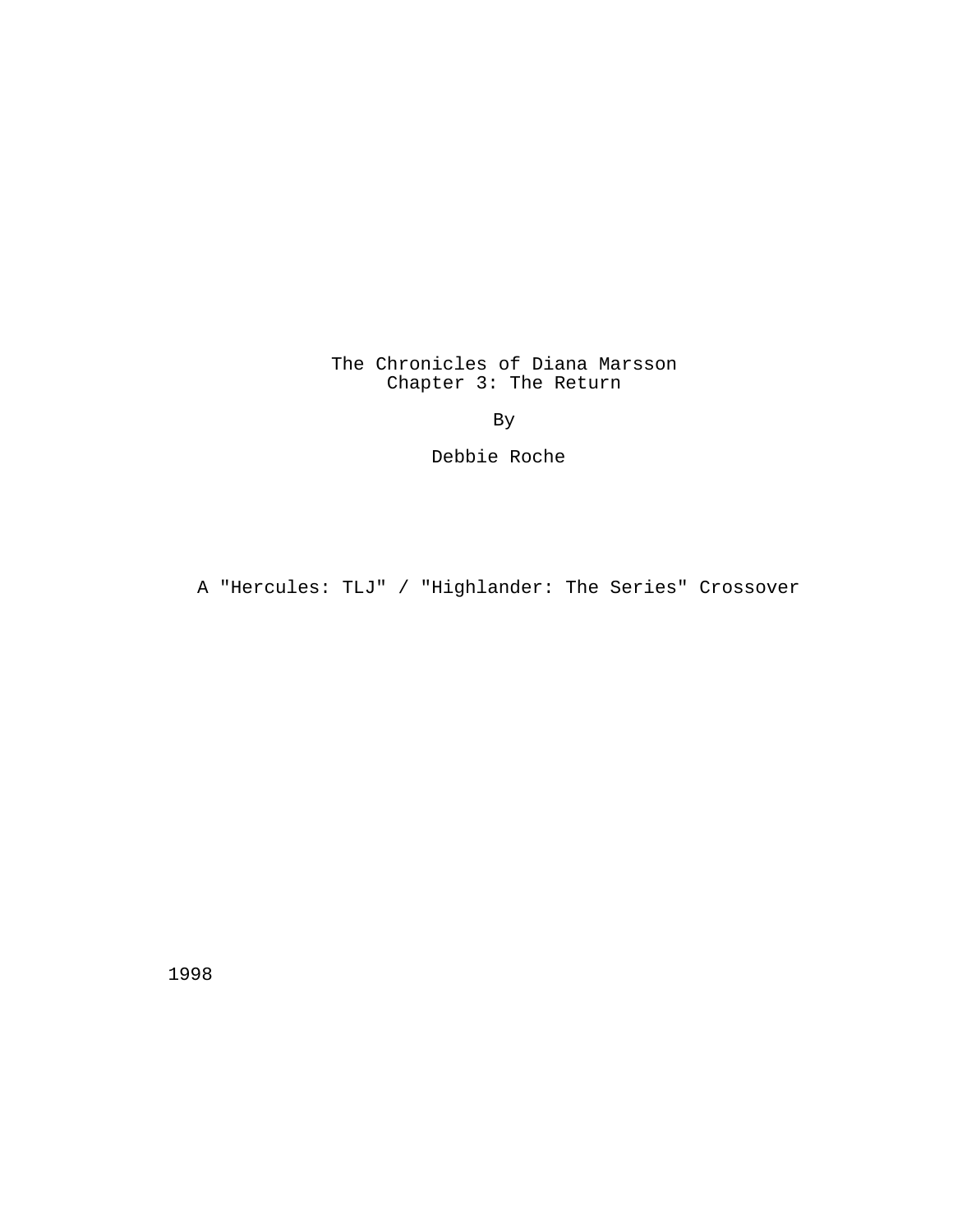## 1 EXT: MEADOW 1

HERCULES and DIANA are walking.

DIANA How did this happen? (beat x3) I thought only you were supposed to return!

HERCULES We must have done something wrong.

DIANA I don't think so. We followed all the steps.

They walk on. After a few moments DIANA stops and looks around.

> DIANA This isn't so bad, actually.

HERCULES stops and looks at her.

DIANA I've always wanted to see Ancient Greece.

Momentary pause. DIANA is still looking at the whole area.

DIANA I've read so much about it, I feel like I know it. (beat) The Gods... The Heroes...

Momentary pause. They start walking again.

DIANA Maybe I'll meet some of them! (beat x2) Or some of the mythical creatures I've read about!

HERCULES

Like?

DIANA Like... (beat) Centaurs. I always wanted to meet a Centaur. They've always seemed so...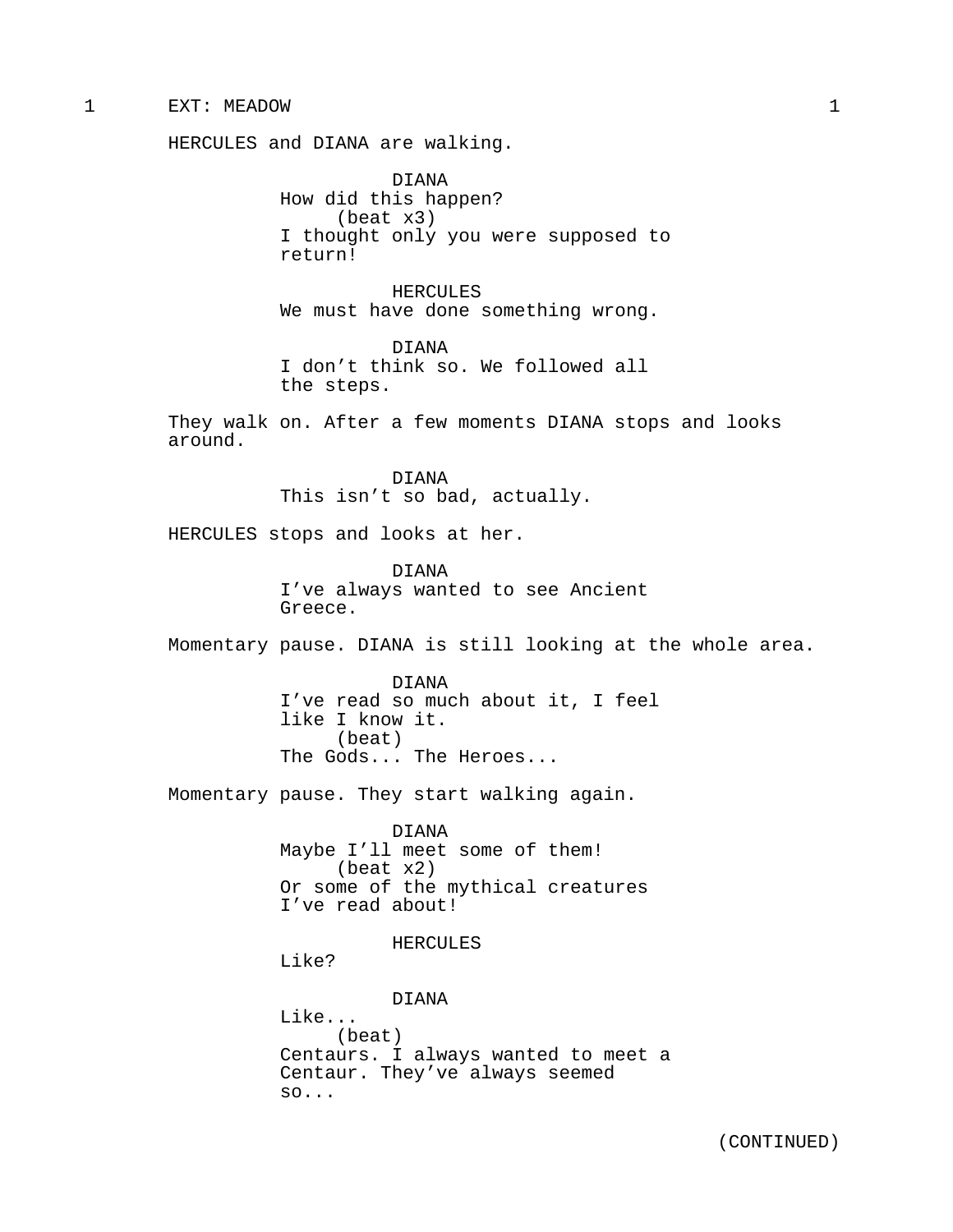(beat) I don't know, unreal. (beat) I mean... they were a breed of half-man, half-horse. Fathered by Ixion.

HERCULES stops.

HERCULES I know what they are. (look at her) You want to meet one?

DIANA's eyes light up like a Christmas tree.

## DIANA

Yes. (beat) Maybe I can finally get an answer to a question that has always bothered me.

HERCULES Oh, and what might...

DIANA I always wanted to know why there never seemed to be any mention of female centaurs in mythology. I mean... did they, do they, exist? (beat) Have you ever seen a female centaur?

HERCULES (raise eyebrow) Come to think of it, no.

Momentary pause. HERCULES thinks.

#### HERCULES

But I'm sure they're around. I mean, centaurs have to come from somewhere, right?

The following line is said in a half-jokingly tone.

HERCULES They can't just reproduce themselves.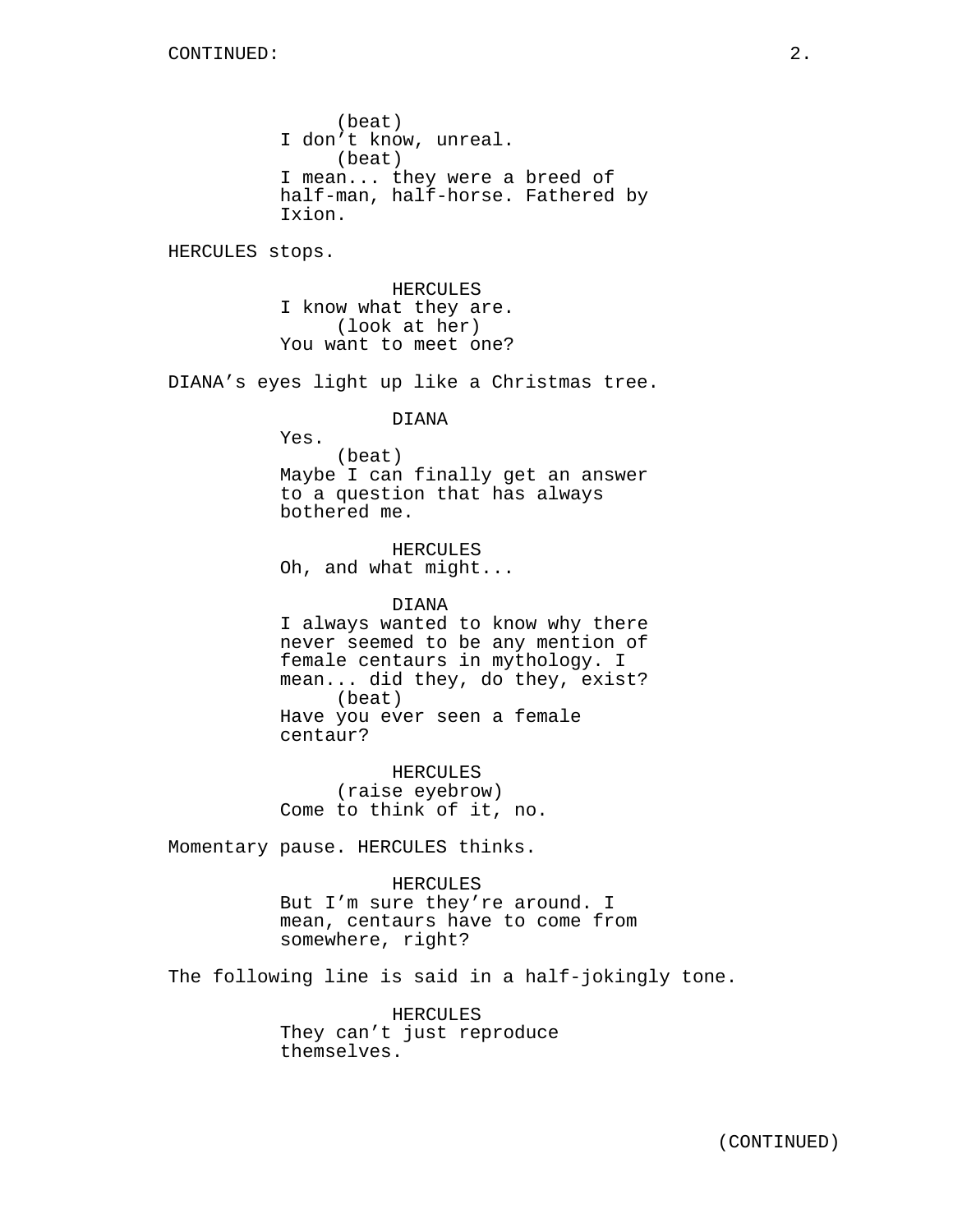DIANA I don't know about that. (beat) After all, this is Ancient Greece we're talking about. (beat) If Echidna, a half-woman, half-serpent, can be the mother of a lion, a three-headed dog, a giant, and a hydra...

DIANA pauses, letting her statement sink in. DIANA starts to walk again. She walks past HERCULES who is thinking about what she said. He follows her. It doesn't take long before they are walking side-by-side. After a few moments, he turns to her.

> HERCULES So, was that a yes?

DIANA Was what a yes?

HERCULES To meeting a centaur.

DIANA Yes, it was a yes. You know any?

HERCULES

A few.

DIANA remembers HERCULES telling her about Cheiron.

DIANA Of course you do. You told me your teacher at the academy was a centaur. Cheiron. Right?

HERCULES

Right.

DIANA So, you'll introduce me to one?

HERCULES On one condition.

DIANA

Name it.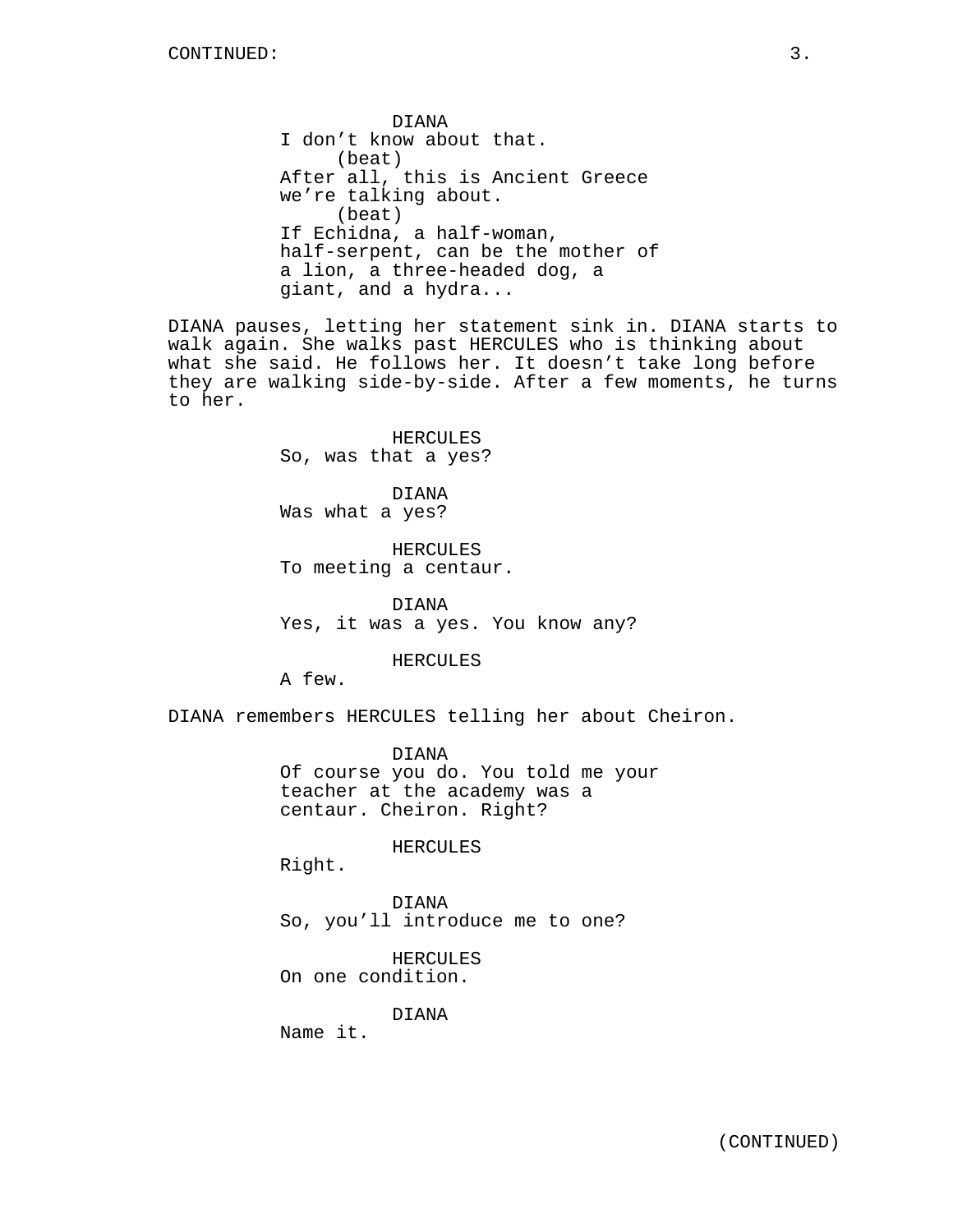HERCULES You have to stop referring to this...

HERCULES indicates their surroundings.

HERCULES ...as Ancient Greece. It's just Greece.

DIANA

Right. (beat) So when can I meet one?

HERCULES We should be passing Deric's place on the way.

DIANA

Deric?

DIANA stops walking.

DIANA What sort of name is Deric?

HERCULES stops and turns to her.

HERCULES What's wrong with Deric?

DIANA Nothing. But... for a centaur?

HERCULES What sort of name should a centaur have?

DIANA (think) I don't know.

HERCULES gives her a look and continues. She watches him walk off. She mutters the following line more to herself than to him.

> DIANA Maybe something a little more, Greek.

DIANA follows HERCULES. She catches up to him and looks at him.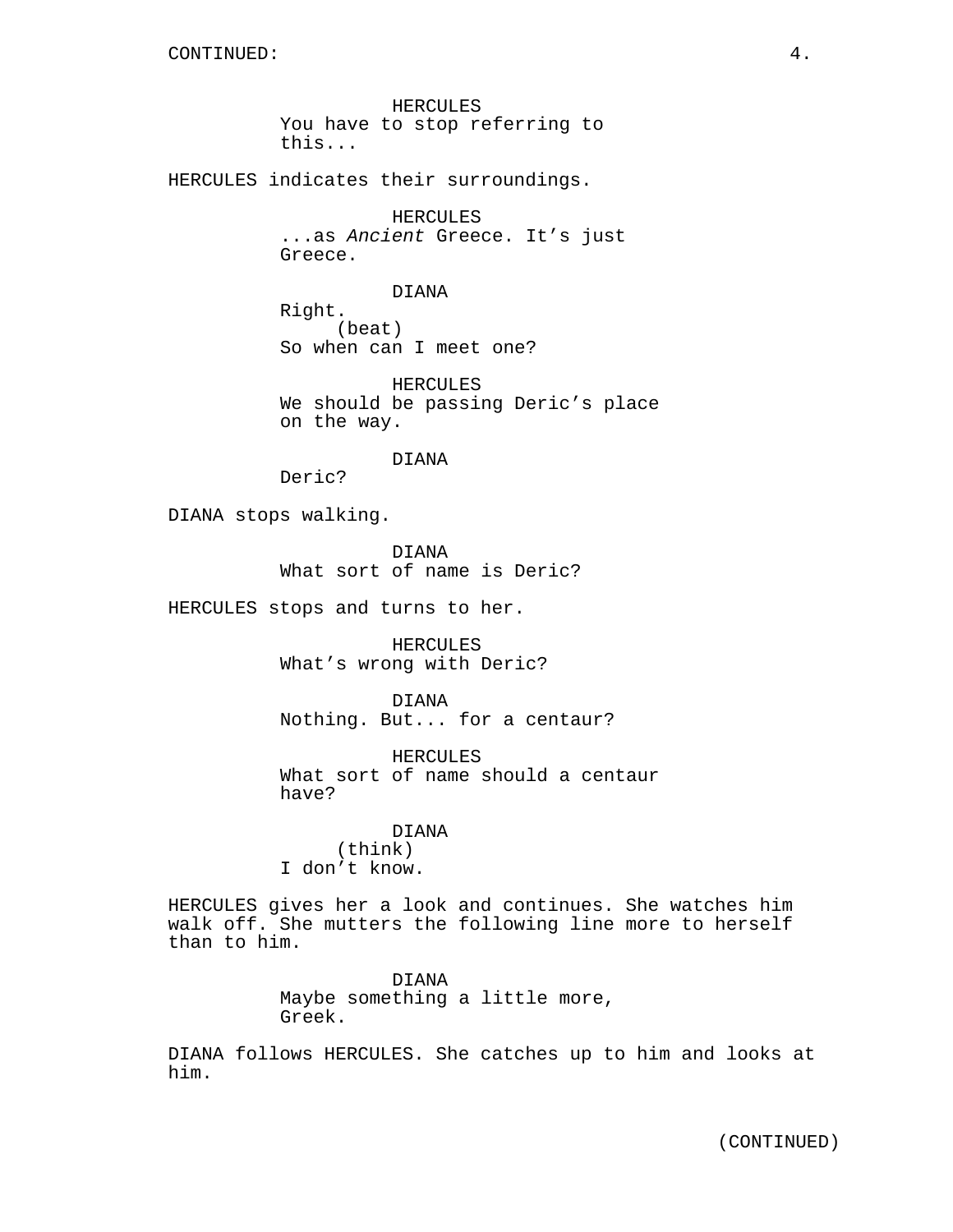DIANA You said "on the way"?

HERCULES Yes. He lives halfway between Athens and Piraeus. And Athens is behind us.

DIANA Piraeus? Never heard of it. Why are we going to...

HERCULES To catch a boat.

DIANA A boat? Why? Where are we going?

HERCULES

Corinth.

DIANA Corinth? What's in Corinth?

Pause. HERCULES doesn't answer her.

DIANA

Herc?

HERCULES still doesn't answer her.

DIANA

Hercules?

HERCULES still doesn't answer her.

DIANA What's in Corinth?

HERCULES still doesn't answer her. He just keeps on walking.

JUMP TO:

2 EXT: DERIC'S PLACE 2

DERIC is painting. He is positioned in such a way behind the easel, that anyone approaching wouldn't know he was a centaur, unless of course they knew he was a centaur. HERCULES and DIANA approach. DERIC looks up, and sees them coming. HERCULES waves to him. DERIC waves back. DERIC puts down his paintbrush, he comes out from behind the easel. When DIANA notices he is a centaur, even though she knew she was meeting one, she is shocked. Her mind is telling her that he can't be real. DERIC trots over.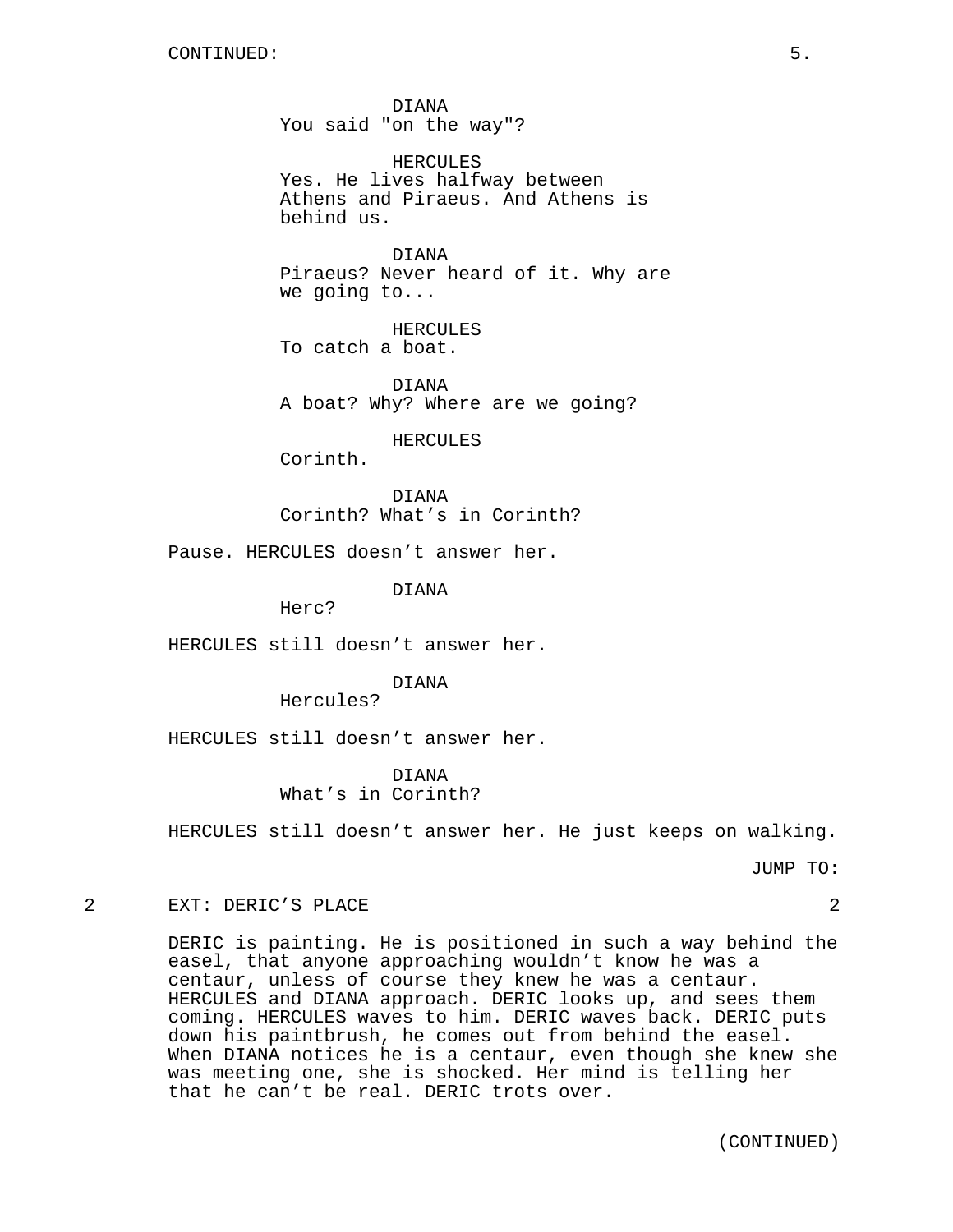DERIC Hercules! It's been a while, my friend. What brings you to my humble abode? HERCULES I'd like you to meet a friend of mine. Deric, this is Diana. Diana, Deric. DERIC offers DIANA his hand. She takes it. They shake hands. They let go. DIANA stares at DERIC. DERIC wonders what the stare is for. DERIC addresses HERCULES. DERIC Is she all right? DIANA I'm fine. It's just that... that... DERIC You look like you've never seen a centaur before? DIANA I haven't. BEAT I've seen pictures and read stories. But... I've never seen a real... HERCULES decides to change the subject before DIANA says something she might regret. HERCULES Where are Lyla and Kefor? DERIC

In the house. Come, I'll take you to them.

DERIC turns and heads to the house. HERCULES and DIANA follow. HERCULES whispers to DIANA.

> HERCULES Watch what you say.

DIANA's system has just about gotten use to the fact that DERIC is real and not an illusion, when KEFOR comes trotting out of the house.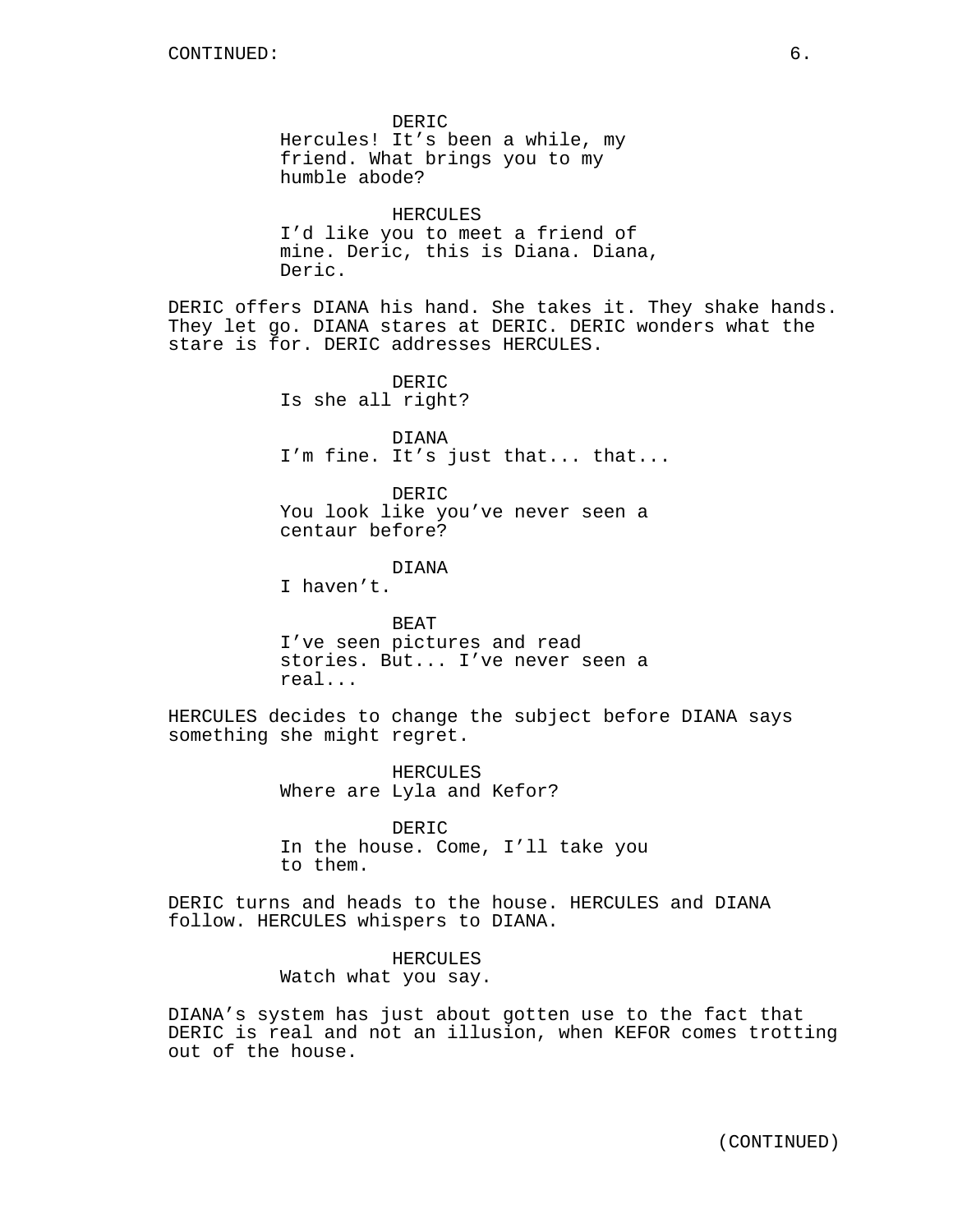DIANA (mutter) Oh my god! An infant centaur! I...

HERCULES hears her comment, but DERIC doesn't.

KEFOR

Daddy!

KEFOR hugs DERIC.

DERIC

Where's mommy, Kefor?

KEFOR points to the house.

### KEFOR

Kitchen.

They continue to the house. KEFOR goes to HERCULES and DIANA. He trots alongside of them, all the way to the house.

KEFOR

Hi, Herc!

HERCULES Hi, Kefor. Are you being a good boy?

KEFOR nods a "yes", and then points at DIANA.

KEFOR Who's she?

HERCULES This is my friend Diana.

KEFOR

Hi, Diana.

DIANA

Hi, Kefor.

They reach the house. DERIC opens the door.

CONTINUE TO: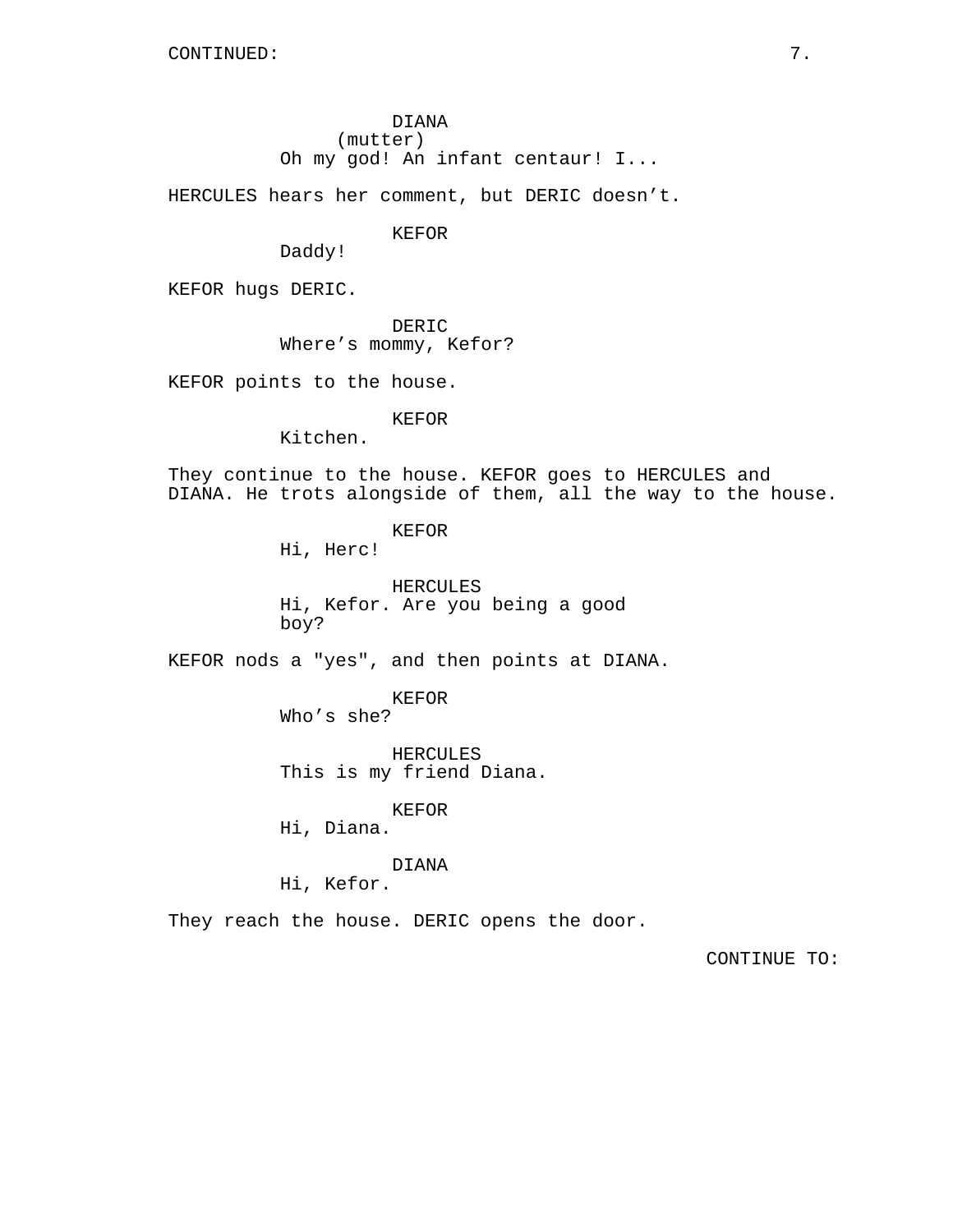HERCULES, DIANA, and KEFOR enter the house. HERCULES enters first, followed by DIANA, followed by KEFOR. DERIC enters and closes the door behind him. KEFOR trots off to another part of the house.

CONTINUE TO:

4 INT: KITCHEN 4

LYLA is setting the table. DERIC enters the kitchen.

DERIC Lyla, we have visitors.

LYLA

Who?

HERCULES and DIANA enter. LYLA turns around. She is happy to see HERCULES.

## LYLA

Hercules?!?

HERCULES

Hi.

LYLA runs to him and hugs him. DIANA is shocked when she sees LYLA. She's not sure what she was expecting, but LYLA has her thinking.

> HERCULES Lyla, this is Diana. Diana, Lyla. Deric's wife.

#### DIANA

You're Kefor's mom?

DIANA is stunned. She wonders (1) how a human female could give birth to a baby that is half-horse, (2) how a human female could carry, inside of her, for 9 months, something that is half-horse, and (3) how LYLA could have gotten pregnant in the first place.

LYLA

Yes.

#### DIANA

Wow.

LYLA looks to HERCULES.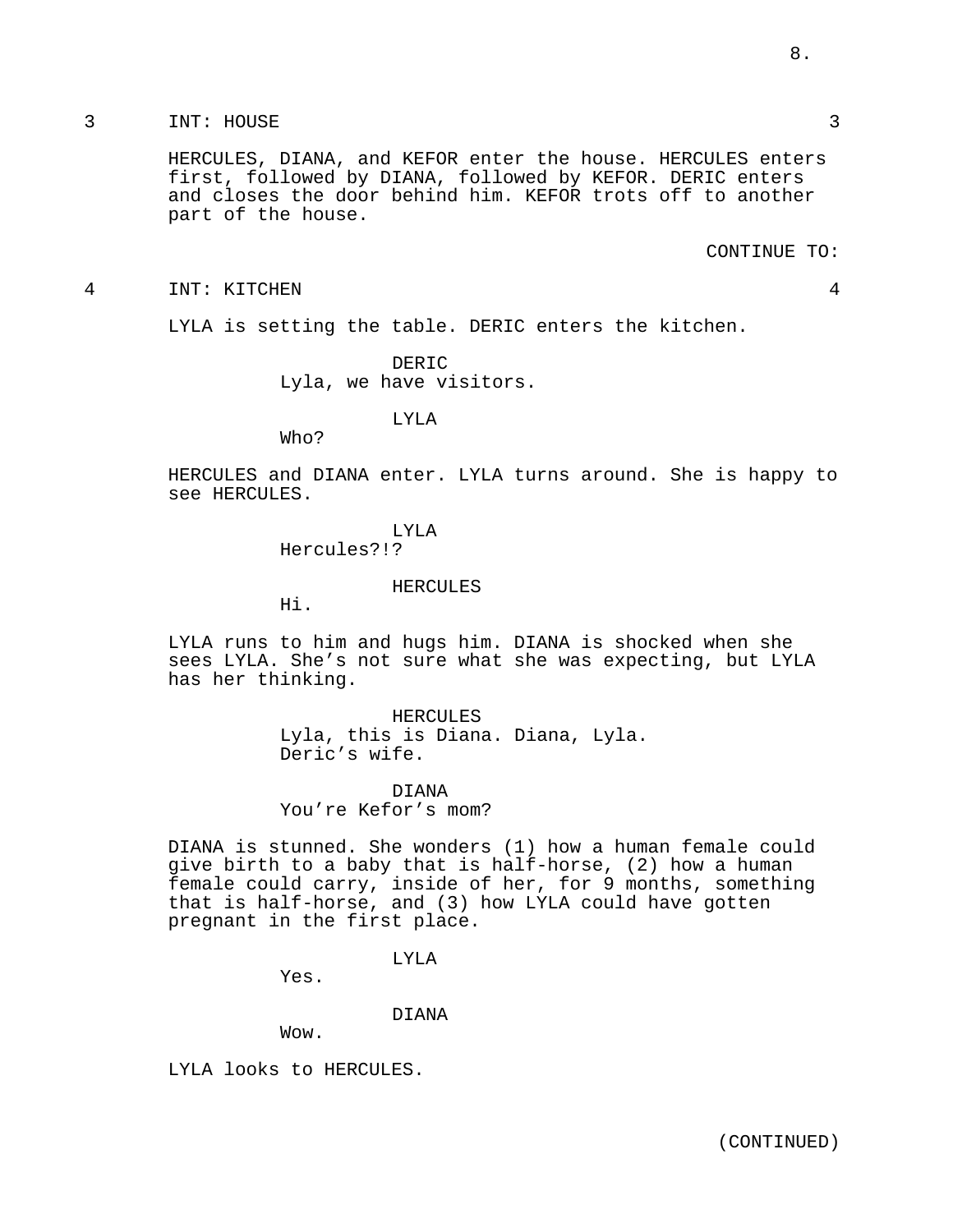LYLA I was just getting lunch ready. You and your lady friend are welcome to join us. (beat) We have a lot to catch up on.

HERCULES looks to DIANA. He can tell her mind is racing with questions. Then he gets an idea.

> HERCULES Sure, thanks.

LYLA I'm so sorry I missed the wedding.

DIANA looks at LYLA. Did she say "wedding?" Who got married?

LYLA I really wanted to go but...

HERCULES Don't worry about it.

DIANA

Wedding?

HERCULES, and everyone else goes on talking, ignoring DIANA.

LYLA Deric told me all about it, and how Hera nearly killed you.

DIANA

Wedding?

HERCULES We were very lucky. But, everything worked out.

DIANA Excuse Me!!!

Everyone stares at DIANA.

DIANA What wedding are we talking about?

HERCULES

My mother's.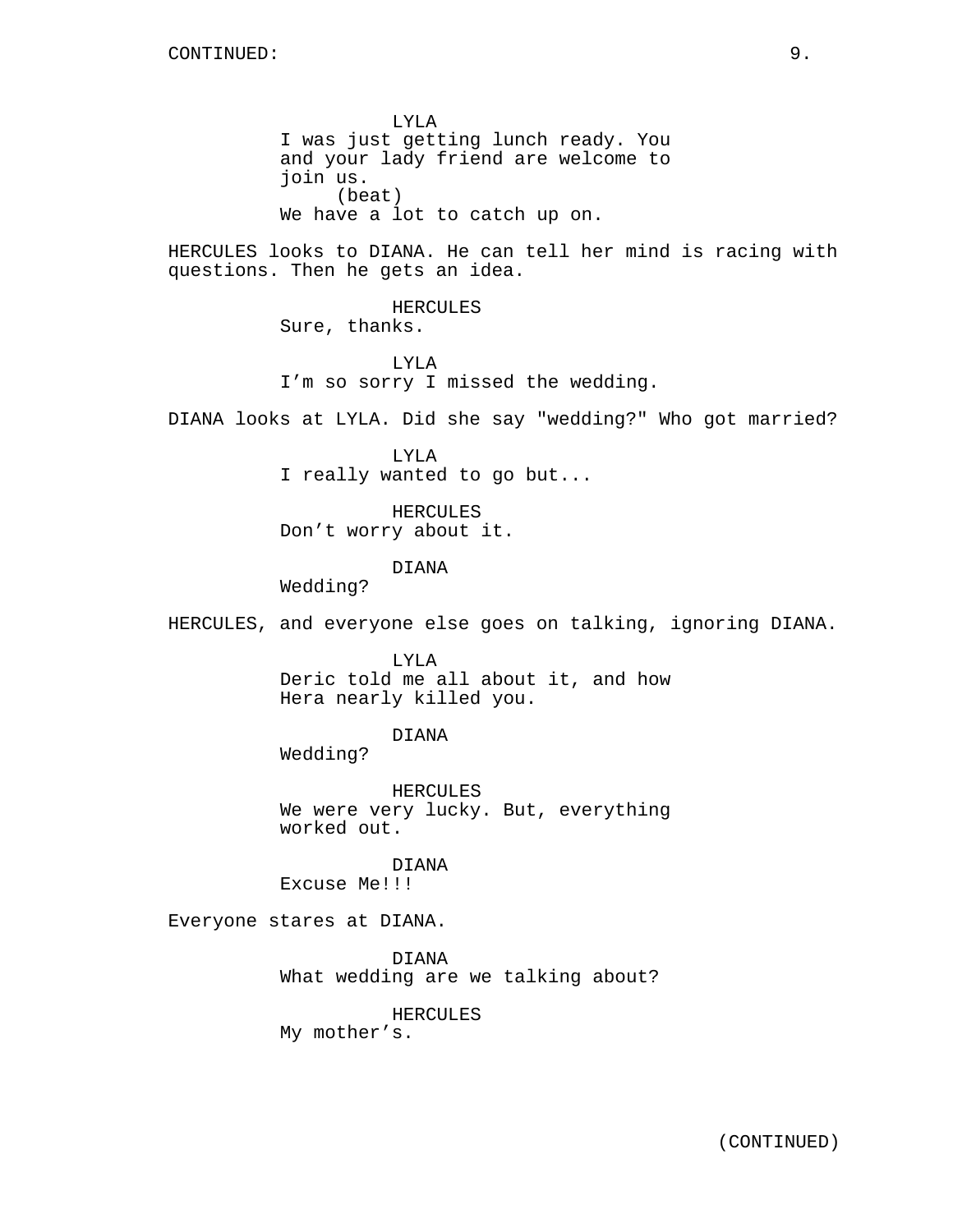DIANA (raise eyebrow) Your mother's? She got married? To who?

LYLA I thought all of Greece knew by now! Where have you been?

HERCULES jumps in before DIANA can say anything.

HERCULES Jason. She married Jason.

DIANA Jason? Jason who?

HERCULES

Jason, Jason.

DIANA gives him a look that says she has no idea who he means.

DERIC

Thee Jason.

DIANA looks at DERIC.

DERIC The one that lead the Argonauts.

DIANA looks to HERCULES.

DIANA Your mother married Jason of the Argonauts?

HERCULES

Yeah.

DIANA The same Jason you went to the academy with?

HERCULES

Yes.

DIANA Isn't he, like, only four years older than you?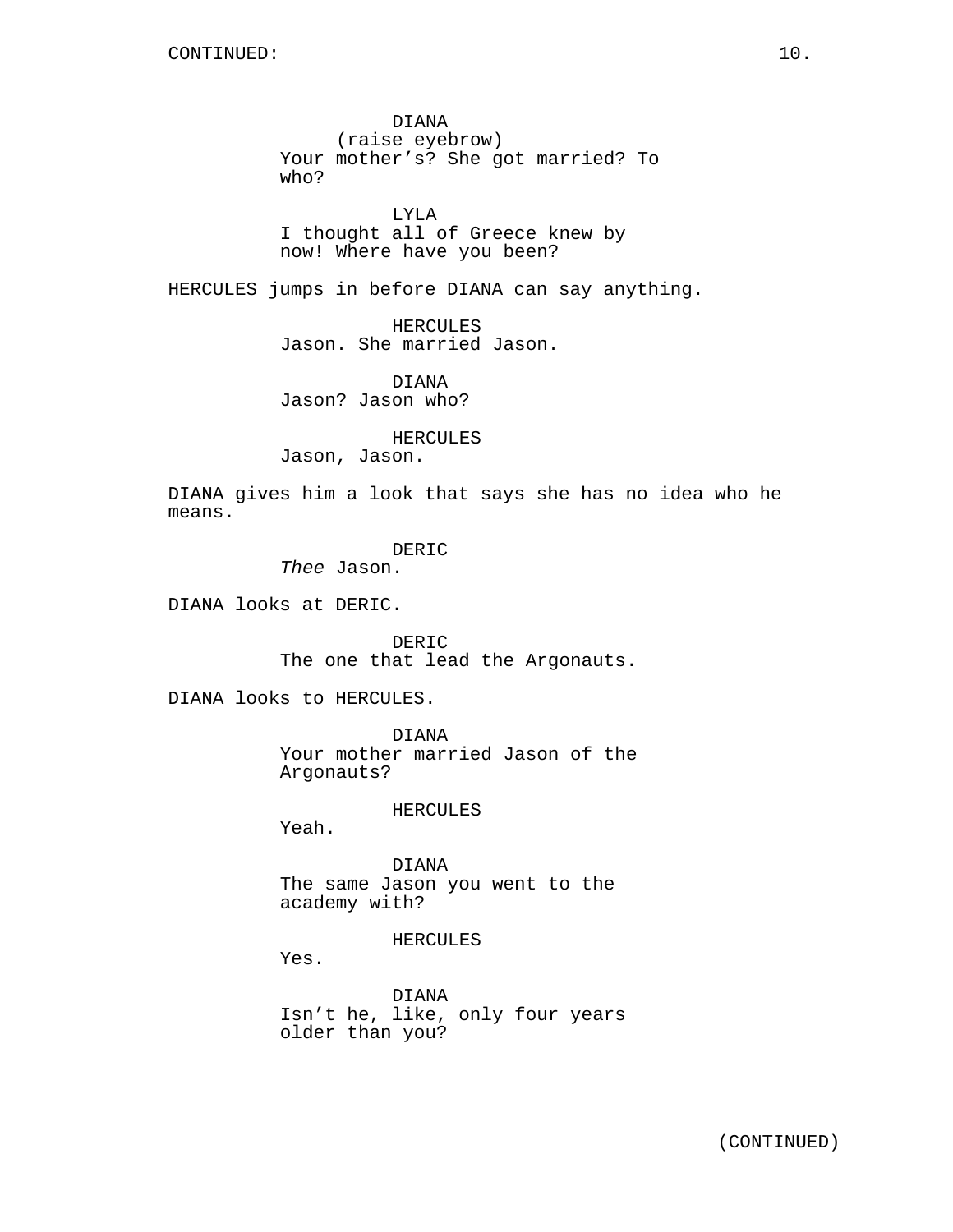HERCULES I... DIANA Forget it. I... DIANA thinks of something. DIANA Wait... (beat) I thought Jason married Medea. **HERCULES** He did. She... (beat) ...she died. DIANA That's right. (beat) Upon learning that Jason was going to divorce her for Glauce, she decided to punish him by not only killing Glauce, but also killing her own children by Jason, and then killing herself. But... (beat) ...it never said anything about Jason remarrying. There is no mention in anything I've ever read about Jason marrying Alcmene. It wasn't in any of the stories, or legends, and something like this, would have... LYLA It only happened a short while ago. Of course you wouldn't have read anything about it. DIANA mutters the following line more to herself than to anyone else. DIANA I thought I'd read everything on

mythology. But obviously a few stories were never told. I wonder what else got lost over the millenia?

HERCULES heard most of what DIANA said. He gives her a "shut-up" look. LYLA heard pieces of it too.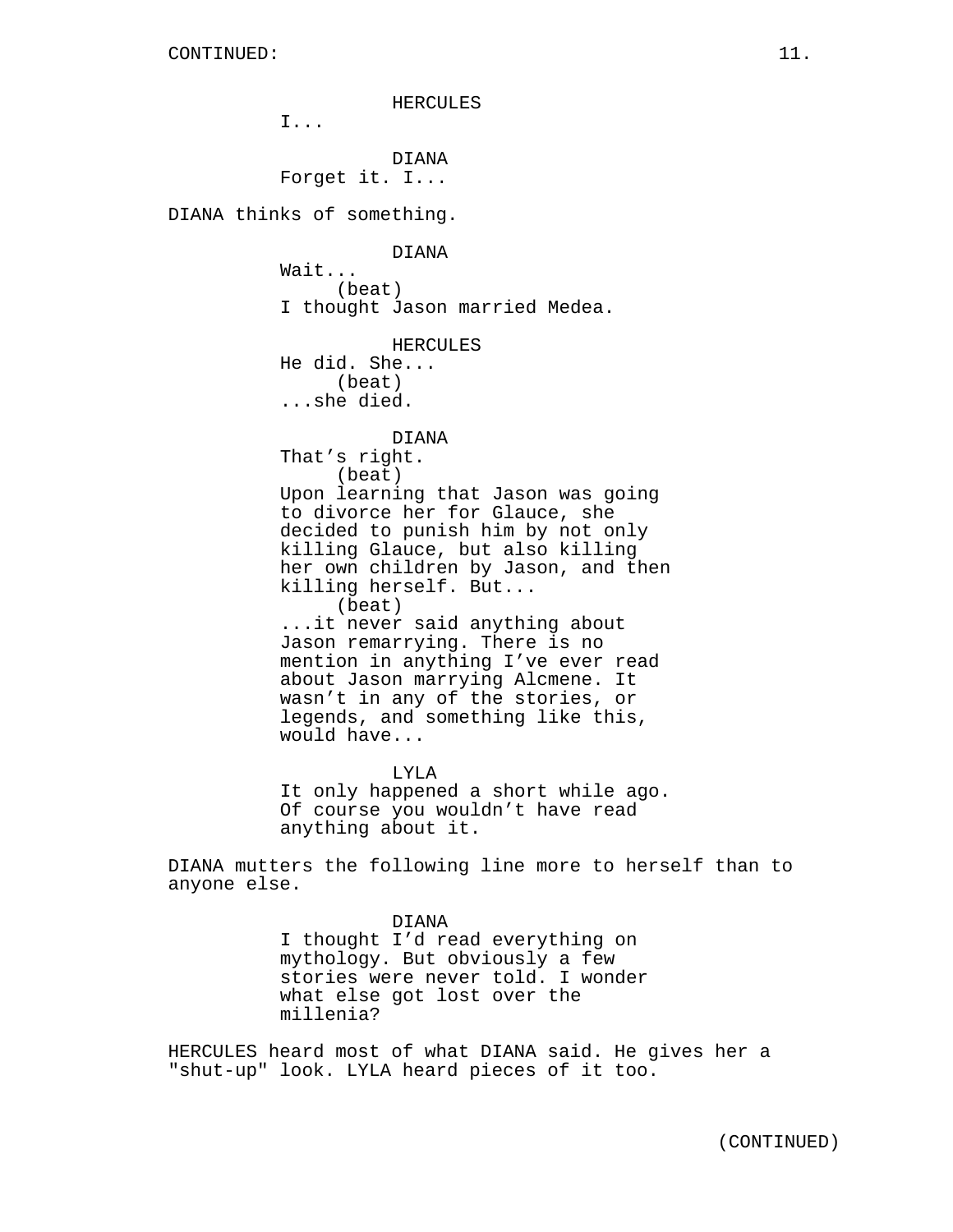LYLA Mythology? Millenia? What...

DIANA wonders if she can take her foot out of mouth. She didn't mean for that sentence to be heard.

#### DIANA

Uh, I...

LYLA notices DIANA's outfit.

LYLA That's an interesting outfit you're wearing. Where did you get it?

For the first time since arriving in Greece, HERCULES and DIANA realize that DIANA is dressed in 20th Century clothing. Futuristic clothing. Now, more than ever, HERCULES realizes that he will have to act on that idea he got a while ago.

> HERCULES It's a long story.

DIANA gives HERCULES a "you're not planning on telling them the truth, are you?" look. HERCULES looks to LYLA and DERIC.

> HERCULES And if you want to hear it, you must promise never to tell anyone what I tell you.

> DIANA Herc, I don't think you should...

HERCULES looks at DIANA.

HERCULES Diana, I know what I'm doing.

DIANA

O-kay.

HERCULES Besides, Deric is going to provide you with an answer to "where are you from" for the next person who asks.

DIANA and DERIC say their lines simultaneously.

DERIC DIANA

I am?

He is?

(CONTINUED)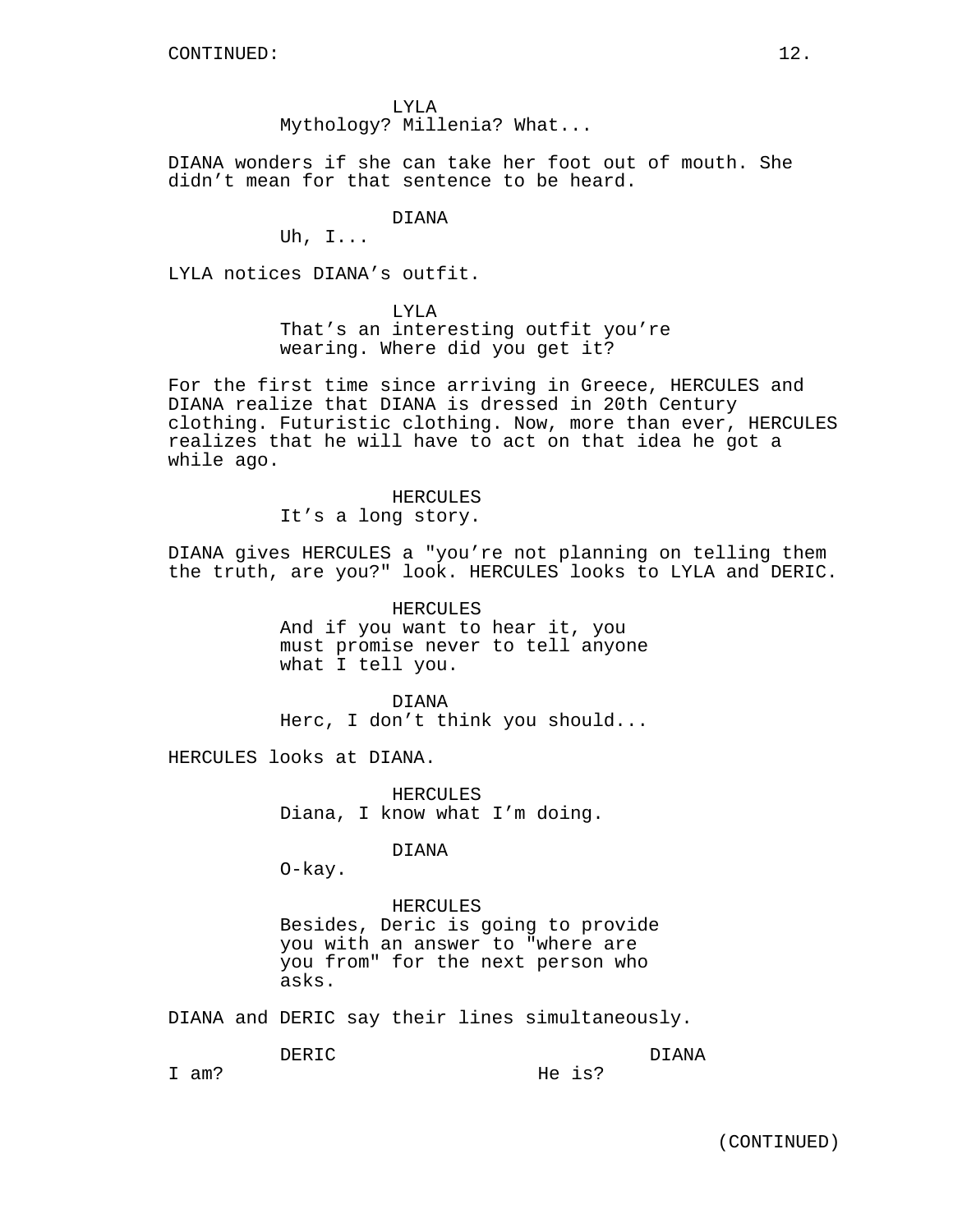HERCULES looks to DERIC.

#### HERCULES

You are.

Momentary pause. DERIC and DIANA exchange a look, then all eyes turn to HERCULES.

> HERCULES First, I'll tell you where she is from. Then we'll work out the where she is going to be from.

> > DIANA

We will?

HERCULES Yes. We will.

DIANA

But...

HERCULES just stares at her.

DERIC I take it this is going to be a really long story.

HERCULES Not too long.

LYLA Shall we sit down?

HERCULES, DIANA, and LYLA, sit at the table. DERIC stands at the head of the table - arms crossed.

> HERCULES It all started in Cyzicus...

> > JUMP TO:

5 LATER 5

HERCULES has finished telling DERIC and LYLA the story.

DERIC Diana is from the future? Is that what you're saying?

HERCULES

Yeah.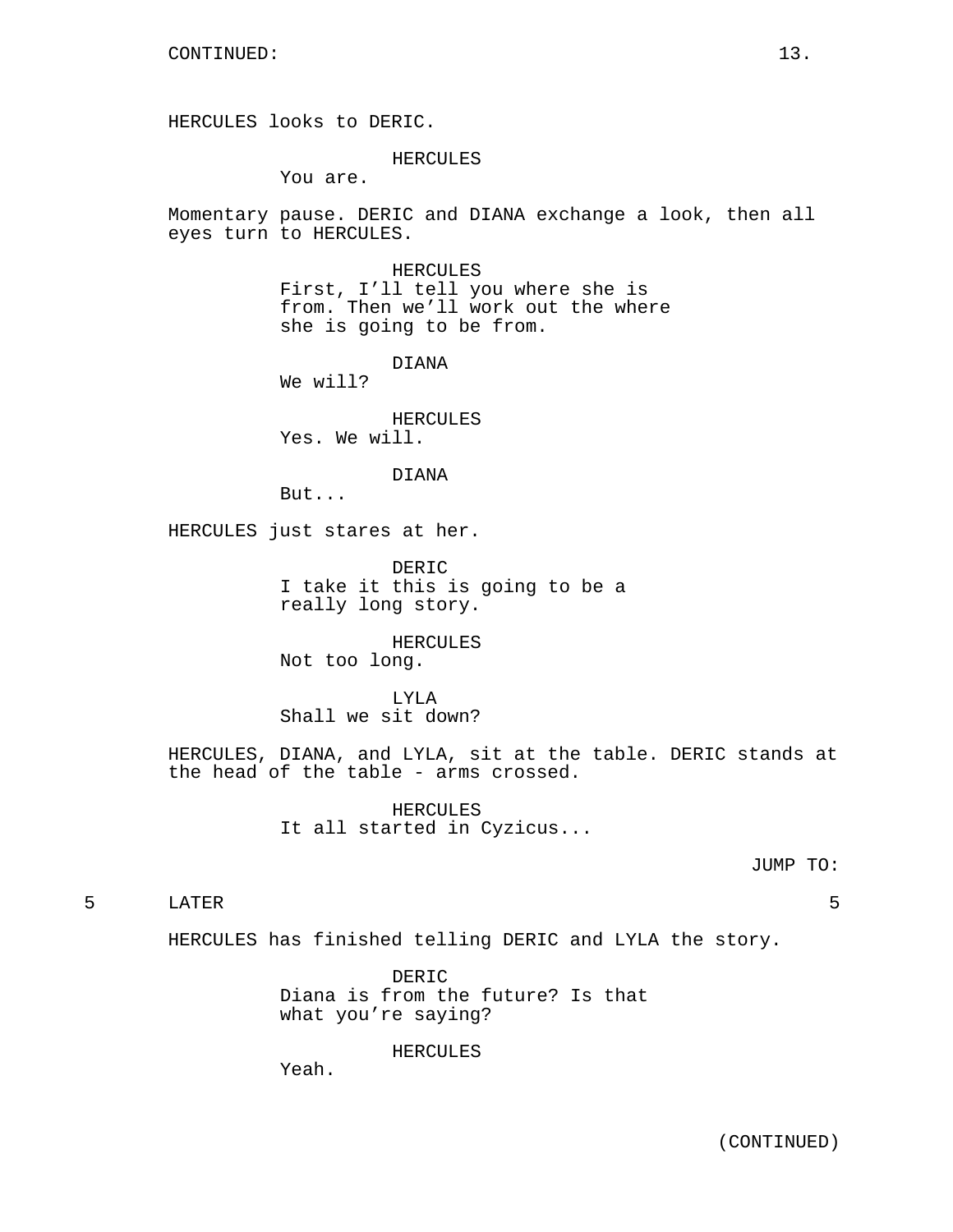LYLA So what's the future like, Herc. HERCULES Now that... I can't tell you. DERIC How can we help? (beat) You were saying something about... HERCULES People are bound to ask where she's from, or where she grew up. DERIC So you want us to help you come up with an answer. HERCULES Not really. (beat) I want you to be the answer. DERIC What? DIANA Yeah, what? (beat) We never discussed a cover story. I... HERCULES (look at Diana) Ever since we got back, I've been trying to think of one, and... Momentary pause. HERCULES looks to DERIC. HERCULES Deric seems as good a choice as any. DIANA Oh, and what has the great Hercules come up with? HERCULES glares at her, then addresses them all. HERCULES

Diana was abandoned as an infant. Left in the woods. Deric was (MORE)

(CONTINUED)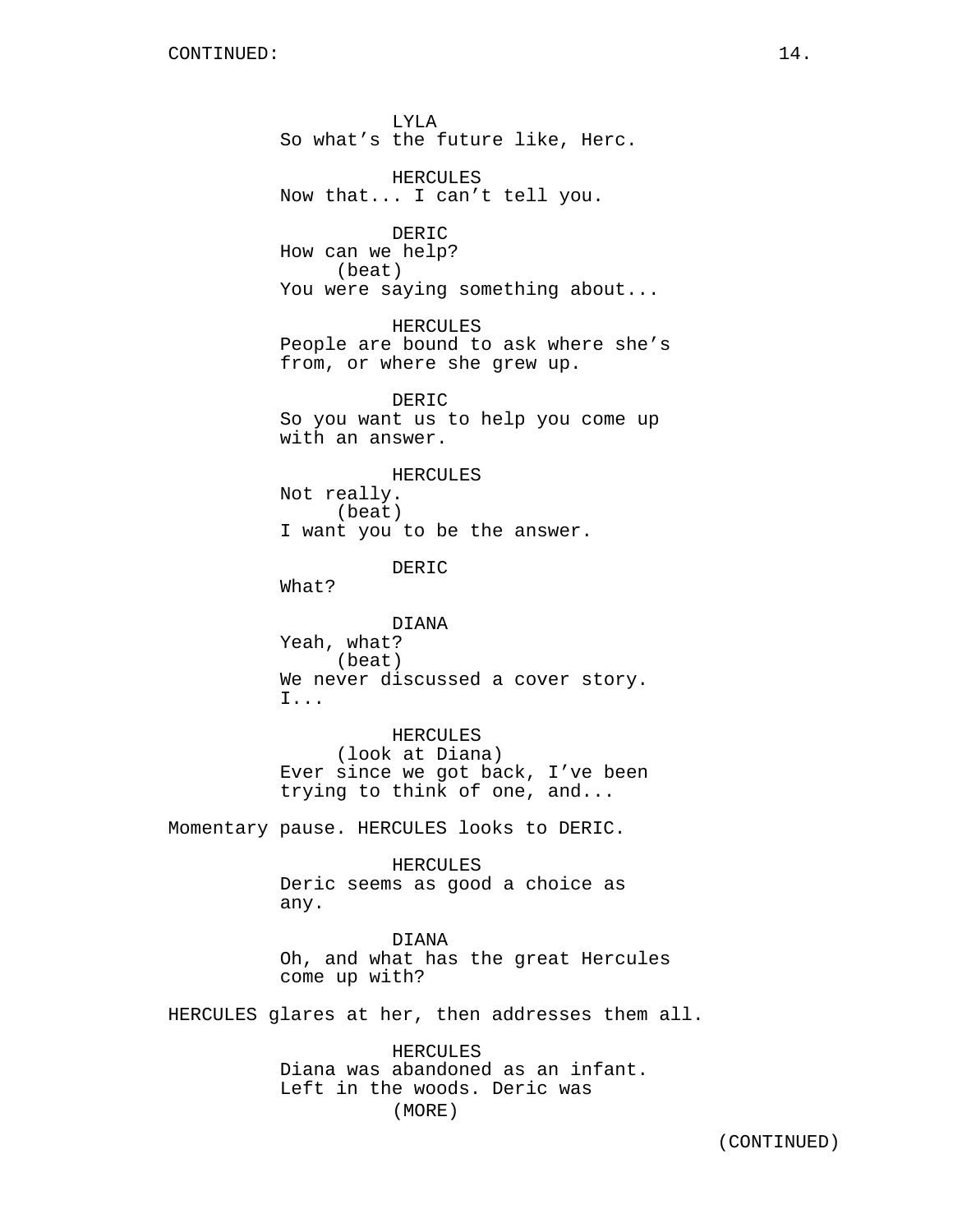## HERCULES (cont'd)

passing by and heard crying. He went to investigate and found Diana. He decided to bring Diana back to his place and try to locate her family. He couldn't find them. He decided to raise her himself. When she turned 16, she left Deric. She set out to find out who she really was.

Momentary pause.

DIANA Sounds possible. (beat) Do I ever learn who my real parents were?

HERCULES gives her a "what?" look.

# HERCULES

No. How...

#### DIANA

I guess I can live with that story. What about you, Deric?

#### DERIC

I guess so.

### HERCULES

Good.

HERCULES decides to change the subject. He looks to DERIC.

HERCULES Was that a painting you were working on when we arrived?

DERIC Yes. Would you like to see it?

### HERCULES I'd love too.

DERIC and HERCULES exit the room. DIANA looks to LYLA.

DIANA Is there anything I can help you with?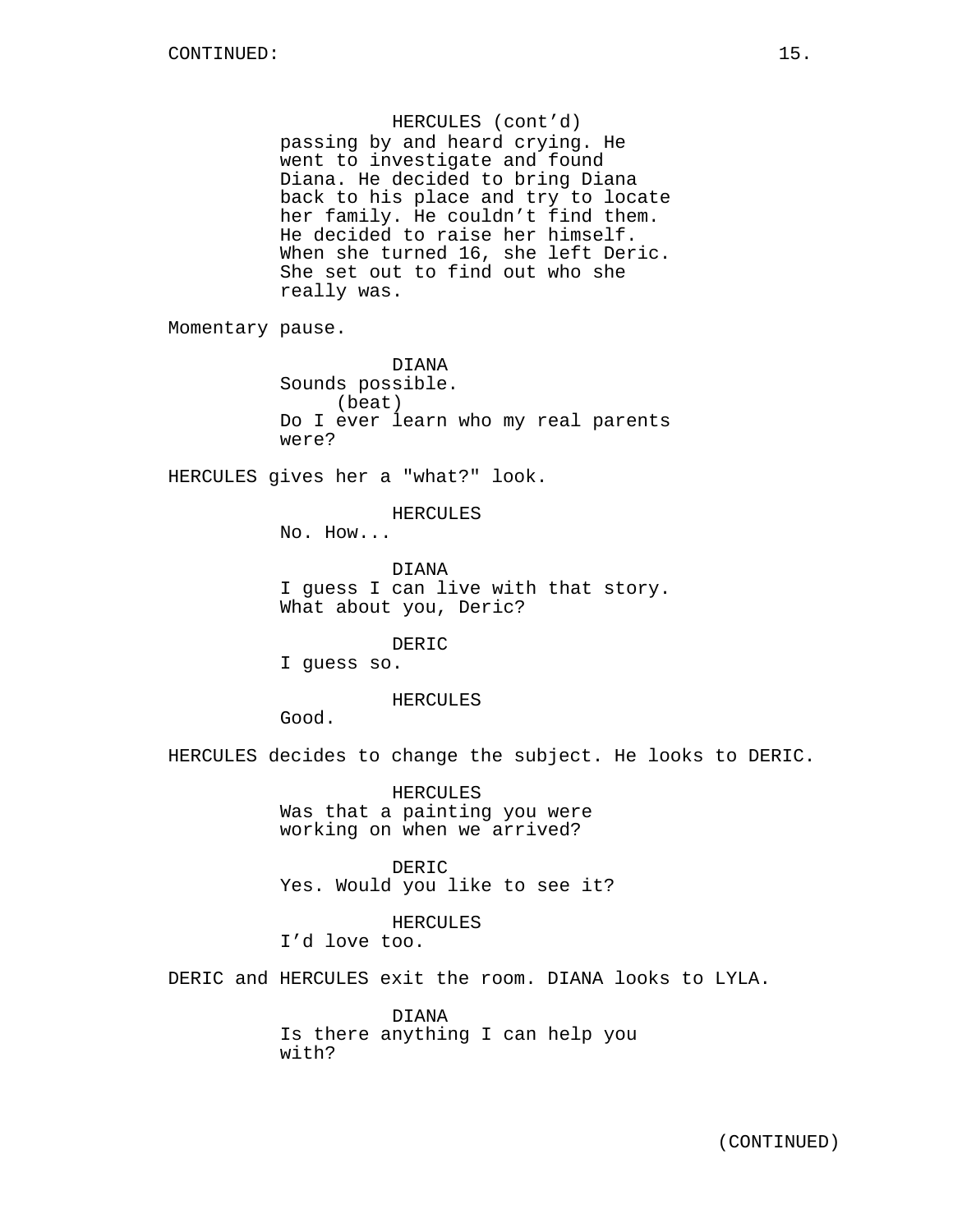LYLA

What?

DIANA Lunch. Do you need any...

LYLA Sure. You can help me finish setting the table.

DIANA and LYLA start to put the stuff on the table. DIANA wonders if she should ask LYLA all the questions that had flooded her mind earlier. LYLA wonders is she ask DIANA some questions about the future.

CONTINUE TO:

6 TIME FLIES MONTAGE 6

**INT: KITCHEN** -- They have lunch, and talk some more. (Note: KEFOR joins the table for lunch, then trots off.)

**EXT: DERIC's PLACE** -- DERIC and LYLA see HERCULES and DIANA to the door. They say their goodbyes. HERCULES and DIANA leave. They continue on their way to Piraeus.

**EXT: ROAD TO TOWN** -- They have an uneventful journey from Deric's to town.

**Ext: TOWN** -- HERCULES and DIANA stop at a local dress merchant to get DIANA a dress. One from this century. They look around for a while, and then continue on their way.

**Ext: ROAD TO PIRAEUS** -- They continue on their way.

CONTINUE TO:

7 TIME RESUMES (EXT: OPEN AREA - EARLY EVENING) 7

HERCULES and DIANA are walking along a path. A band of thugs appear and their leader addresses HERCULES.

> LEADER Hera says, "Welcome back!"

HERCULES Of course she does.

The leader turns to address his men.

LEADER Kill him!!!!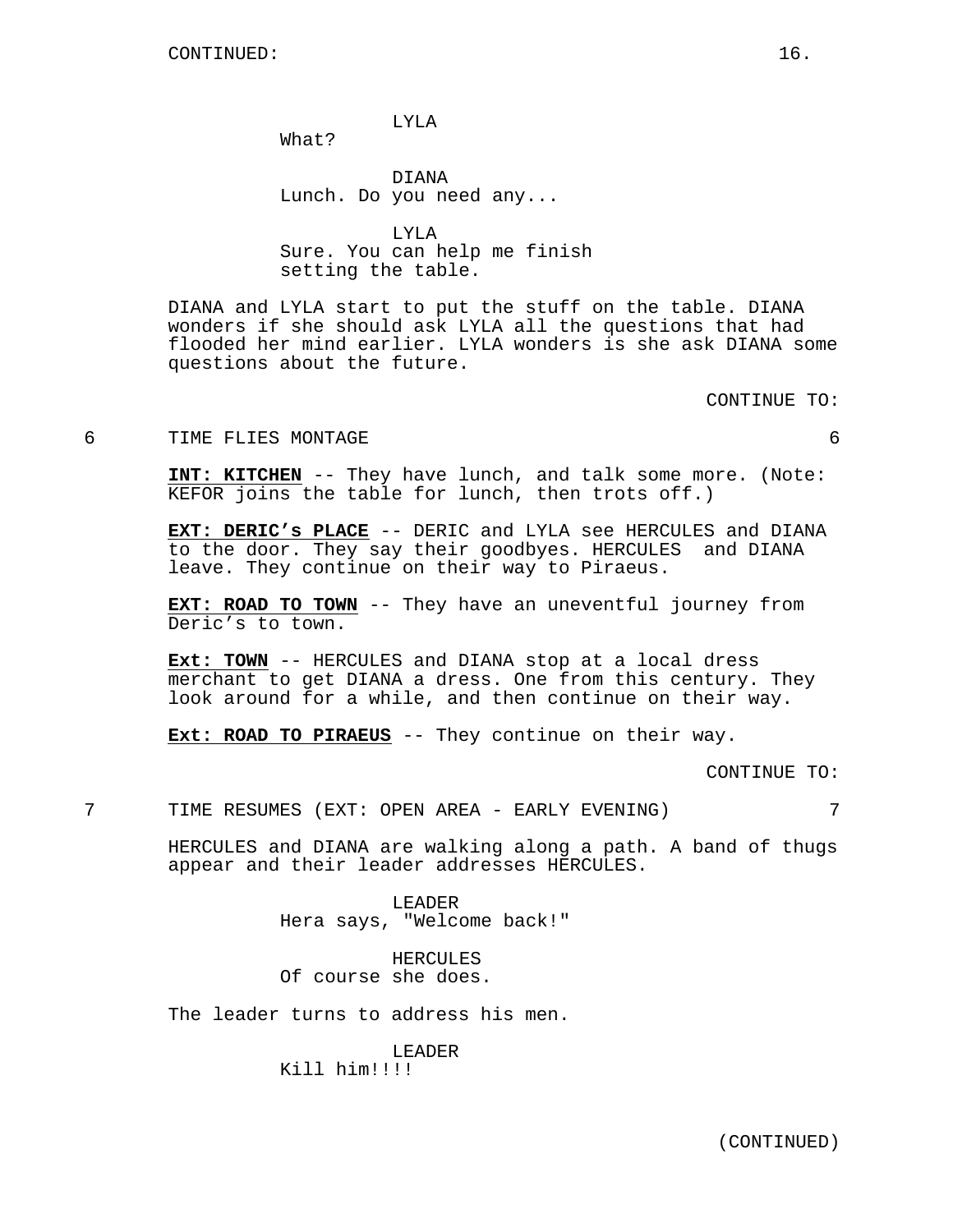## HERCULES Here we go again.

The thugs charge HERCULES.

HERCULES It's nice to know things haven't changed.

A fight breaks out. DIANA uses what little she knows of hand-to-hand combat (ie: Kung-Fu) to help out. HERCULES is surprised that she knows how to fight so well. Between them both, they take care of the band of thugs. HERCULES goes to DIANA. DIANA is dusting herself off.

> DIANA Man, she really does hate you, doesn't she?

HERCULES You could say that.

HERCULES stares at her.

DIANA

What?

HERCULES Where did you learn to fight like that? (beat) The only person I've ever seen use moves like that is Iolaus!

DIANA There's that name again. (beat) Iolaus. (beat) Will I get to meet him?

HERCULES, thinking she is avoiding the question, gives her a look.

> HERCULES Diana, can you just answer the question?

DIANA A friend of mine taught me. (beat) Years ago. Or should I say years from now?

(CONTINUED)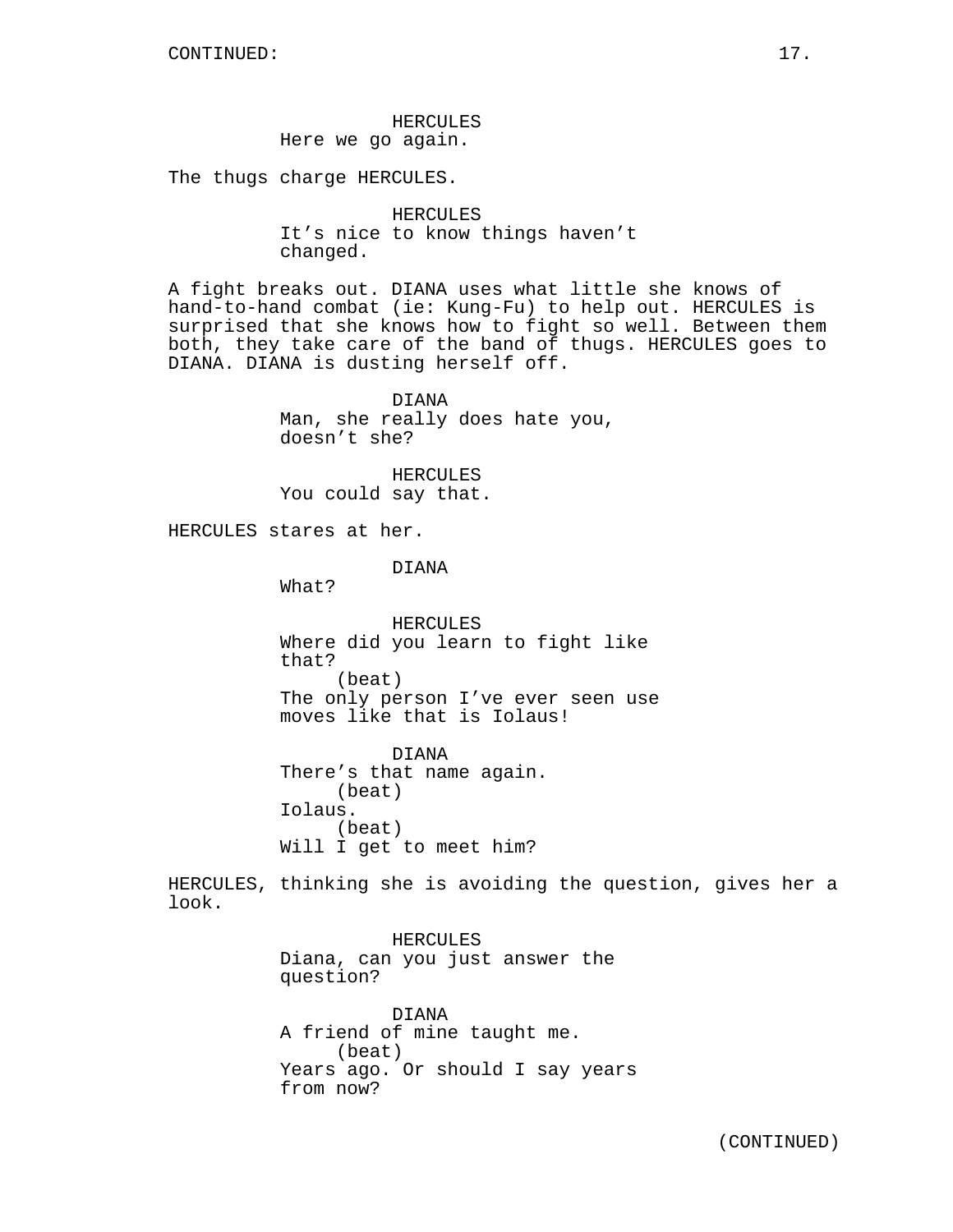(beat) I'm surprised I remembered!

They start walking again.

### HERCULES

Well, if you can do that much damage without a weapon, I'd hate to see what you could do with one.

DIANA raises an eyebrow and looks at HERCULES.

DIANA

Weapons?

HERCULES Yeah. You know, like a sword, club, bow & arrow...

DIANA I've never handled a weapon.

HERCULES

Never?

DIANA Well, I've pretended. (beat) You know, play swords and all. But, real weapons? No. Never.

HERCULES I could have someone teach you, if you want?

DIANA That depends on who you have in mind.

HERCULES flashes her a smile.

HERCULES Well, my sister is pretty good with a bow and arrow.

DIANA raises an eyebrow and looks at HERCULES.

DIANA

Sister?

### HERCULES

And, so is...

DIANA realizes who HERCULES is referring to.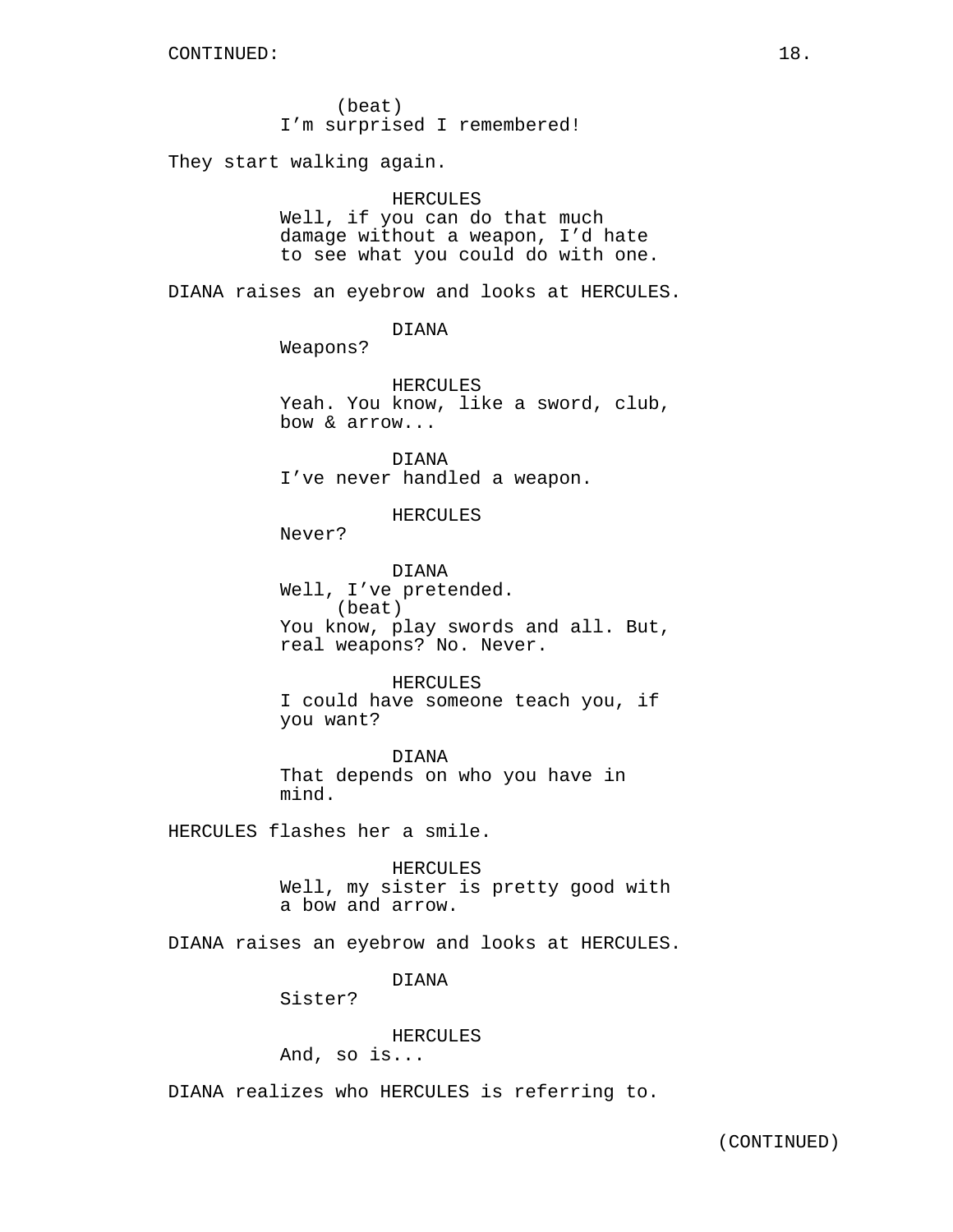DIANA

Wait...

DIANA grabs HERCULES arm and they stop walking.

DIANA You mean Artemis, don't you?

HERCULES Of course. Who else?

DIANA

Ha. Yeah, sure.

DIANA's next line is both sarcastic and serious. (She says it sarcastically, but she is kinda serious.)

> DIANA And, uh, while we're at it, Ares can teach me to use a sword.

> > HERCULES

Ares?

DIANA He is the God of War, isn't he? (beat) Who better to teach me...

HERCULES Ares can't be trusted!

HERCULES gives her a look. DIANA realizes he really doesn't like Ares. She decides to play it cool. She walks up to him and wraps her arms around his neck.

> DIANA Why, Hercules, do I detect a hint of jealously in your voice?

HERCULES raises an eyebrow.

HERCULES Jealous? Me? Of Ares?

DIANA Or, is it that you don't trust me?

HERCULES is confused. He looks at her. She looks at him. After a few moments, he kisses her. Deeply and passionately. He breaks the kiss.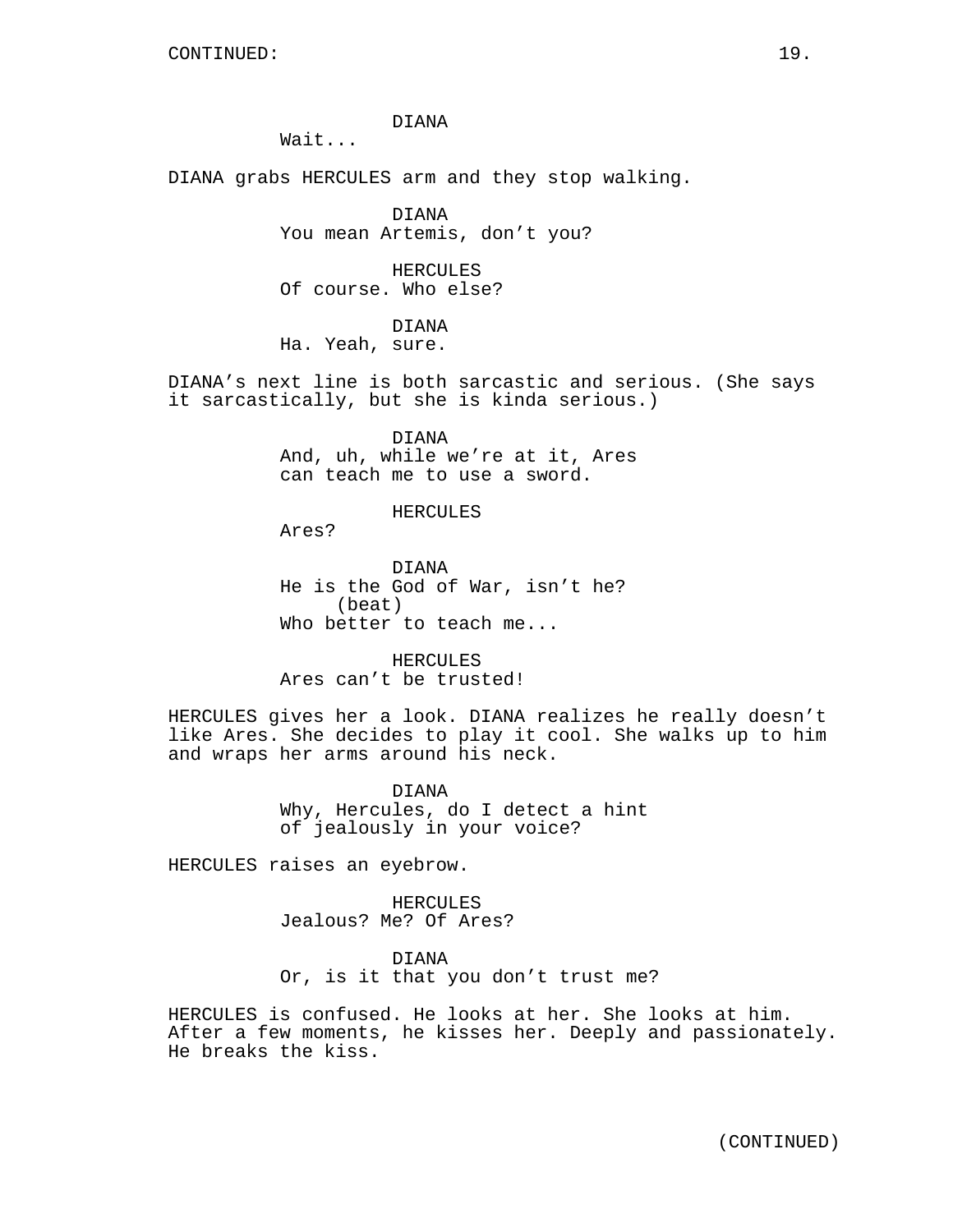HERCULES I'll think about it.

HERCULES walks on. DIANA follows.

CONTINUE TO:

8 TIME FLIES 8

They continue on to Piraeus.

CONTINUE TO:

9 EXT: PIRAEUS (9:00PM) 9

They walk into town. They see a boat getting ready to set sail. They run to catch it. HERCULES addresses the captain.

HERCULES

Excuse me?

The captain looks at him.

HERCULES Could you tell me where this boat is headed?

The captain notices DIANA, and smiles at her.

CAPTAIN

Corinth.

HERCULES Really? When do you plan on arriving?

CAPTAIN If Poseidon smiles on me, we should be arriving in port by mid-day.

HERCULES Mid-day? That's great.

The captain looks at DIANA again, and then back at HERCULES.

CAPTAIN You two, uh, need a ride?

HERCULES If you don't mind.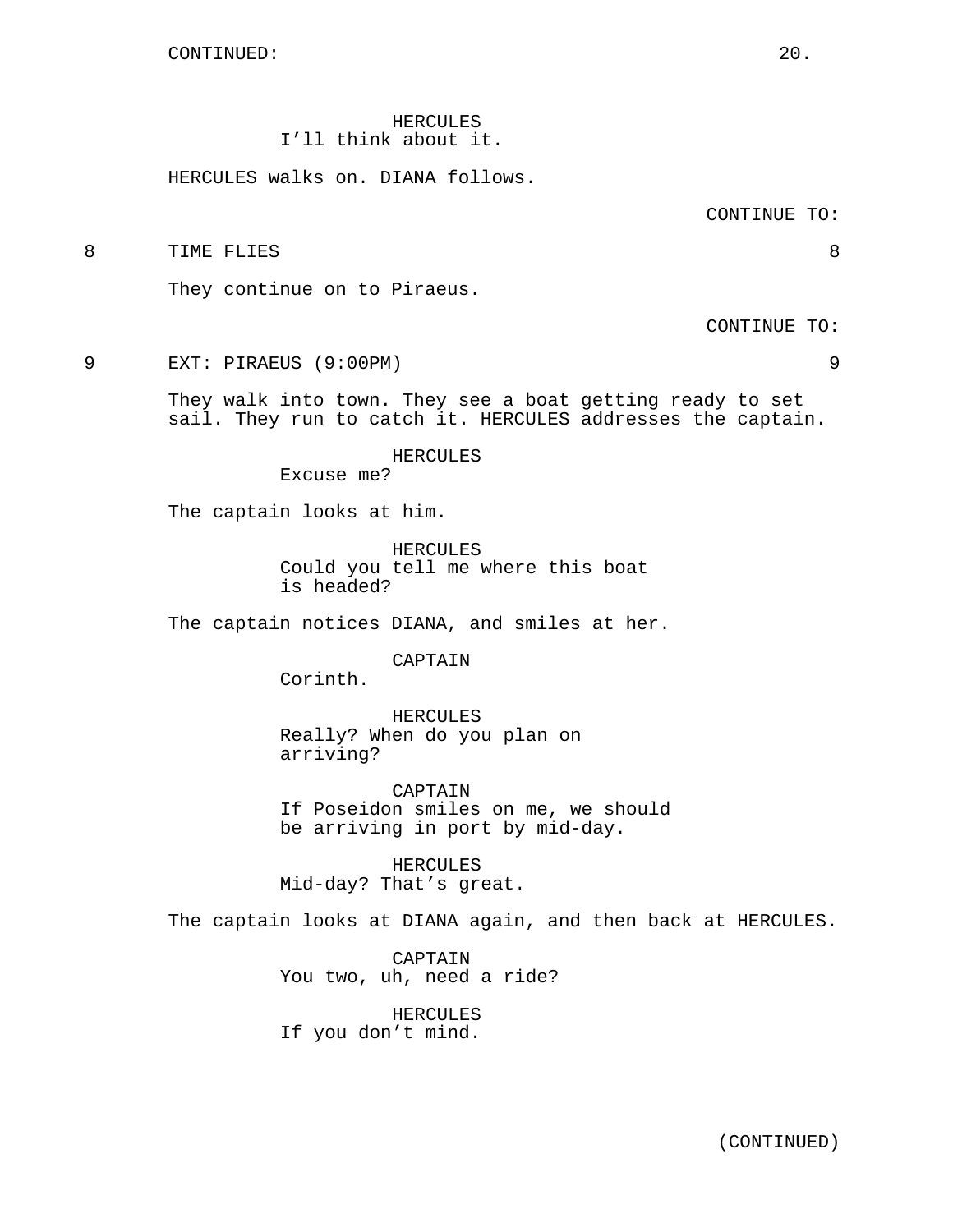CAPTAIN No problem step aboard.

HERCULES

Thanks.

HERCULES and DIANA get aboard. The captain offers his hand.

CAPTAIN Name's Acmadeus.

HERCULES offers his hand.

HERCULES

Hercules.

ACMADEUS

Hercules?

HERCULES Yes. And this is Diana.

ACMADEUS gives DIANA a mock salute, then looks back at HERCULES.

> ACMADEUS Follow me. I'll show you where you can sleep.

ACMADEUS walks off. HERCULES and DIANA follow him.

CUT TO:

## **NEXT DAY**

10 EXT: PALACE GATES - CORINTH (EARLY EVENING) 10

HERCULES and DIANA approach the palace as the sun is setting. They enter the gates. HERCULES is ahead of DIANA. DIANA sees HERCULES approach one of the guards and ask him something. She reaches them in time to hear the guard's reply.

> GUARD They are in the garden.

> > HERCULES

Thanks.

They enter the palace grounds.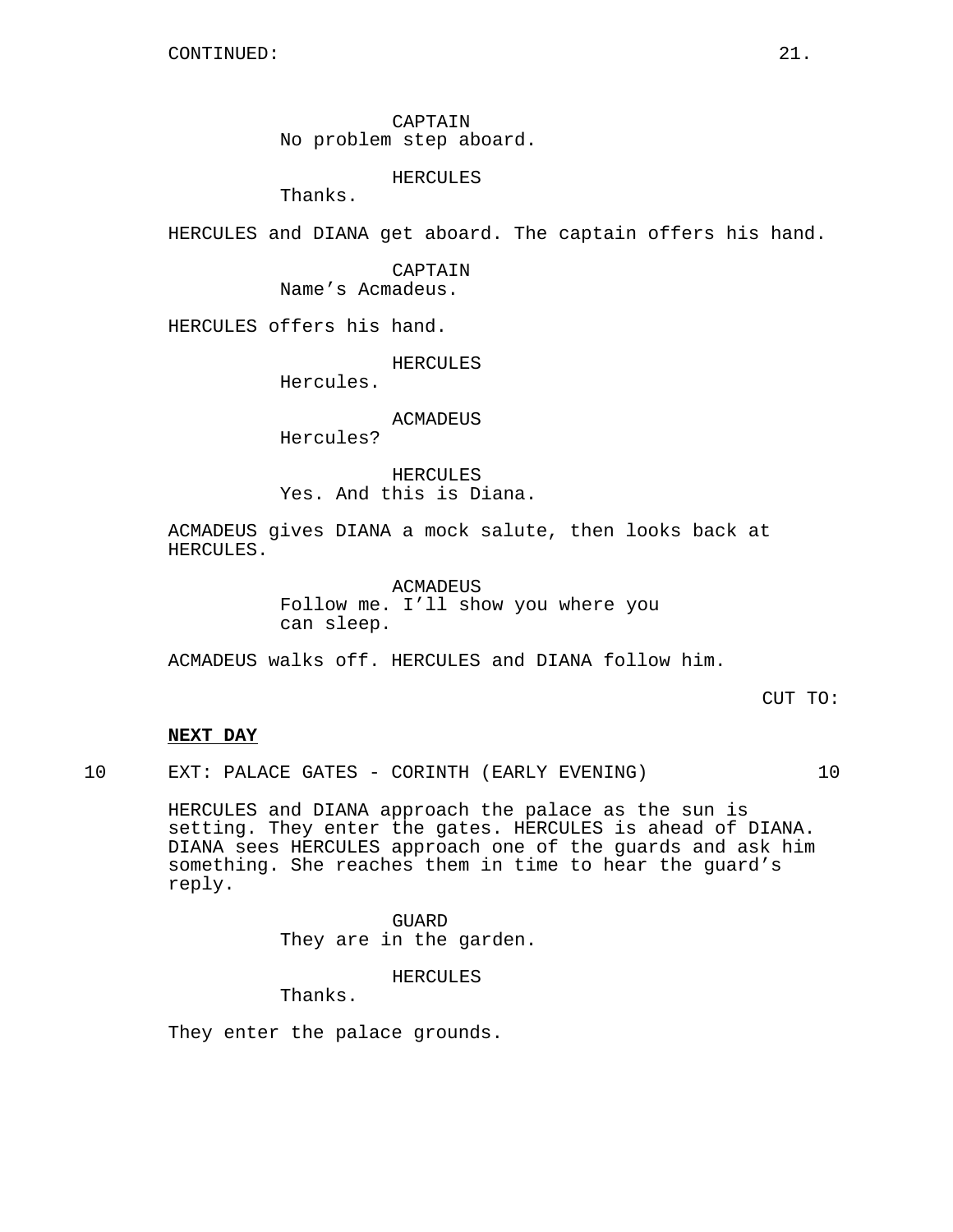11 EXT: PALACE GROUNDS 11

HERCULES heads to the garden. DIANA follows.

DIANA You know the king of Corinth?

HERCULES You could say that.

Pause. DIANA thinks to herself.

DIANA (VO) So, this is the home of the King of Corinth. Nice. Who was the king at this point? Come on Diana, you should know this? Why isn't it coming to me? And why exactly are we here?

DIANA looks to HERCULES. Her line is said as they enter the garden.

> DIANA Herc, why are we here?

> > CONTINUE TO:

12 EXT: GARDEN 12

ALCMENE, JASON, IPHICLES, RENA, and IOLAUS, are sitting around. ALCMENE looks up at the sound of DIANA's voice. She sees HERCULES and is filled with joy.

ALCMENE

Hercules!!!

Everyone looks up. ALCMENE runs to HERCULES and gives him a big hug. DIANA is wondering who these people are.

> ALCMENE Iolaus told us that Hera...

HERCULES Mother, please. I'm okay.

DIANA

Mother?

The rest of her line is said in her head as she looks at the rest of the people in the garden.

(CONTINUED)

22.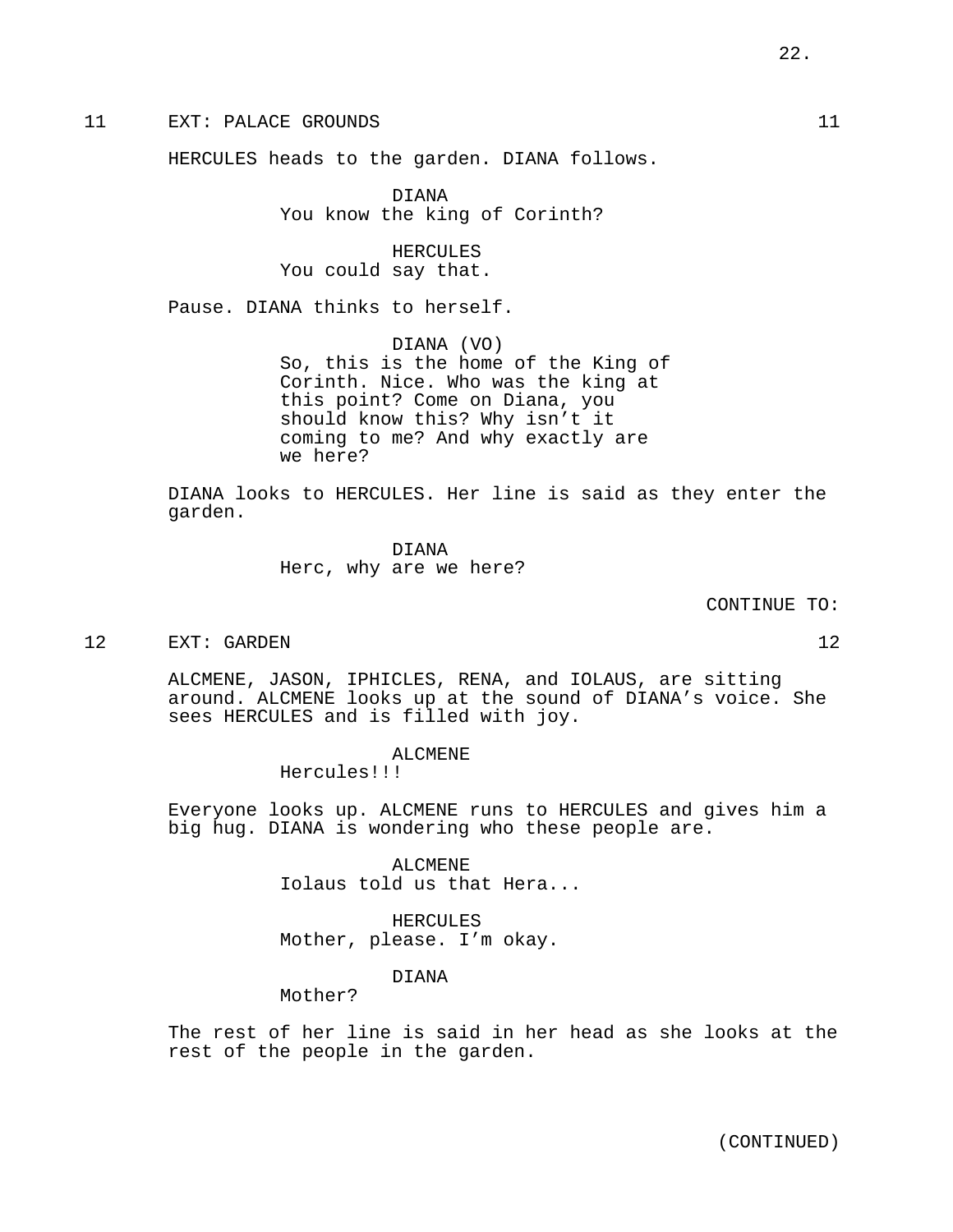DIANA (VO) If she's his mother... that means that one of those guys must be Jason? I wonder which one it is?

JASON, IPHICLES, and IOLAUS head over. ALCMENE lets HERCULES go.

> IOLAUS What happened, Herc? How'd you get back? Hera said...

HERCULES looks to IOLAUS, and answers all three of his questions.

> HERCULES I don't know. I don't know. And, I really don't care what Hera said.

IPHICLES So, who is your lady friend, brother?

DIANA looks at HERCULES and raises an eyebrow in surprise.

DIANA

Brother?

DIANA looks back at IPHICLES. IPHICLES takes DIANA's hand and kisses it. As HERCULES is saying line, DIANA notices the crown.

> HERCULES Sorry. Diana, this is my brother Iphicles. King of Corinth.

DIANA smiles at IPHICLES. IPHICLES nods a hello.

DIANA I didn't know your brother was the King of Corinth! How'd that happen?

IPHICLES That is a story better saved for later.

HERCULES This is his wife, Rena.

DIANA and RENA shake hands and nod a "hello".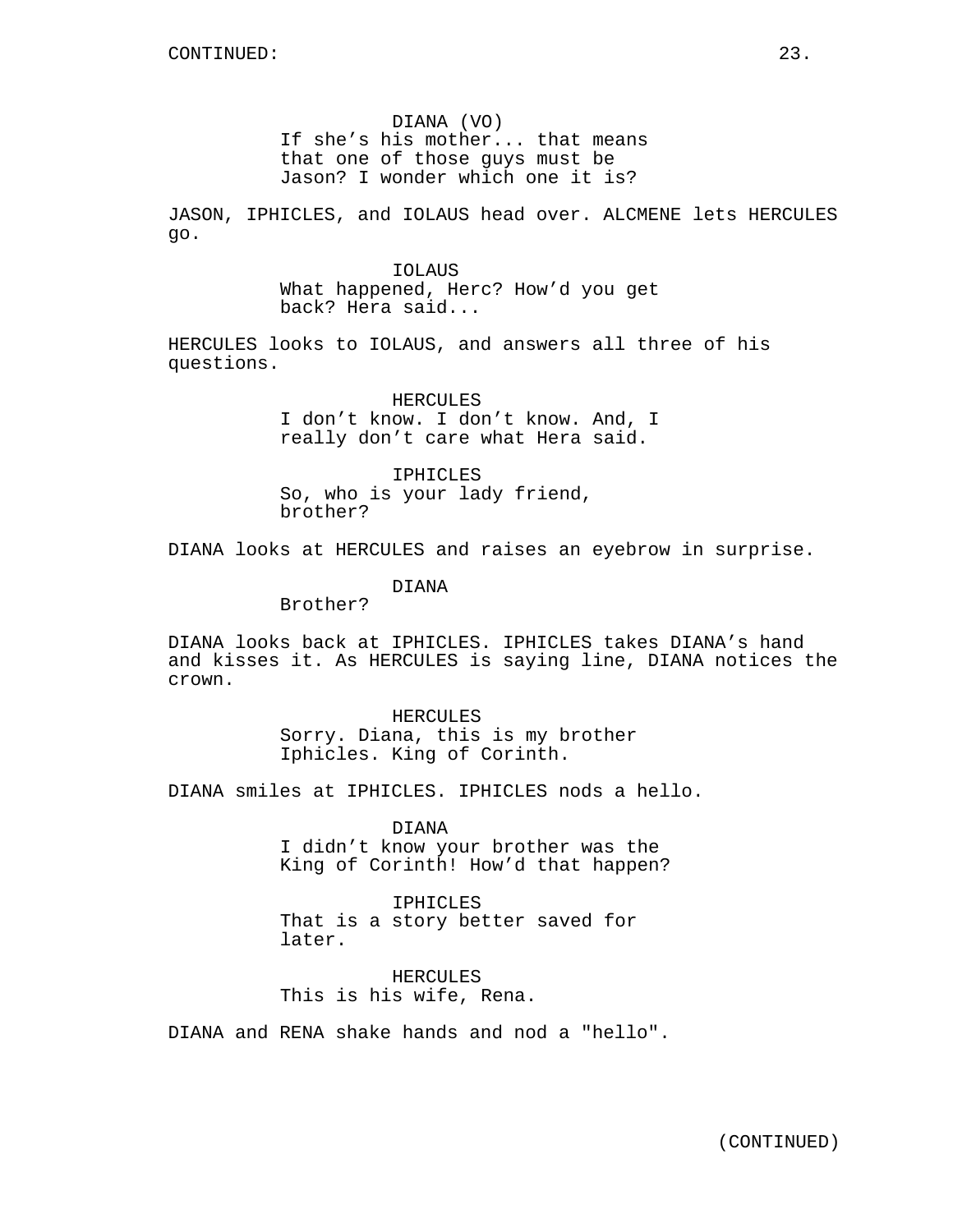HERCULES This is my mother, Alcmene.

DIANA and ALCMENE shake hands.

DIANA

Nice to meet you. You must be very proud of your son.

ALCMENE smiles. DIANA looks to HERCULES.

DIANA

He's so...

HERCULES cuts her off.

HERCULES This is Iolaus. My best friend.

DIANA and IOLAUS shake hands.

DIANA So, you're the Iolaus I've heard so much about!

IOLAUS You've heard of me?

DIANA Yes. I have. You sound surprised?

IOLAUS A little. Yeah. No one ever seems to know me. I guess that's to be expected when you hang around with people like Herc though. Right?

IOLAUS laughs. DIANA thinks to herself again.

## DIANA (VO) Okay, that's Iphicles, and that's Iolaus. That means that he, is Jason. He looks a lot more than 4 years older than Herc. I wonder...

DIANA gives HERCULES a look. HERCULES turns to JASON.

HERCULES And this, is Jason. My friend and new stepfather.

DIANA and JASON shake hands.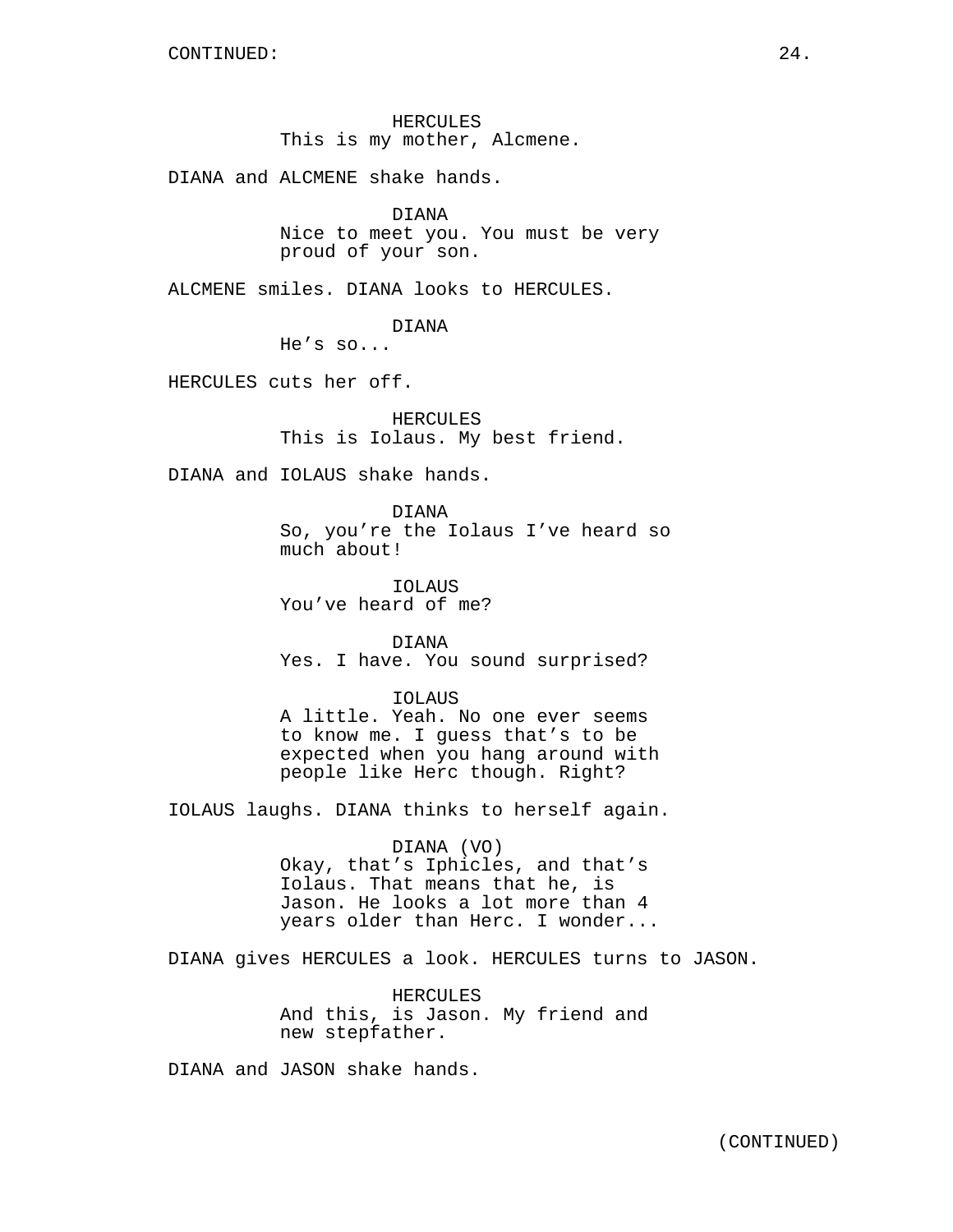DIANA I just heard of your wedding. Congratulations.

JASON

Thank you.

## DIANA

I would love to talk to you later about some of your adventures. If you don't mind.

## JASON

I'd love too.

Short pause. HERCULES looks back to DIANA.

HERCULES Everyone, this is Diana. Without her help I wouldn't be here.

IOLAUS whispers to HERCULES.

IOLAUS So, you've been with her all this time? I don't blame you for staying away as long as you did.

DIANA wonders what IOLAUS is saying.

### IOLAUS

I only have one question? Why'd you come back at all? She looks like...

HERCULES nudges him in the side. IOLAUS mutters an "ow". HERCULES then looks at him.

> HERCULES I know this is going to sound like a stupid question, but... Just how long have I been gone?

IOLAUS stares at HERCULES.

HERCULES Iolaus, just answer the question. Please?

IOLAUS Two months.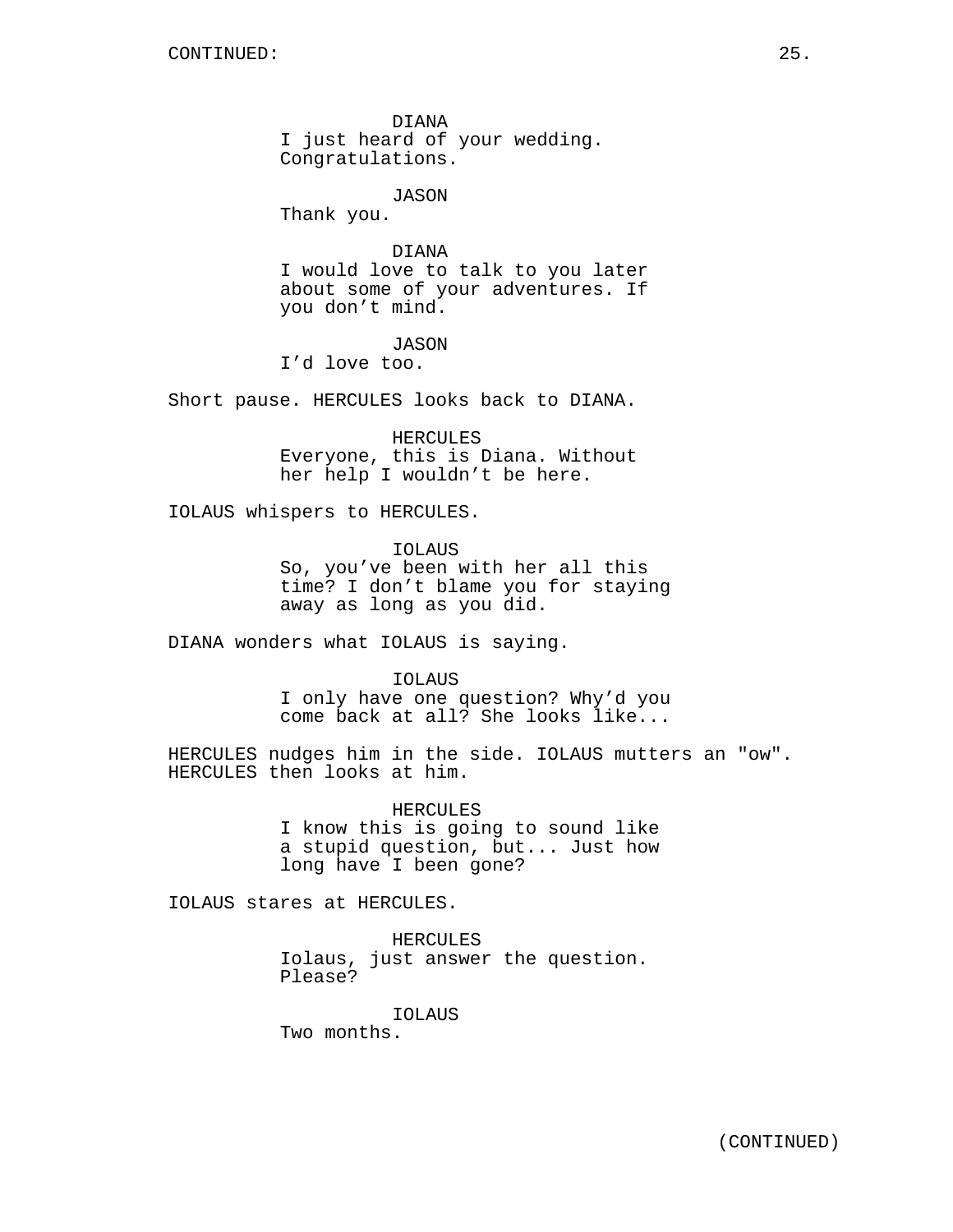#### HERCULES

Two months?

HERCULES and DIANA exchange a look. He only spent 2 weeks in the future, yet 2 months passed here.

> IOLAUS Yeah. Two months. (beat) Are you sure all right, Herc?

HERCULES I'm fine. It's just that it hasn't felt like two months since...

IOLAUS Maybe you were having so much fun, that time just flew by.

DIANA Well, that's what they say, isn't it? (beat) "Time flies when your having fun!"

IOLAUS looks to DIANA.

IOLAUS They? Who are they?

DIANA They. The ones that make up all those sayings.

IOLAUS raises an eyebrow. He's not sure he understands, but decides to shrug it off.

IOLAUS

Oh.

ALCMENE looks to HERCULES.

ALCMENE So, son. Can you stay a while? Or are you just passing through on your way to save some...

HERCULES laughs.

HERCULES We can stay for a while, mother.

HERCULES, looks to the garden entrance, and jokingly adds the following.

(CONTINUED)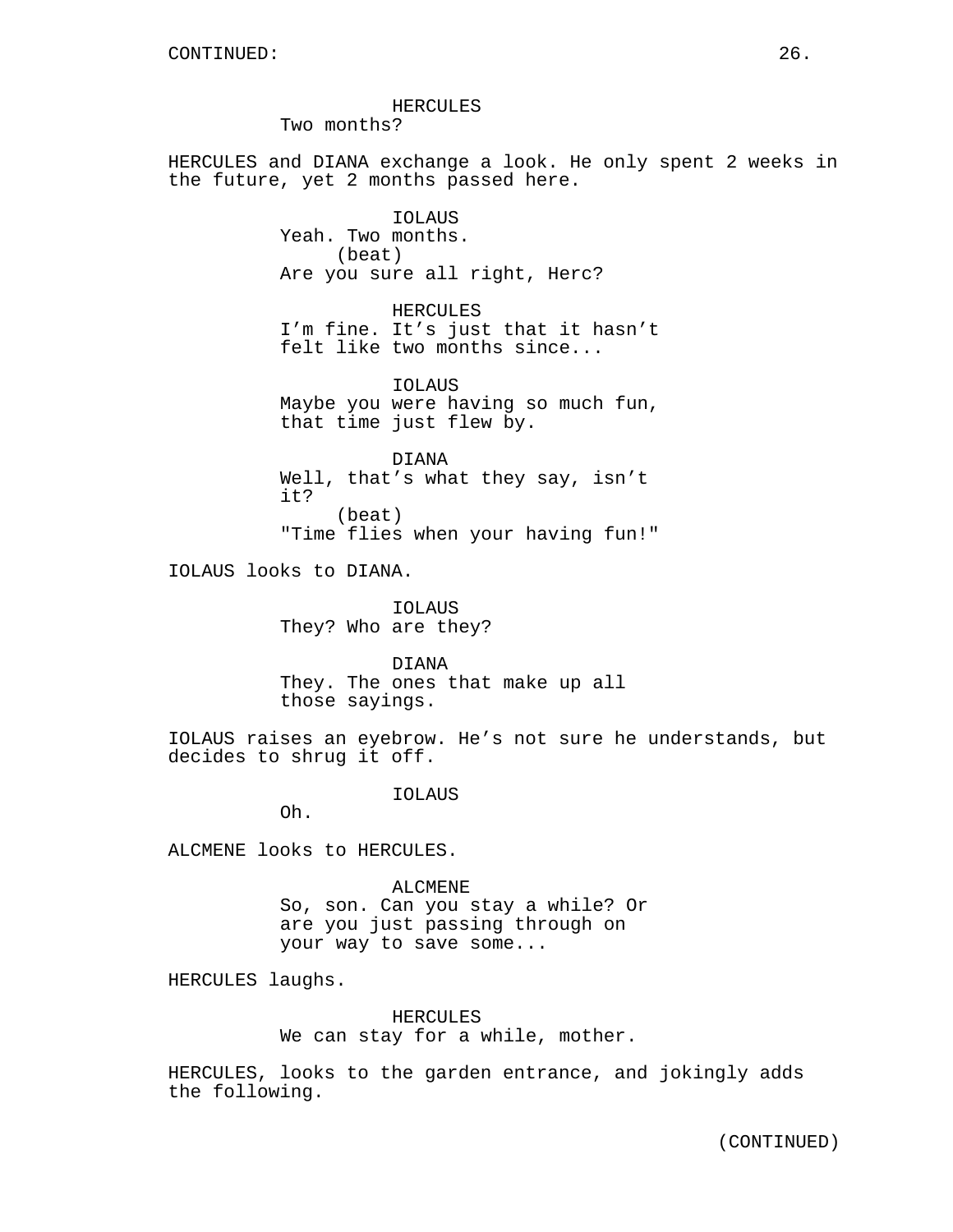HERCULES Unless someone comes charging in right now and demands that I...

ALCMENE laughs, knowing that HERCULES is kidding.

ALCMENE You're such a kidder. I don't know where you get it from.

A servant enters and addresses IPHICLES.

SERVANT Dinner is served, my lord.

IPHICLES We'll be right there. Please set two extra plates. My brother and his lady friend will be joining us.

SERVANT

Yes, my lord.

The servant leaves. HERCULES looks to IPHICLES.

HERCULES So, how do you like being King of Corinth?

IPHICLES It has its moments, little brother.

DIANA is taken aback by what IPHICLES just said. She looks at him with a raised eyebrow.

> DIANA Little brother? (beat) I thought you two were twins?

Now it's IPHICLES turn to be surprised. (Everyone else has a surprised look as well.)

> IPHICLES Where'd you hear that?

DIANA's not sure how to answer that. She notices the look that HERCULES is giving her.

DIANA

I... I...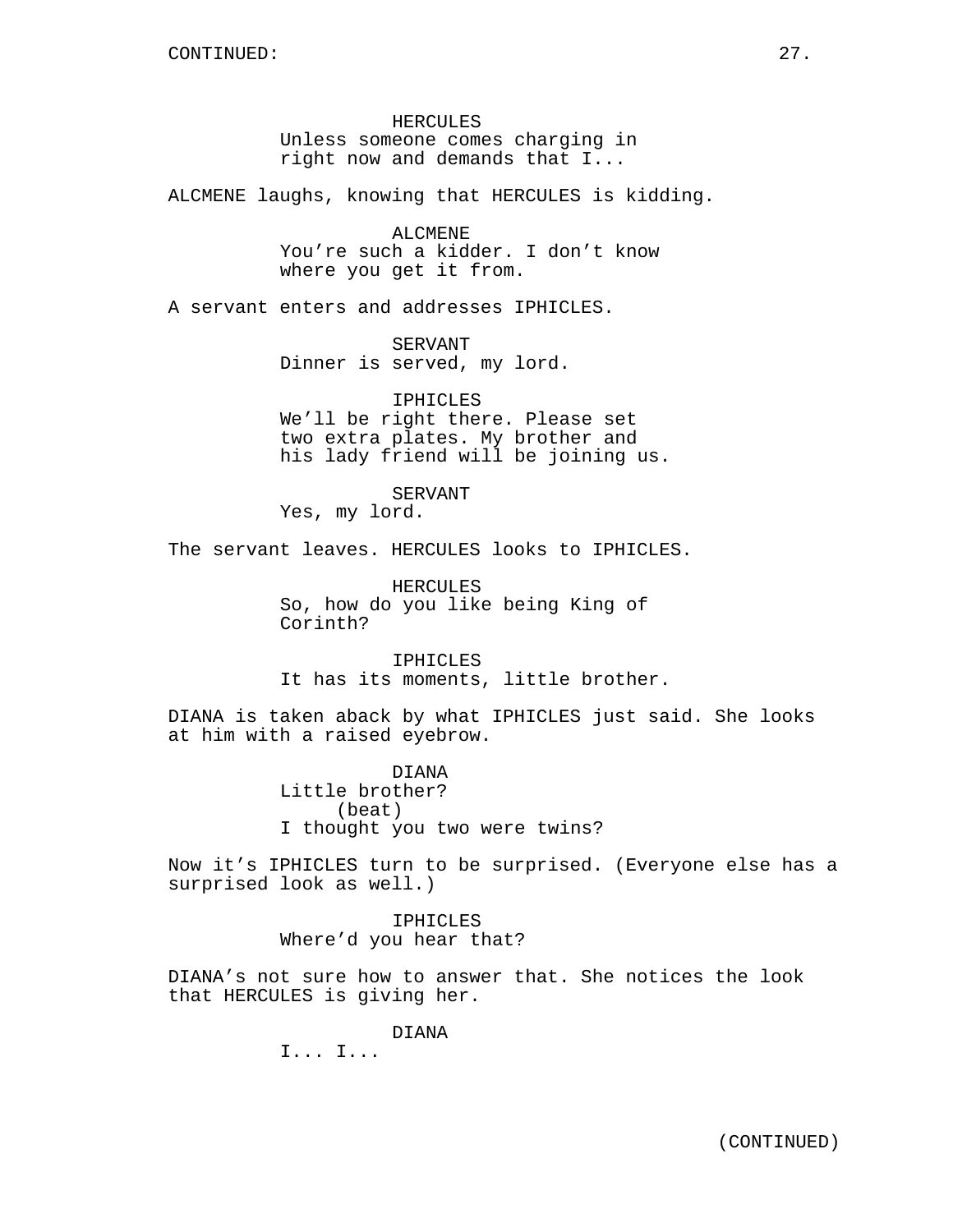IPHICLES I was 6 when he was born. And...

JASON decides to cut this conversation off.

JASON Well, shall we go eat? (beat) I don't know about you guys, but I'm starving.

HERCULES agrees with him, knowing that DIANA might eventually put her foot in her mouth again.

HERCULES

So am I.

ALCMENE looks at HERCULES.

ALCMENE And during dinner, you can tell us what you've been up to during the last two months.

They all head out of the garden toward the dining room.

CONTINUE TO:

13 EN-ROUTE TO PRIVATE DINING ROOM 13

Everyone heads to the dining room.

CONTINUE TO:

14 PRIVATE DINING ROOM 14

They enter the room, and everyone takes a seat at the dining table. The table has 4 chairs on the north side (empty, HERCULES, DIANA, IOLAUS), 4 chairs on the south side (empty, JASON, ALCMENE, empty), 1 chair on the east side (IPHICLES) and 1 chair on the west side (RENA).

> DIANA This looks good.

They start to eat. After a few moments, DIANA looks to IPHICLES.

> DIANA Tell me, how did you manage to become King of Corinth?

> > (CONTINUED)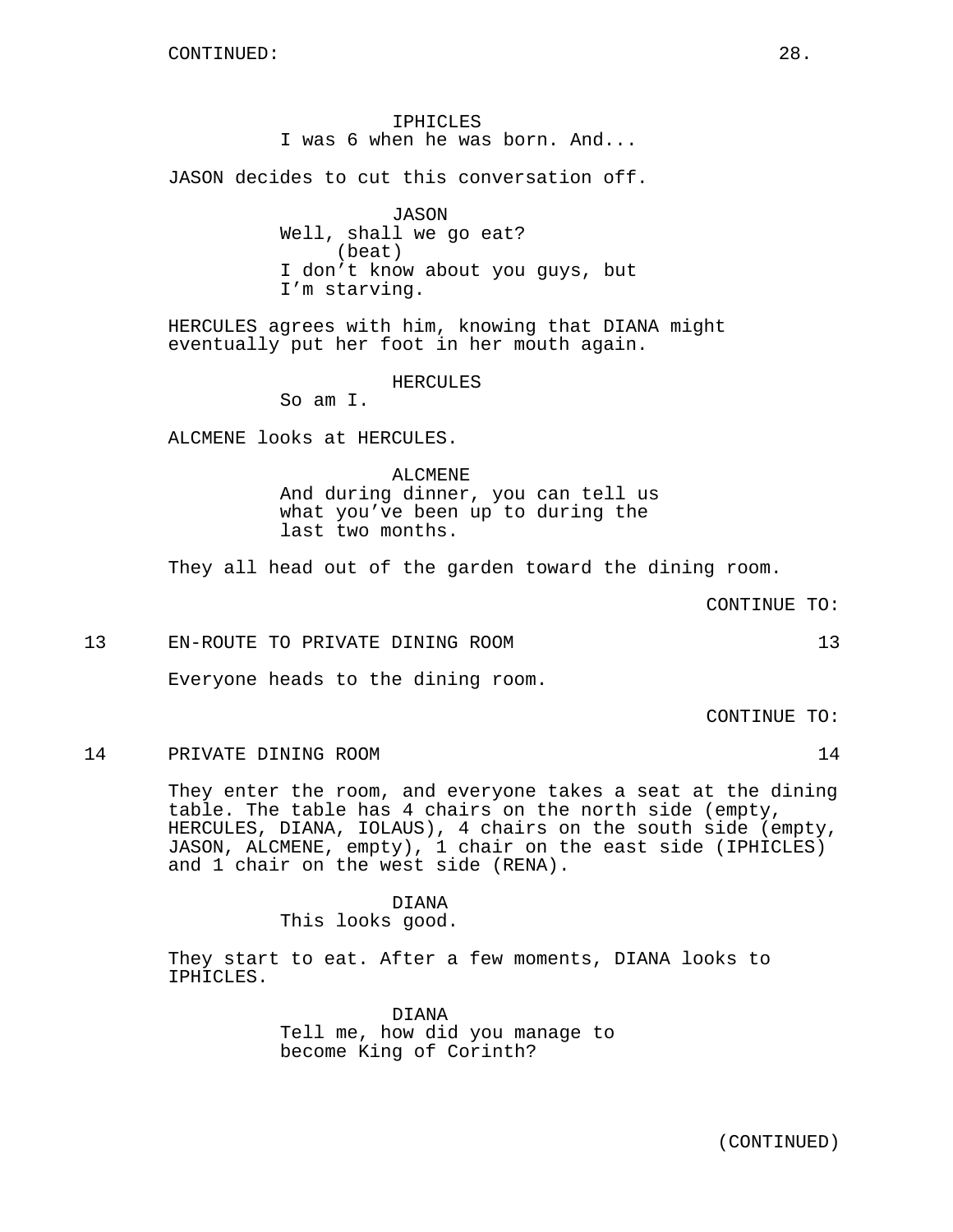IPHICLES That is an interesting story. (beat) It all started when Jason here...

IPHICLES looks to JASON.

IPHICLES ...decided he wanted to marry mother.

JASON and ALCMENE look at each other lovingly. DIANA raises an eyebrow in confusion. IPHICLES looks back to DIANA.

## DIANA

I don't...

### IPHICLES

It seems, that there was a law that stated that the ruling king could not marry a commoner and continue to rule. He must marry someone of royal blood or lose his crown.

DIANA is still a little confused.

DIANA So how did...

### IPHICLES

The same rule also stated that if Jason married before the next full moon, which was in three days, he could name his successor.

DIANA And he picked you.

IPHICLES Actually I was his second choice.

### DIANA

Second?

IPHICLES Yes. His first choice turned him down.

IPHICLES looks to HERCULES.

IPHICLES Right, little brother?

DIANA looks at HERCULES.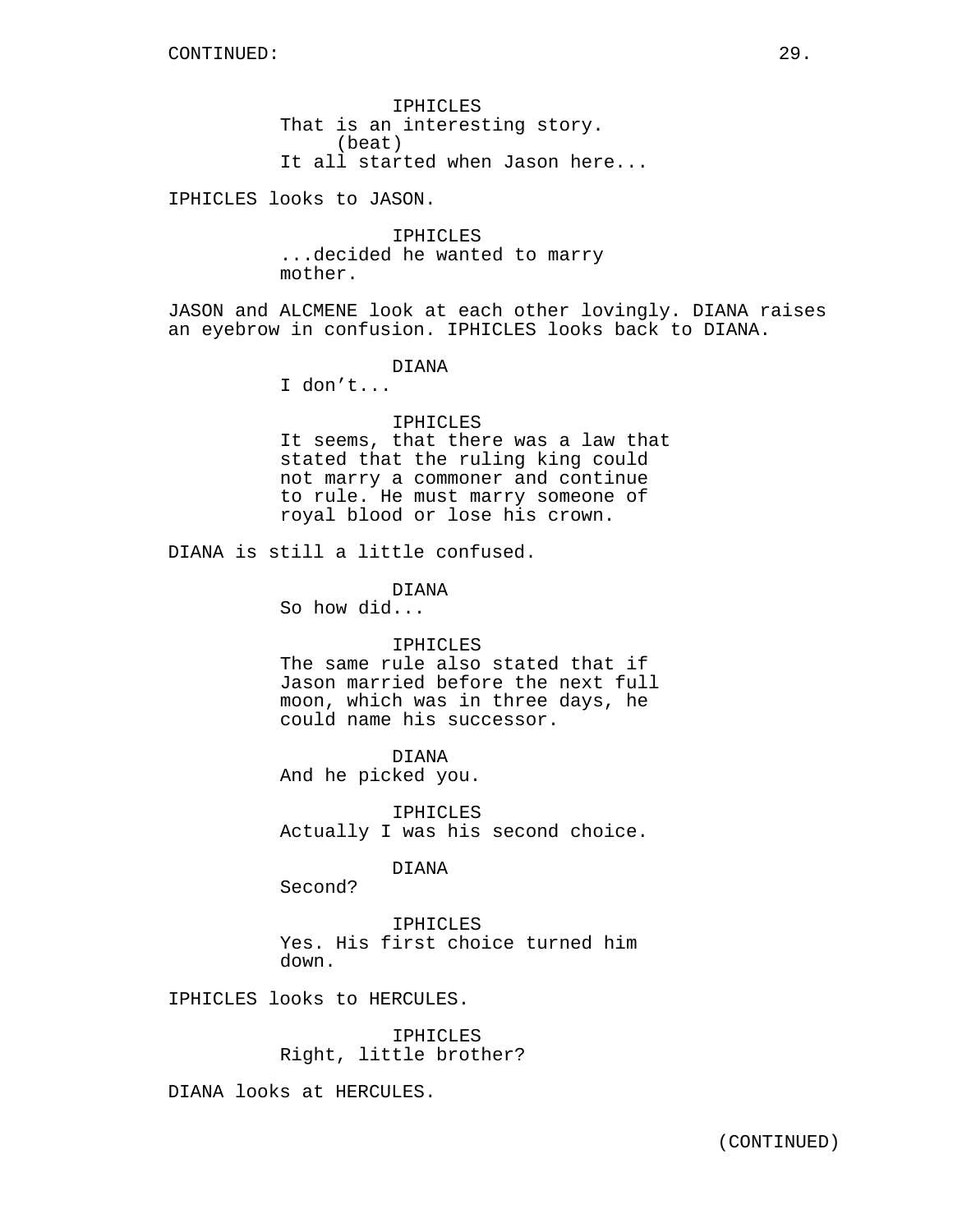DIANA You? Jason wanted you to take over for him?

HERCULES Yes. I told him that I was honored, but that I could help more people, doing what I do, than I ever could as a king.

DIANA So, since Herc declined, your next choice was Iphicles?

JASON Yes. And, as you can see, he accepted.

DIANA What if he didn't? Did you...

JASON

Not really.

ALCMENE looks to DIANA.

ALCMENE So, Diana, tell us... (beat) How did you help bring my son back to us?

DIANA That's a long story.

DIANA looks at HERCULES.

DIANA Where do I start?

DIANA and HERCULES figure out how to tell that story.

JUMP TO:

## **NEXT DAY**

15 TIME FLIES 25 20 15

**EXT: MORNING** -- HERCULES, DIANA, and IOLAUS, leave the palace. They say their goodbyes to IPHICLES, RENA, JASON, and ALCMENE, and then set off towards HERCULES' place.

**EXT: EN-ROUTE TO HERCULES' PLACE** -- They walk along the path towards HERCULES' place.

(CONTINUED)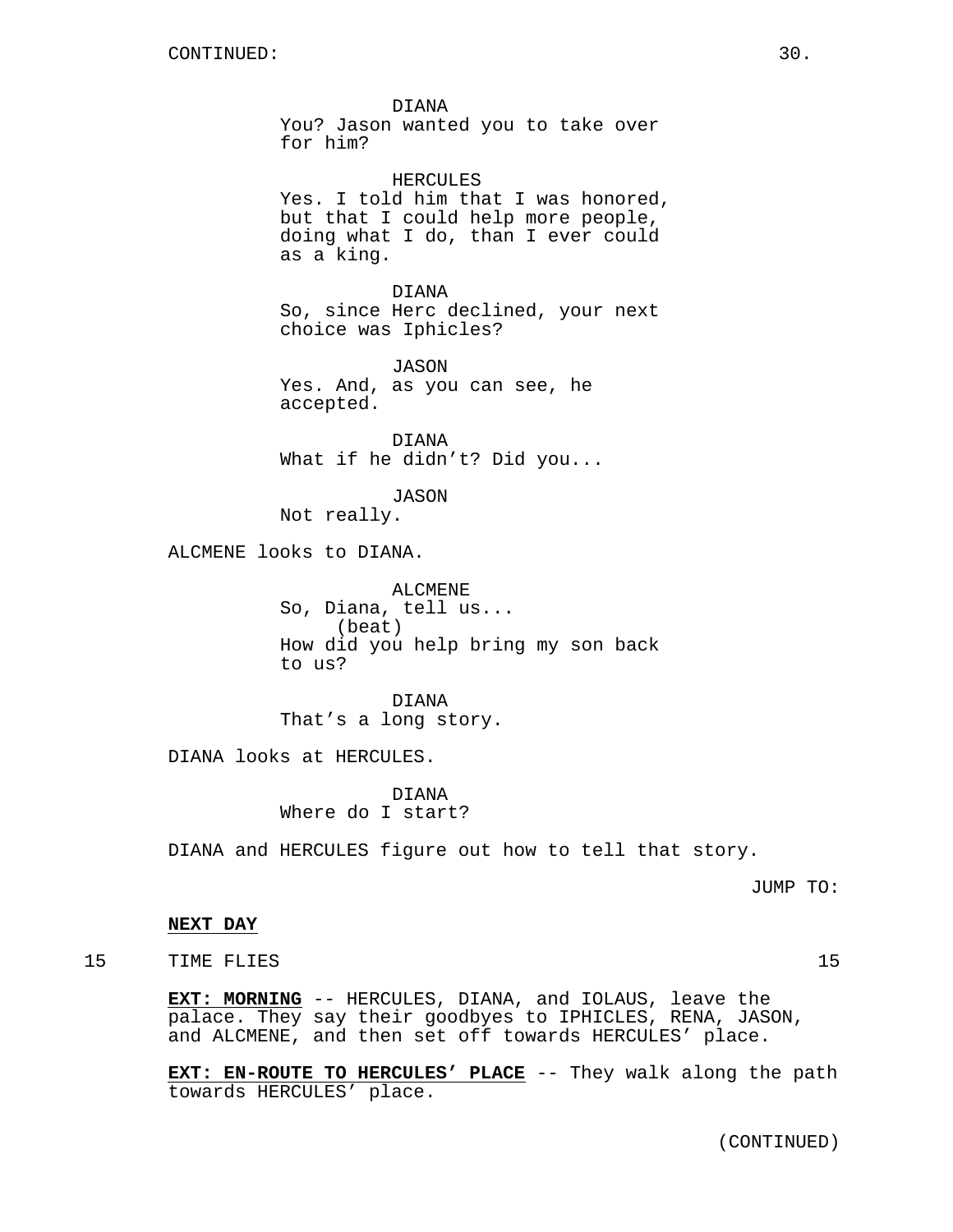CONTINUE TO:

## 16 EXT: FIELD 16

While en-route home, they get a surprise visit from ZEUS. ZEUS is sitting under a nearby tree waiting for them. IOLAUS spots him first as they are approaching. IOLAUS addresses HERCULES.

### IOLAUS

Ah, Herc...

HERCULES turns to IOLAUS. IOLAUS says line while pointing to ZEUS.

# IOLAUS Isn't that your father up there?

HERCULES looks to where IOLAUS is pointing. Yep. It's ZEUS.

**HERCULES** What does he want?

DIANA looks to where IOLAUS is pointing.

DIANA

Father? (beat) That's Zeus?!? (beat) I always pictured him, I don't know, different. Then again, the Gods can change their appearance at will, and...

HERCULES gives DIANA a "stop talking before you say something you shouldn't" look.

### DIANA

Sorry.

They approach the tree.

ZEUS I'm glad you made it back, son.

HERCULES

Are you?

ZEUS is about to say something, but DIANA interrupts. She is shocked at the way HERCULES is addressing ZEUS. Not only is he the king of the Gods, but he is also his father.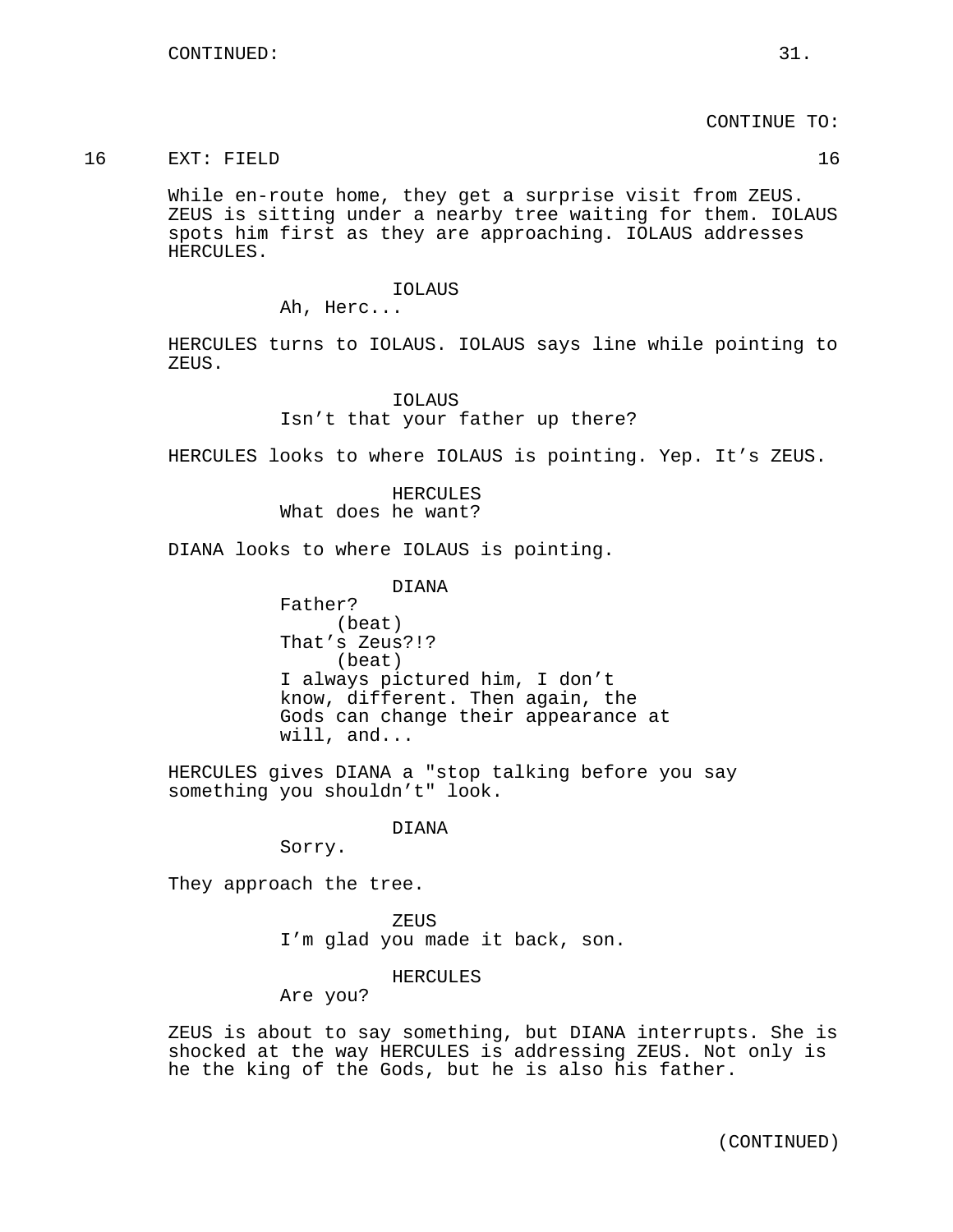DIANA Herc! This is your father! Can't you...

HERCULES Diana, not now, okay?

DIANA But for all you know, he could have been the one who told Nem...

HERCULES gives her a look.

HERCULES Stay out of this.

DIANA raises her hands in an "I surrender" gesture. IOLAUS raises an eyebrow in confusion.

> DIANA Okay, okay. I'll stay quiet.

HERCULES

Thank you.

HERCULES looks at ZEUS.

HERCULES So, what do you want?

ZEUS I just want to welcome you home, son. I missed you.

HERCULES You missed me?

ZEUS Yes. Is that so hard to believe?

HERCULES Well I didn't miss you.

HERCULES walks off. DIANA and IOLAUS watch HERCULES walk off, then look to ZEUS. ZEUS has this look of genuine concern on his face. IOLAUS addresses ZEUS.

> IOLAUS He doesn't mean it. He's just...

ZEUS Will he ever forgive me? Can he ever...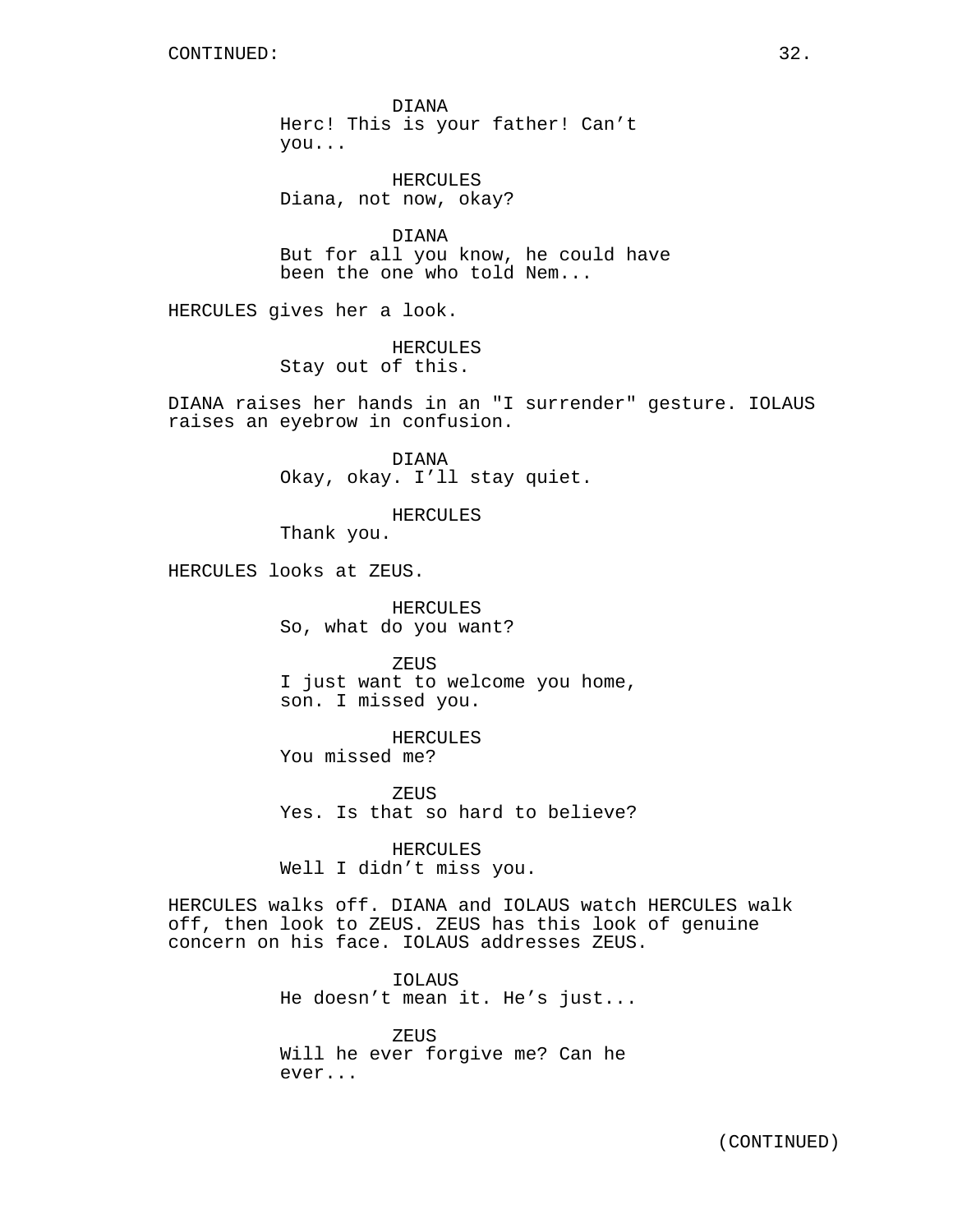IOLAUS In time, maybe.

IOLAUS goes after HERCULES. DIANA can't believe what is happening. She watches IOLAUS run after HERCULES, then addresses ZEUS.

> DIANA I can't believe he talks to you like that. You're Zeus. He should...

ZEUS is intrigued with DIANA. He wonders who she is, and where she came from.

> ZEUS I don't think I've met you before?!?

DIANA I'm Diana. Hercules, um... (beat) ...landed on my doorstep when...

ZEUS

Ah. Yes. When I heard what Hera did, I was so upset with her. But what was done was done. There was no undoing it.

DIANA

Maybe if he knew that... Look, I'll talk to him, okay. Maybe we can...

ZEUS places a hand on her shoulder and lets her know it's all right.

> ZEUS You better get going, or you'll lose them.

DIANA looks to HERCULES and IOLAUS.

DIANA

Right.

DIANA notices that IOLAUS has caught up to HERCULES, and they appear to be discussing something. DIANA says next line as she is turning back to ZEUS.

DIANA

I think we...

ZEUS is gone.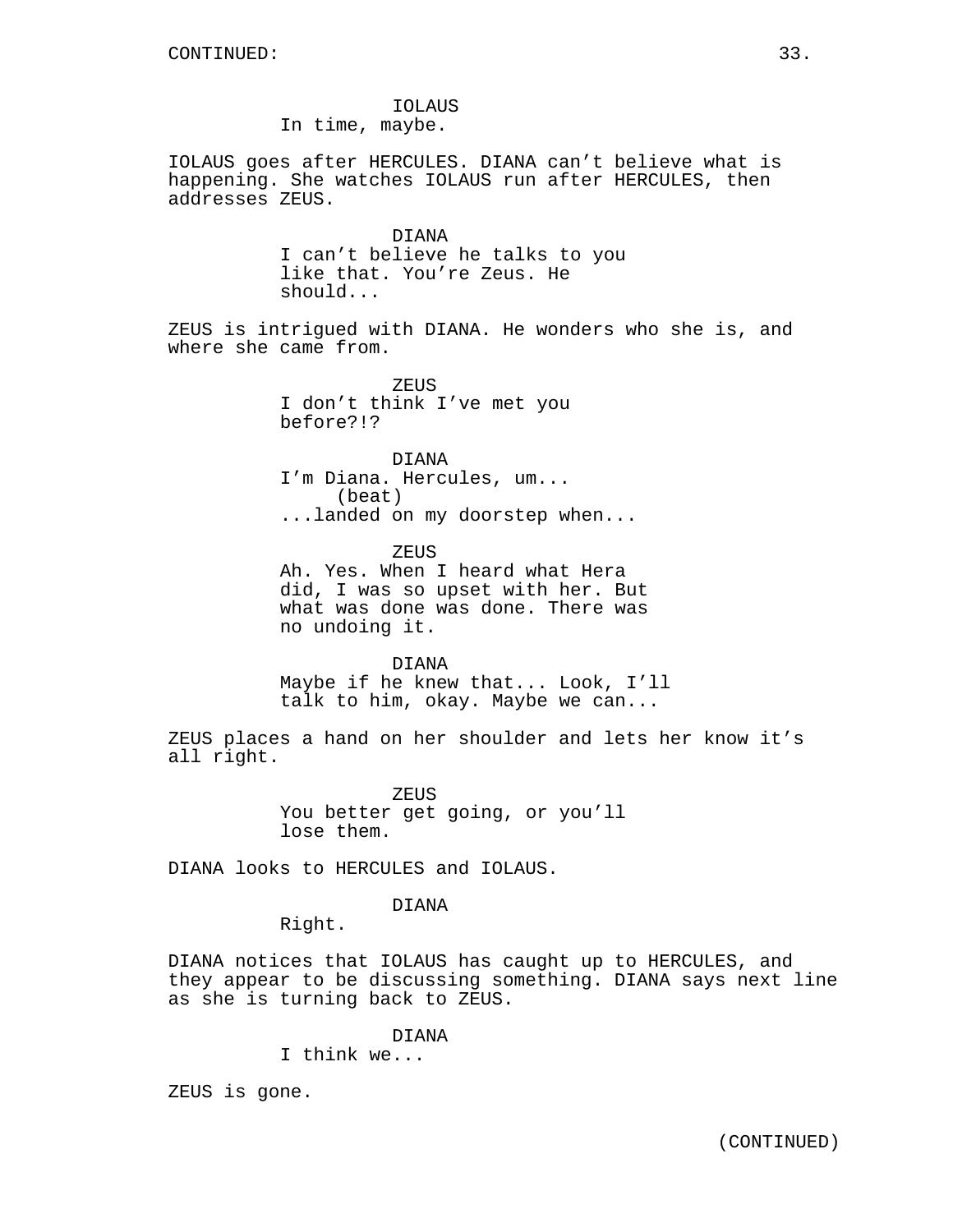DIANA

Zeus? (beat) Zeus? (beat) Great going, Diana. The first God you meet and you let him just disappear. (beat) I wonder if they're all like that? I wonder...

Momentary pause. DIANA turns back around, and notices that HERCULES and IOLAUS are now waiting for her.

> DIANA Oh well, tomorrow's another day.

DIANA runs to catch up to HERCULES and IOLAUS.

CUT TO:

### **3 DAYS LATER**

17 EXT: HERCULES' PLACE - FRONT YARD 17

HERCULES, DIANA, and IOLAUS are in the front yard. XENA, GABRIELLE, and TORIS approach. XENA is walking her horse ARGO, and TORIS is walking his horse. GABRIELLE is just walking, carrying her Amazon stick. HERCULES sees them approaching and turns to DIANA and IOLAUS.

> HERCULES Excuse me. I'll be right back.

HERCULES goes to the approaching group. IOLAUS notices XENA, and doesn't like it.

IOLAUS

Uh-Oh.

DIANA What? (beat) Who is she? (beat) Do you know her?

IOLAUS sees GABRIELLE.

IOLAUS Stay here. I'll be right back.

IOLAUS heads down to them.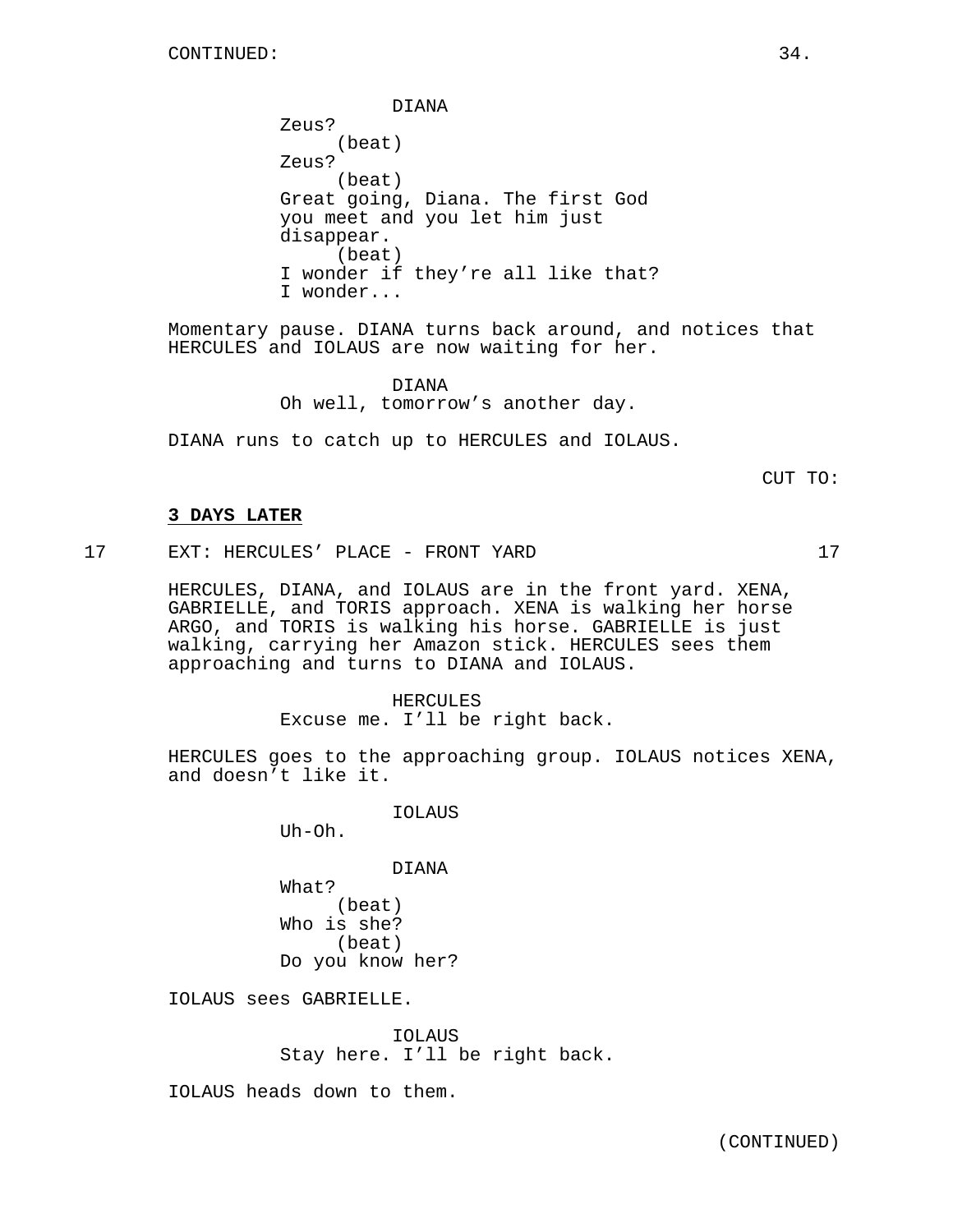### 18 FOCUS ON XENA, GABRIELLE, TORIS, AND ARGO 18

HERCULES reaches XENA, who is in the lead. XENA drops ARGO's reins.

#### XENA

#### Welcome back, Herc.

XENA kisses him. HERCULES doesn't seem to mind. IOLAUS walks to GABRIELLE.

IOLAUS

Hi.

### GABRIELLE

Hi.

IOLAUS It's, umm, been a while.

## GABRIELLE

Yes. It has.

GABRIELLE and IOLAUS stare at each other for a moment, then fall into a deep kiss.

PAN TO:

### 19 FOCUS ON DIANA 19

DIANA walks over. She is wondering why HERCULES isn't breaking the kiss. She is getting madder and madder as she gets closer, and he doesn't seem to be letting go. DIANA mutters the following line to herself.

## DIANA (mutter) That does it!

DIANA approaches XENA and HERCULES. She intends to deck XENA.

CONTINUE TO:

### 20 XENA AND HERCULES 20

DIANA reaches them. As her fist is flying towards XENA, XENA manages to catch her arm and throw her into a haystack. All without batting an eye. And more importantly, without breaking the kiss. TORIS sees DIANA land, and runs to her. GABRIELLE and IOLAUS break their kiss as DIANA lands.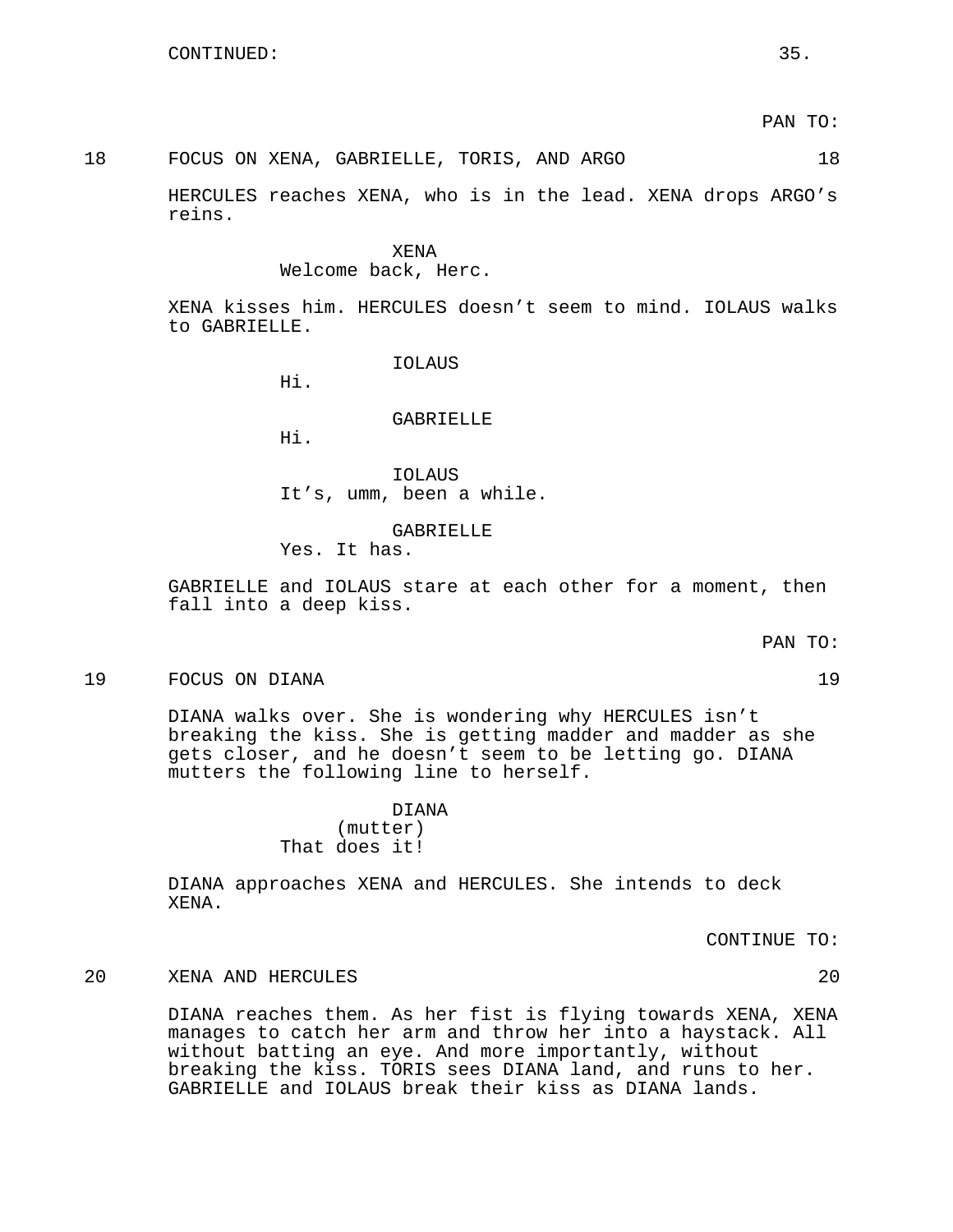21 IOLAUS 21

IOLAUS notices TORIS as he reaches DIANA.

IOLAUS

 $Uh$ - $Oh$ .

22 FOCUS ON DIANA 22

TORIS reaches DIANA and looks at her. He has "concerned" written all over his face.

> TORIS Are you all right?

DIANA I'll live. (beat) But I'm gonna kill him!

TORIS Here, let me help you up.

TORIS offers her his hand. DIANA looks at HERCULES, who is still kissing XENA.

> DIANA Well, turn around is fair play.

> > TORIS

Pardon?

## DIANA

Nothing.

DIANA takes TORIS' hand, but instead of letting him help her up, she pulls him down and kisses him.

PAN TO:

23 FOCUS ON XENA, HERCULES, GABRIELLE, IOLAUS, AND ARGO 23

IOLAUS sees DIANA and TORIS kissing and tries to get HERCULES' attention.

> IOLAUS Herc... (beat) Uhh, Herc...

> > PAN TO: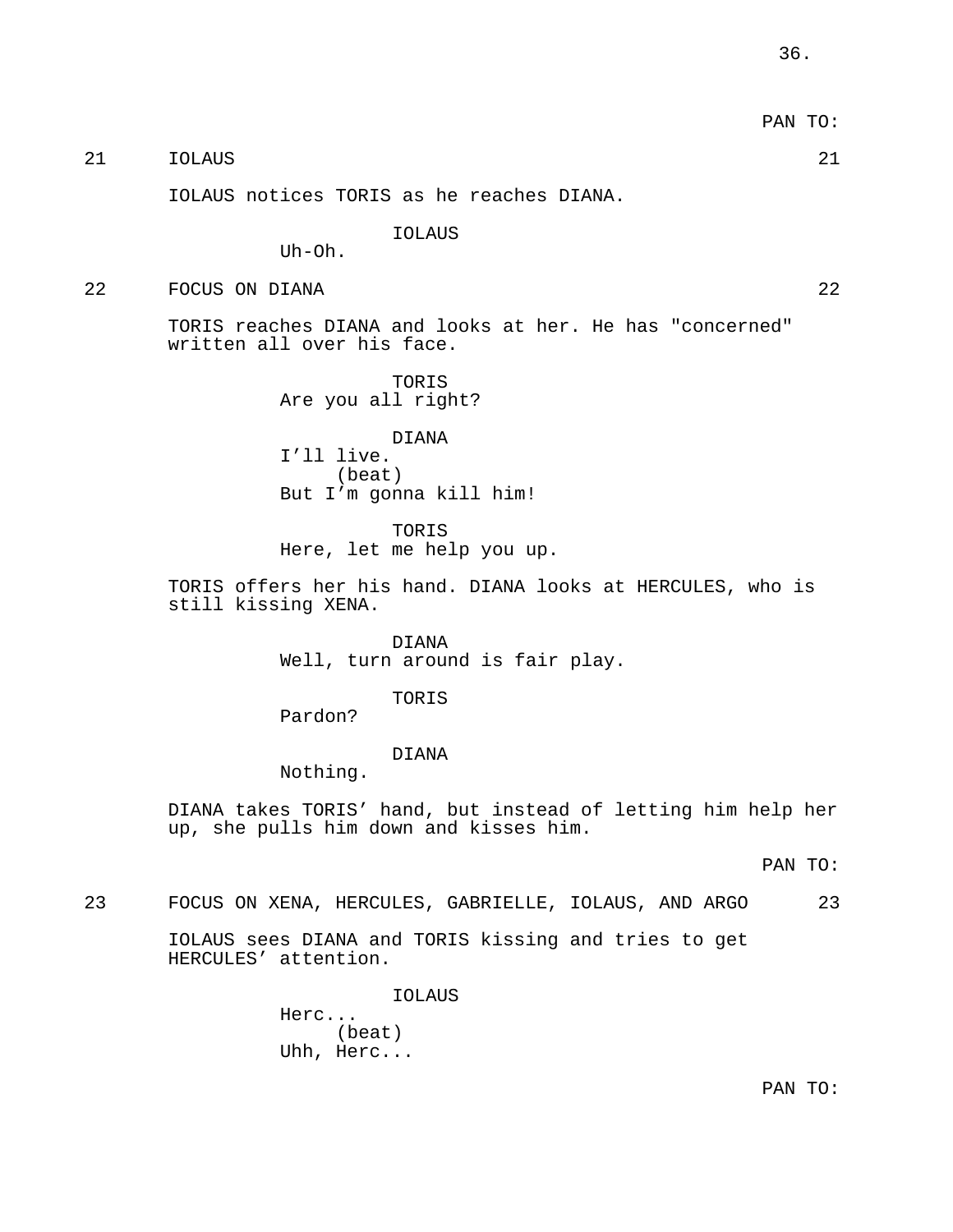## 24 FOCUS ON DIANA 24

By now, TORIS has recovered from the initial shock and is thoroughly enjoying the kiss. In fact, one could say he seems to be really getting into it. DIANA thinks to herself.

> DIANA (VO) Maybe this wasn't such a good idea. This guy seems to be enjoying this too much. I assumed he was with her... (beat) Then again, Herc did, does, seem to be enjoying kissing whatever her name is. And, this guy, whoever he is, is kinda cute. And not a bad kisser either.

DIANA continues kissing TORIS.

25 FOCUS ON XENA, HERCULES, GABRIELLE, IOLAUS, AND ARGO 25 IOLAUS is still trying to get HERCULES' attention.

> IOLAUS Uhh, Herc... (beat x2) Xena... (beat x2) Guys... (beat x2) Hello!

HERCULES breaks the kiss and turns to IOLAUS.

HERCULES What is it, Iolaus?

IOLAUS points to the haystack. HERCULES follows IOLAUS' finger and sees TORIS and DIANA. Now it's his turn to steam. HERCULES looks at XENA.

HERCULES

Excuse me.

HERCULES marches over. XENA, GABRIELLE, and IOLAUS watch HERCULES walk over. HERCULES grabs TORIS by the collar, yanks him off of DIANA, and throws him over his shoulder. TORIS lands on the other side of the yard - also in a haystack. XENA, GABRIELLE, and IOLAUS watch TORIS go flying.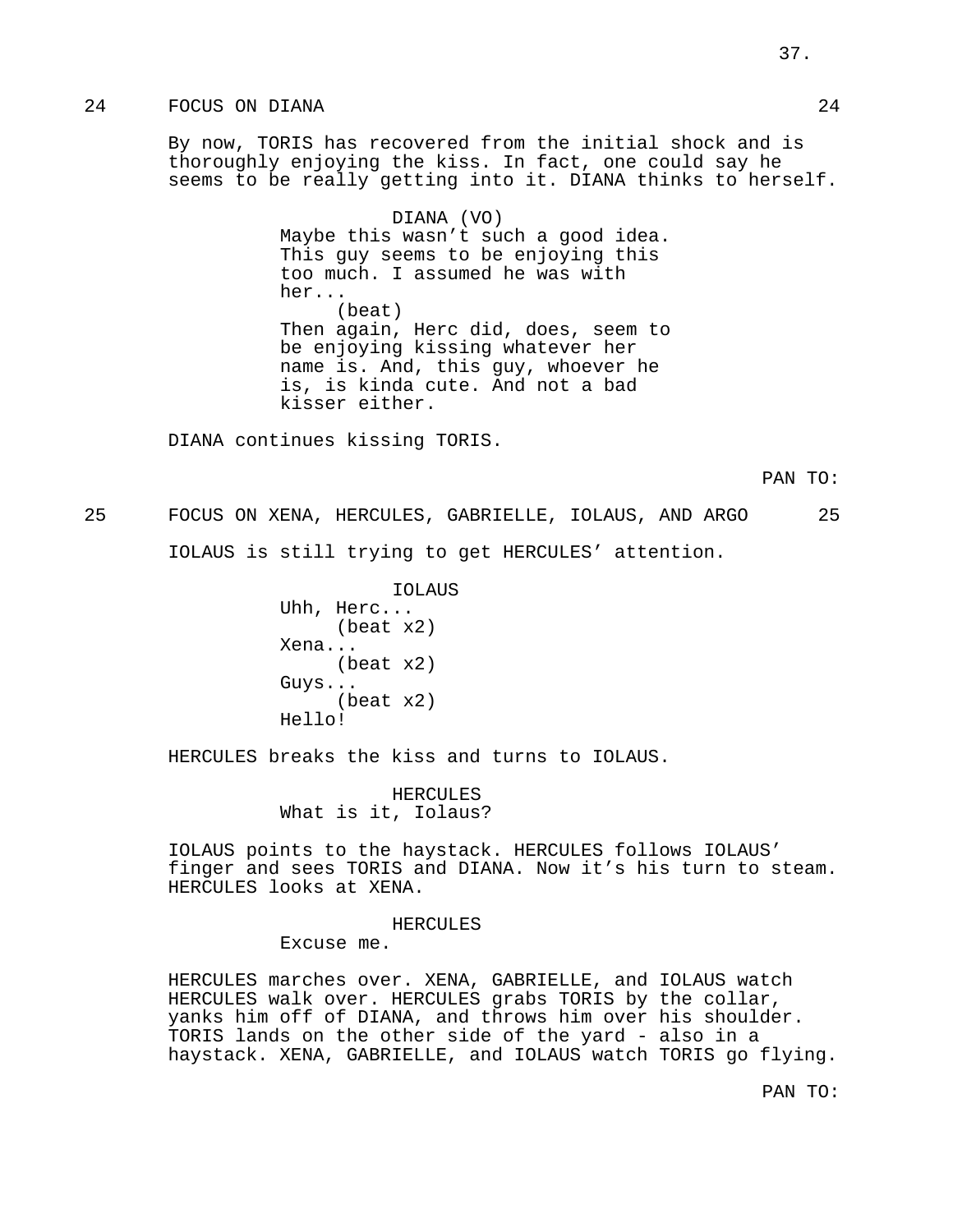## 26 FOCUS ON DIANA AND HERCULES 26

HERCULES What do you think you're doing?

DIANA

I could ask you the same question?

DIANA gets up and brushes herself off. HERCULES realizes she is right. And when DIANA looks up at him, ready to give him the third degree, he grabs her, pulls her close, and kisses her.

PAN TO:

### 27 FOCUS ON XENA, GABRIELLE, IOLAUS, AND ARGO 27

XENA gets a "confused" look on her face. She looks from HERCULES and DIANA to IOLAUS.

> XENA Did I miss something? (beat) Who is she?

IOLAUS I don't know who that guy who just went flying was, but she...

IOLAUS points to DIANA.

IOLAUS ...is Herc's girlfriend.

XENA Girlfriend?

IOLAUS

Yeah.

XENA Since when did...

IOLAUS They met about 2 months ago. Her name is Diana.

GABRIELLE I think we should go see if Toris is okay.

GABRIELLE walks off. XENA and IOLAUS follow. ARGO stays put.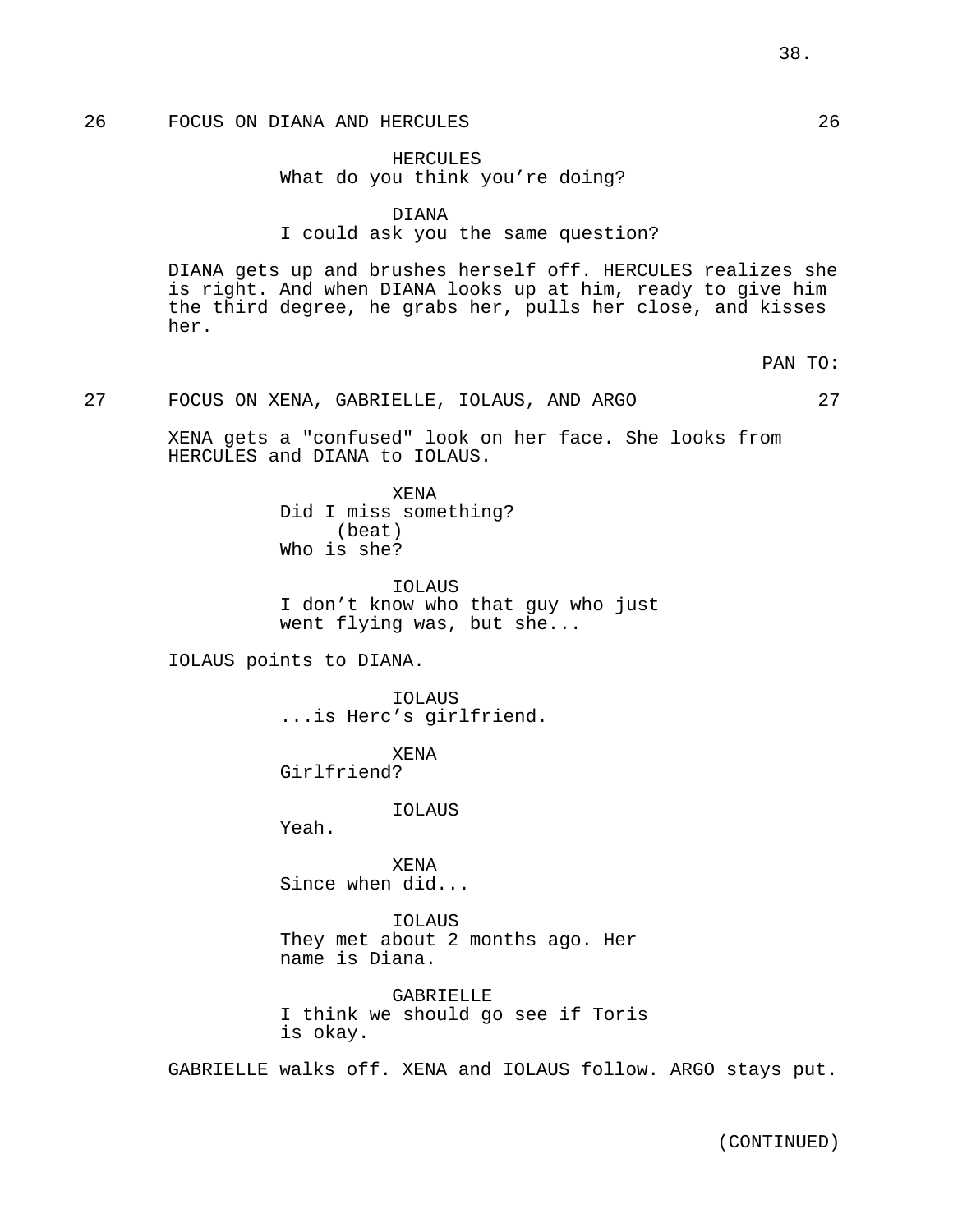IOLAUS Toris? Who is he anyway?

XENA My brother.

IOLAUS Your brother? I thought you said your brothers were dead?

XENA My younger brother, Lyceus, is dead. Toris is my older brother.

IOLAUS Didn't you say you had three brothers?

XENA doesn't answer. They continue walking to TORIS.

PAN TO:

28 TORIS 28

They reach TORIS. He is brushing himself off.

TORIS Xena, who are these people? I thought they were your friends?

XENA They are. (beat) This, is Iolaus. And uh, the one

TORIS looks at XENA with his eyebrow arched in surprise.

TORIS

who threw you, is Hercules.

Hercules?

XENA

Yeah.

TORIS looks over at HERCULES, who is still in a deep kiss with DIANA. He is awestruck, totally amazed.

> TORIS I was thrown by Hercules!?!

Momentary pause. TORIS thinks of something, and looks at XENA with a look of curiosity.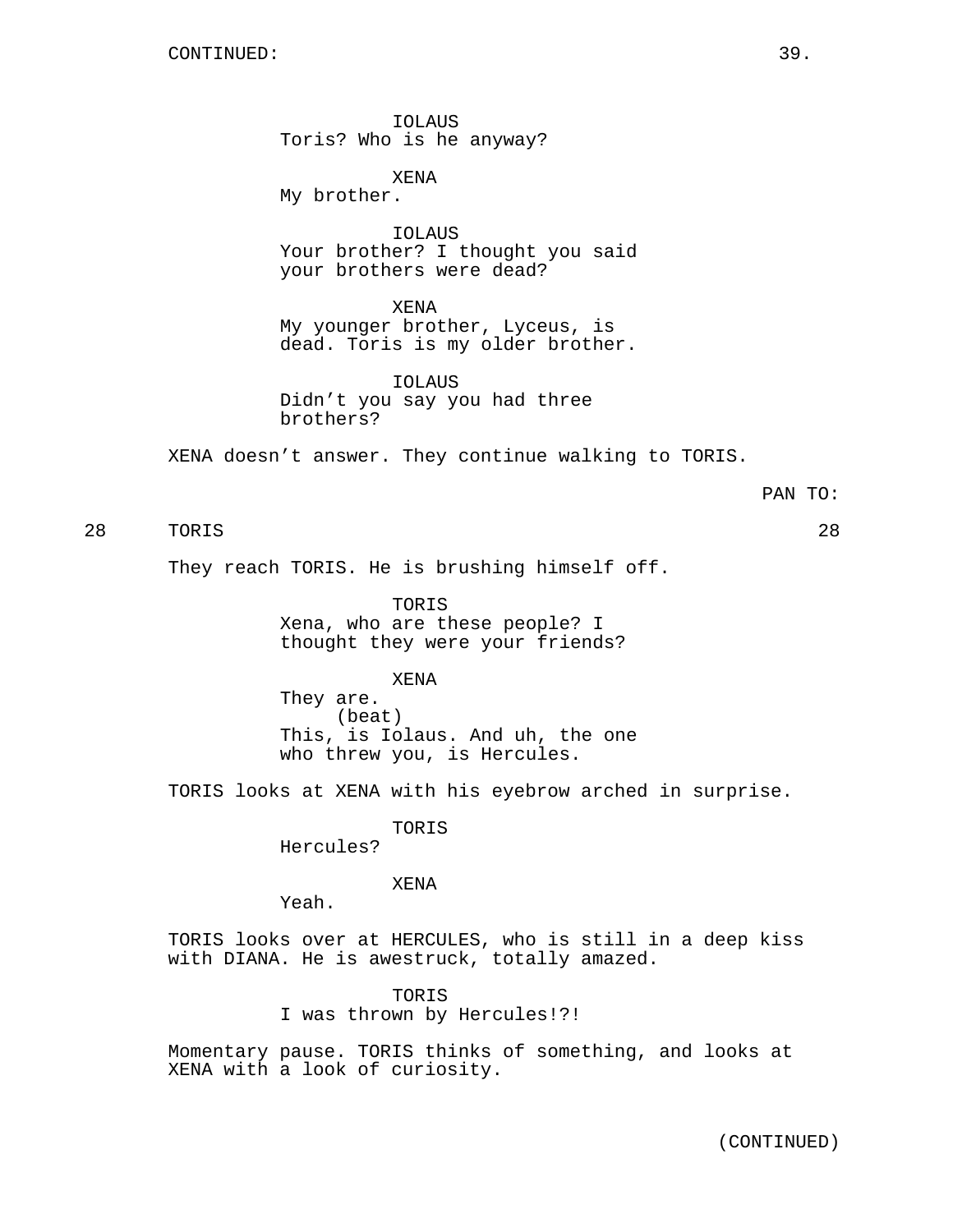other.

TORIS Why? XENA Apparently for kissing his girlfriend? TORIS Girlfriend? Okay, now he's confused, really confused. TORIS She's his girlfriend? IOLAUS nods a "yes". TORIS But he was kissing you? And... IOLAUS I think Diana was trying to make that point. (beat) If Herc could kiss Xena, then uh, then she could kiss you. TORIS So she was using me? IOLAUS Looks like it. TORIS (mutter) Not that I mind. XENA Come on, I have to apologize to Diana. XENA, GABRIELLE, IOLAUS, and TORIS, walk over to HERCULES and DIANA. GABRIELLE and IOLAUS have their arms around each

PAN TO: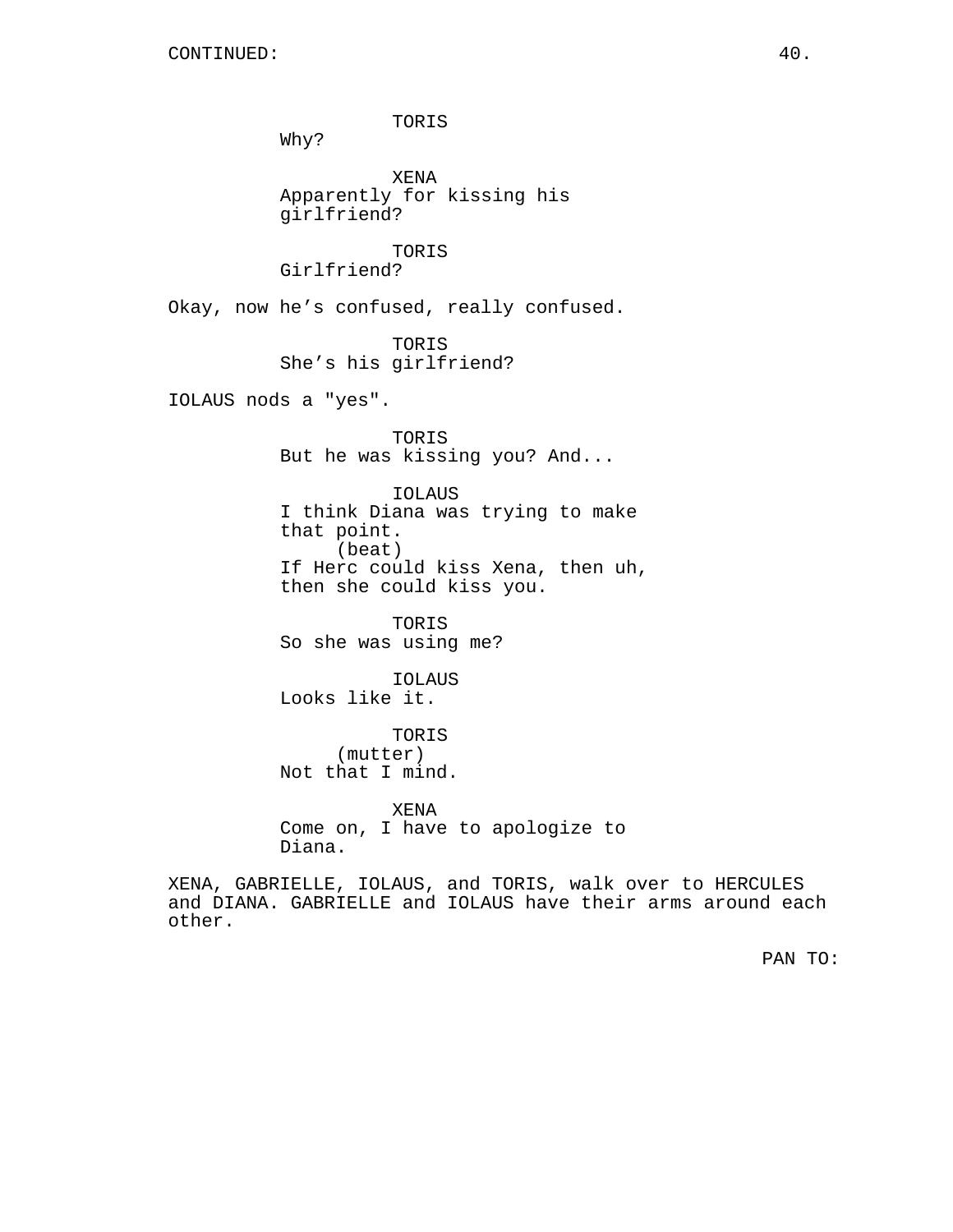29 HERCULES AND DIANA 29

HERCULES and DIANA are still "making-up" as they approach. XENA clears her throat. They break the kiss. HERCULES and DIANA look at them.

> XENA I'm sorry, Diana. I didn't realize that Herc was now spoken for. (beat) I'm Xena.

XENA offers her hand in friendship. DIANA is about to take it, then stops.

> DIANA Wait, you're not gonna throw me again, are you?

### XENA

 $No.$ (beat) Friends?

DIANA takes her hand.

#### DIANA

Friends.

TORIS addresses HERCULES.

TORIS I'm sorry, too. I didn't realize that...

HERCULES Don't be. Diana was just getting back at me.

TORIS looks at DIANA.

TORIS I don't think we've been properly introduced.

TORIS offers his hand.

TORIS

I'm Toris.

DIANA smiles and takes his hand.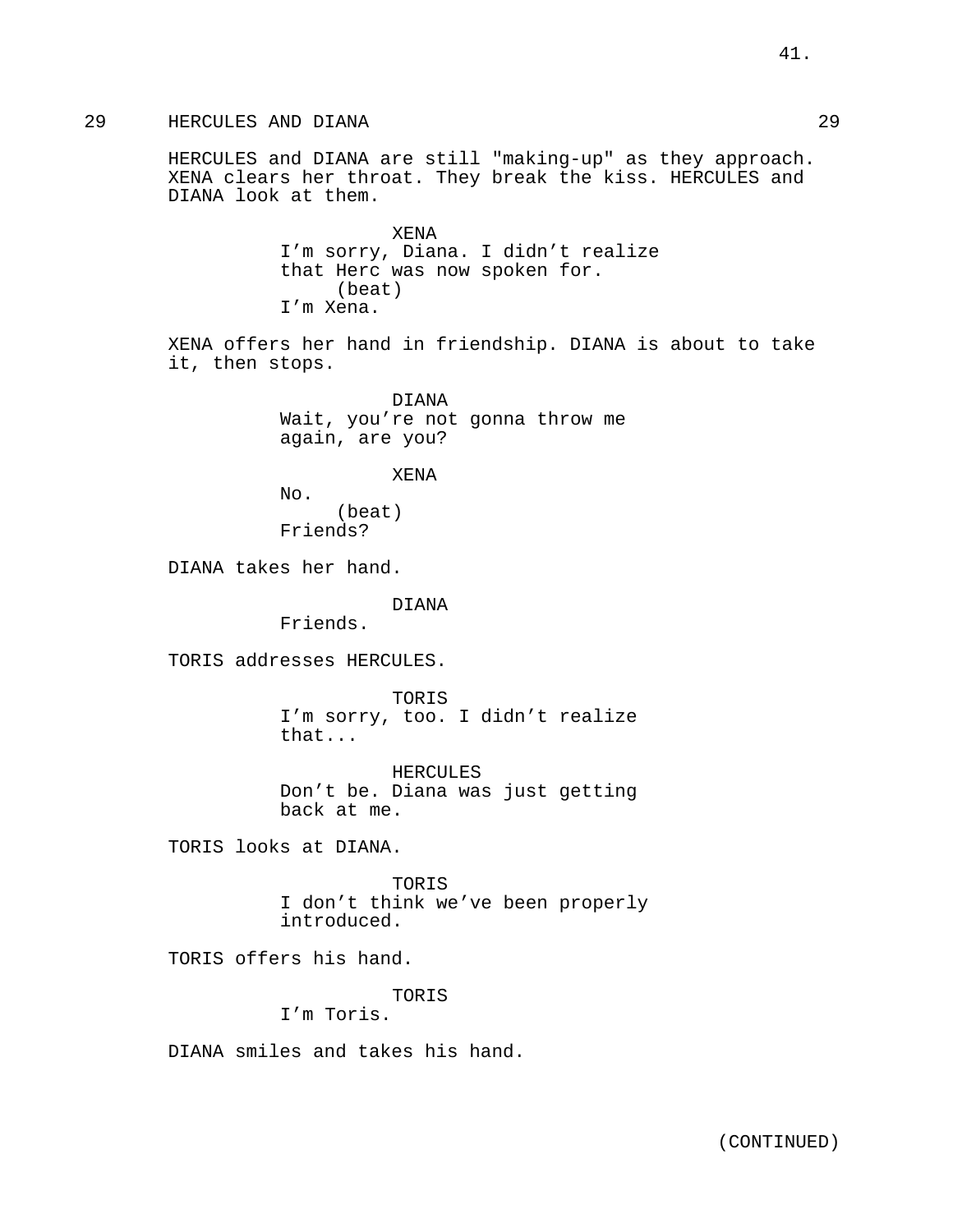TORIS Xena's brother.

HERCULES

Brother?

DIANA addresses TORIS.

DIANA I'm Diana. (beat) I'm sorry about what happened...

DIANA points over her shoulder to the haystack.

DIANA

I...

TORIS Don't worry about it.

TORIS flashes DIANA a smile.

TORIS Anytime you want to do it again though, let me know.

TORIS winks at DIANA. HERCULES clears his throat. TORIS looks at HERCULES, and puts his arms up in an "I surrender" gesture.

> TORIS I'm kidding. I'm kidding.

HERCULES puts his arm around DIANA possessively. TORIS gives DIANA another look. One that says "no, I'm not". HERCULES misses it. DIANA doesn't. TORIS looks back at HERCULES.

> TORIS So, you're Hercules?

Pause. HERCULES nods.

TORIS Xena's told me a lot about you.

HERCULES gives XENA a look.

HERCULES Oh she has, has she?

XENA just smiles.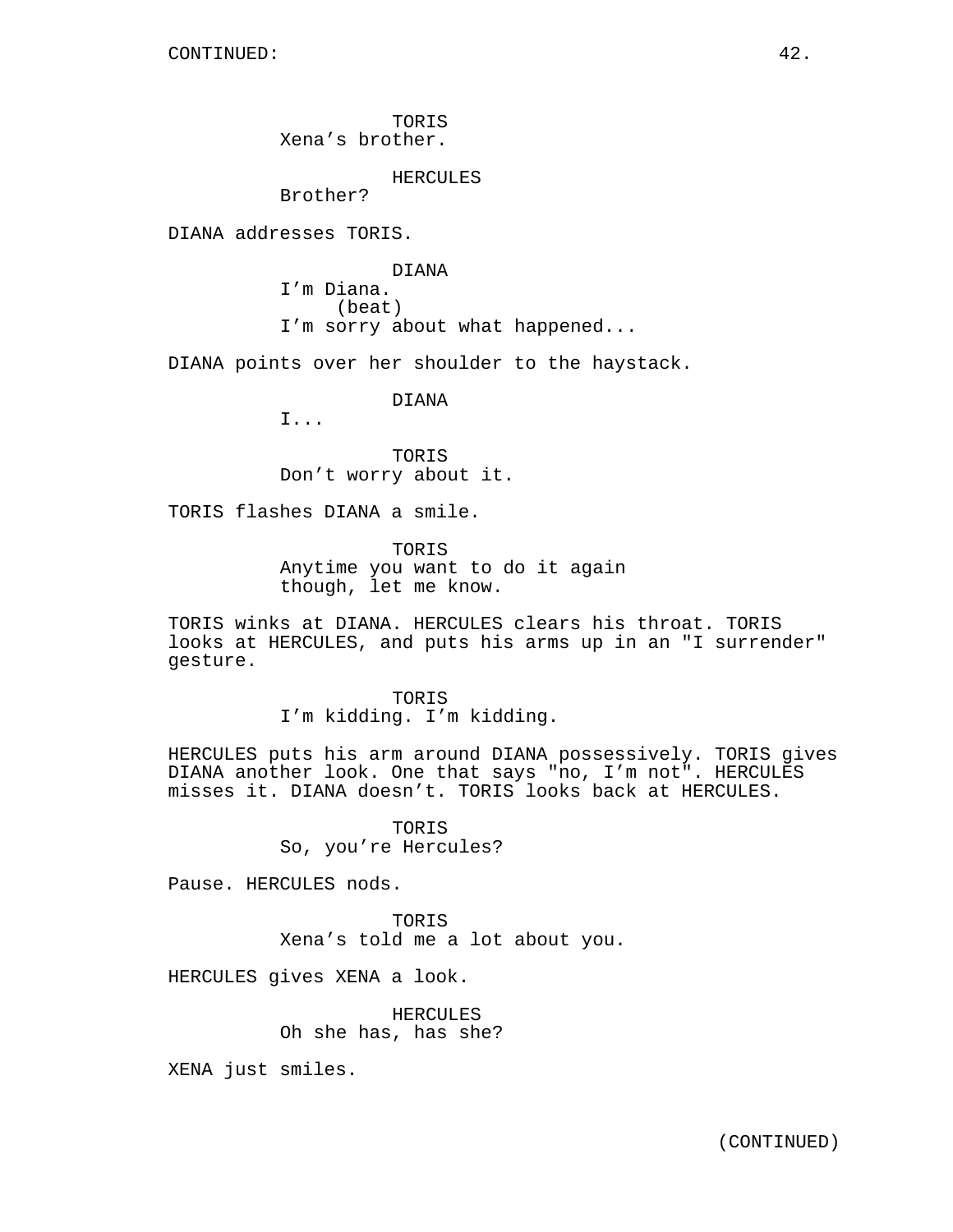TORIS Yeah. (beat) But, uh... (beat x2) There is one thing she hasn't told me.

HERCULES Oh? And what might that be?

TORIS How you met!?!

HERCULES, XENA, and IOLAUS exchange a look.

GABRIELLE I've been asking her that same question ever since we freed Prometheus. She won't give me an answer either.

DIANA

Wait a second... Prometheus?

DIANA looks at HERCULES.

DIANA I thought you freed Prometheus from the rock on Mount Caucasus?

### HERCULES

I did.

DIANA is confused.

DIANA But she just said that...

HERCULES The gods recaptured him.

## DIANA

Recaptured him? (beat) So the first time you freed him by yourself.

HERCULES

Yes.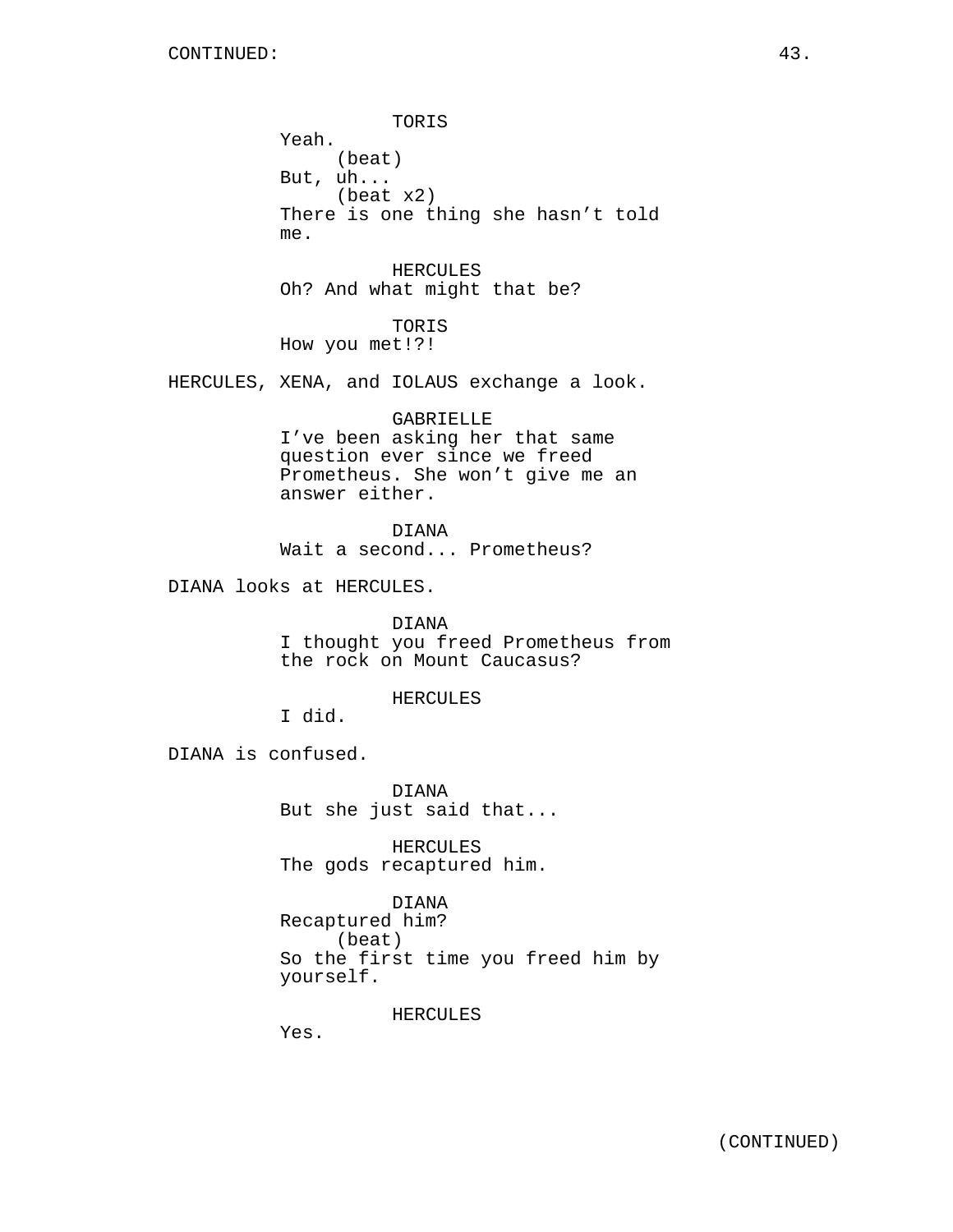DIANA And the second time...

GABRIELLE Xena and Hercules teamed up to rescue him.

DIANA I'd love to hear that story! (beat) But first...

DIANA looks at HERCULES.

DIANA I too am curious. How did you and Xena meet, Herc?

HERCULES, XENA, and IOLAUS exchange that same look again.

DIANA There's that look again. It must be some story. Why don't you tell us over lunch?

HERCULES, XENA, and IOLAUS all look at each other, then nod.

HERCULES

Okay.

DIANA Great. Let's go inside.

They all head for the house.

JUMP TO:

#### **A FEW HOURS LATER**

30 INT: KITCHEN 30

They are all sitting around the table, eating lunch. XENA, HERCULES, and IOLAUS, have just finished telling TORIS, GABRIELLE, and DIANA about the first time XENA and HERCULES met. [See the first season episode of HTLJ entitled "THE WARRIOR PRINCESS"]

DIANA

Let me get this straight...

Pause. DIANA tries to make sense of the story.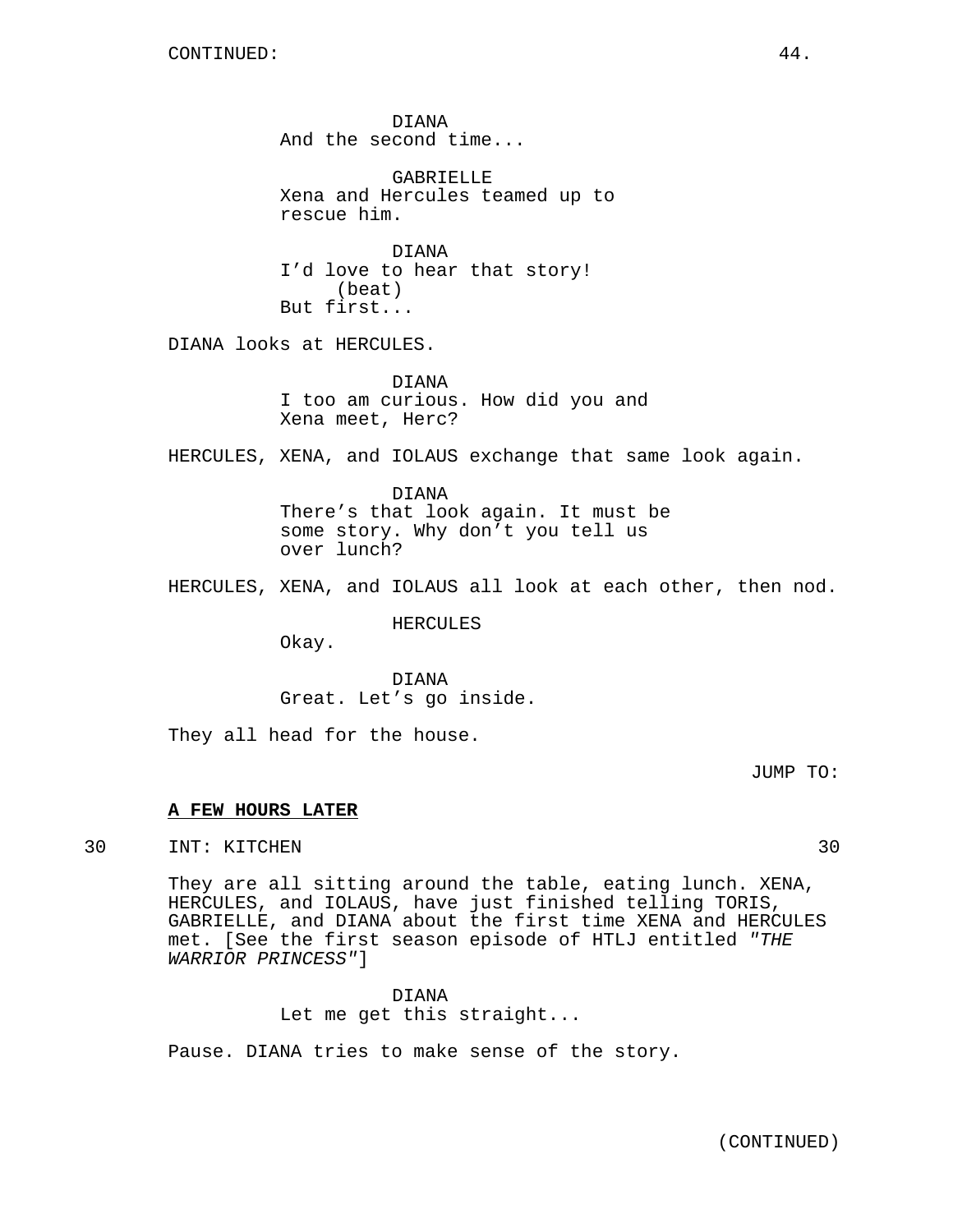DIANA The first time you two...

DIANA points to HERCULES and XENA.

#### DIANA

...met, you wanted to kill him. And you were using Iolaus to help you do it?

XENA nods. GABRIELLE looks to IOLAUS.

## GABRIELLE

Now I understand what you meant when you asked me to tell Xena that there were no hard feelings.

TORIS thinks there is more to the story.

TORIS

There has to be more to this story. From the way it ended, I don't see how you two could be so... close.

DIANA looks at TORIS.

DIANA

You took the words right out of my mouth.

XENA Oh, there's more to the story all right. A lot more.

XENA and HERCULES look at each other.

CUT TO:

## 31 PREVIOUS EPISODES 31

Recap the events covered in the first season HTLJ episodes entitled "THE GAUNTLET" and "THE UNCHAINED HEART".

CUT TO:

```
32 TIME RESUMES (A FEW HOURS LATER) 32
```
DIANA So Herc turned your life around.

XENA Yes. He made me see that helping people, instead of fighting them, was the better way.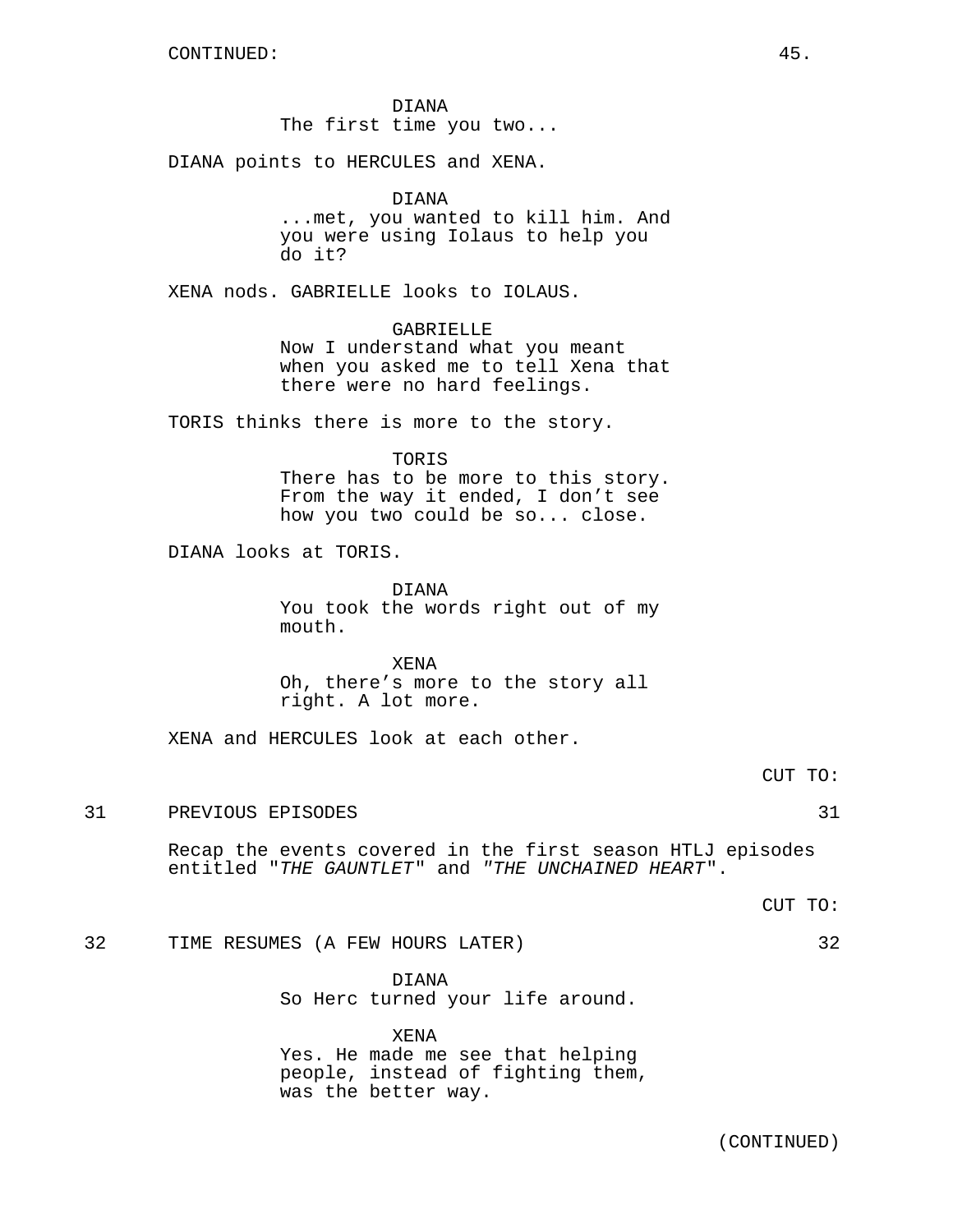TORIS And you parted ways after that? Never to see him again?

Momentary pause.

XENA Our paths crossed a few times. But we never worked together after that.

GABRIELLE Until Prometheus.

XENA Right. Until Prometheus.

DIANA You never said why Prometheus was recaptured?

HERCULES We don't know why.

DIANA The Gods must have had a reason.

IOLAUS If they did, they never shared it with us.

DIANA turns to HERCULES.

DIANA How did you and Xena rescue him?

GABRIELLE Let me tell this story.

GABRIELLE prepares to tell a story.

33 PREVIOUS EPISODE - XENA: PROMETHEUS 33

GABRIELLE and HERCULES, and sometimes XENA and IOLAUS, retell the events of the first season XENA episode entitled "PROMETHEUS".

CUT TO: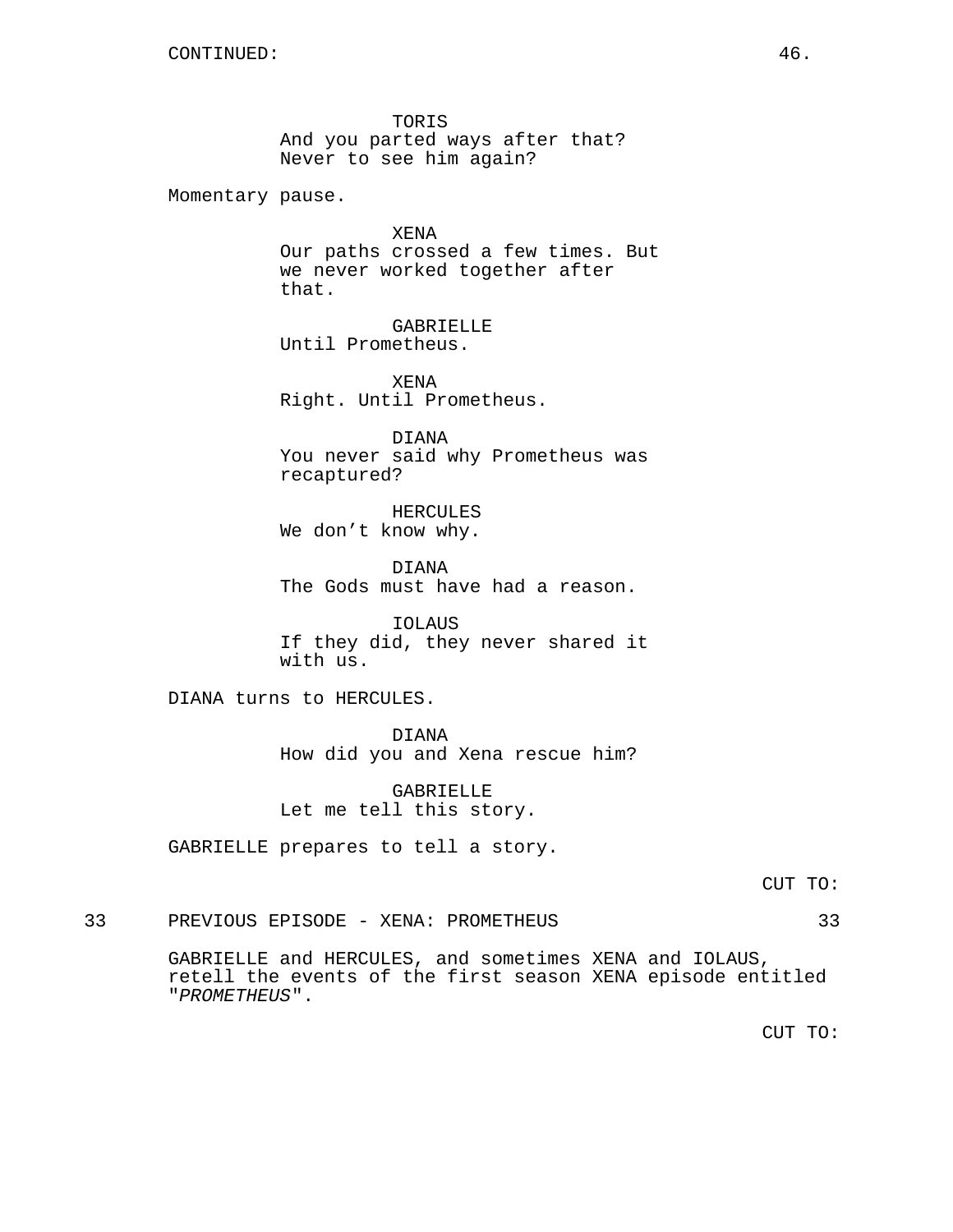DIANA So, Xena and Hercules saved mankind. And neither had to strike the fatal blow.

HERCULES and XENA nod in agreement.

JUMP TO:

### **2 DAYS LATER**

35 HERCULES' PLACE - FRONT PORCH 35

HERCULES comes home to find DIANA writing. DIANA doesn't notice him approach. He comes up behind her, looks over her shoulder and says line.

> HERCULES What are you doing?

DIANA I'm writing a book. I thought that while I'm here, I should write the way it really is. The way things really happened. (beat) So much is unknown and mysterious about this time where I come from.

HERCULES So, what are you writing?

DIANA Well, I'm starting at the beginning. With the story of Chaos and Uranus and Gaea, and going till now.

HERCULES Need any help?

DIANA

Sure.

Momentary pause. HERCULES sits down beside her.

DIANA And, uh, when I finish this one...

Momentary pause. DIANA looks at HERCULES.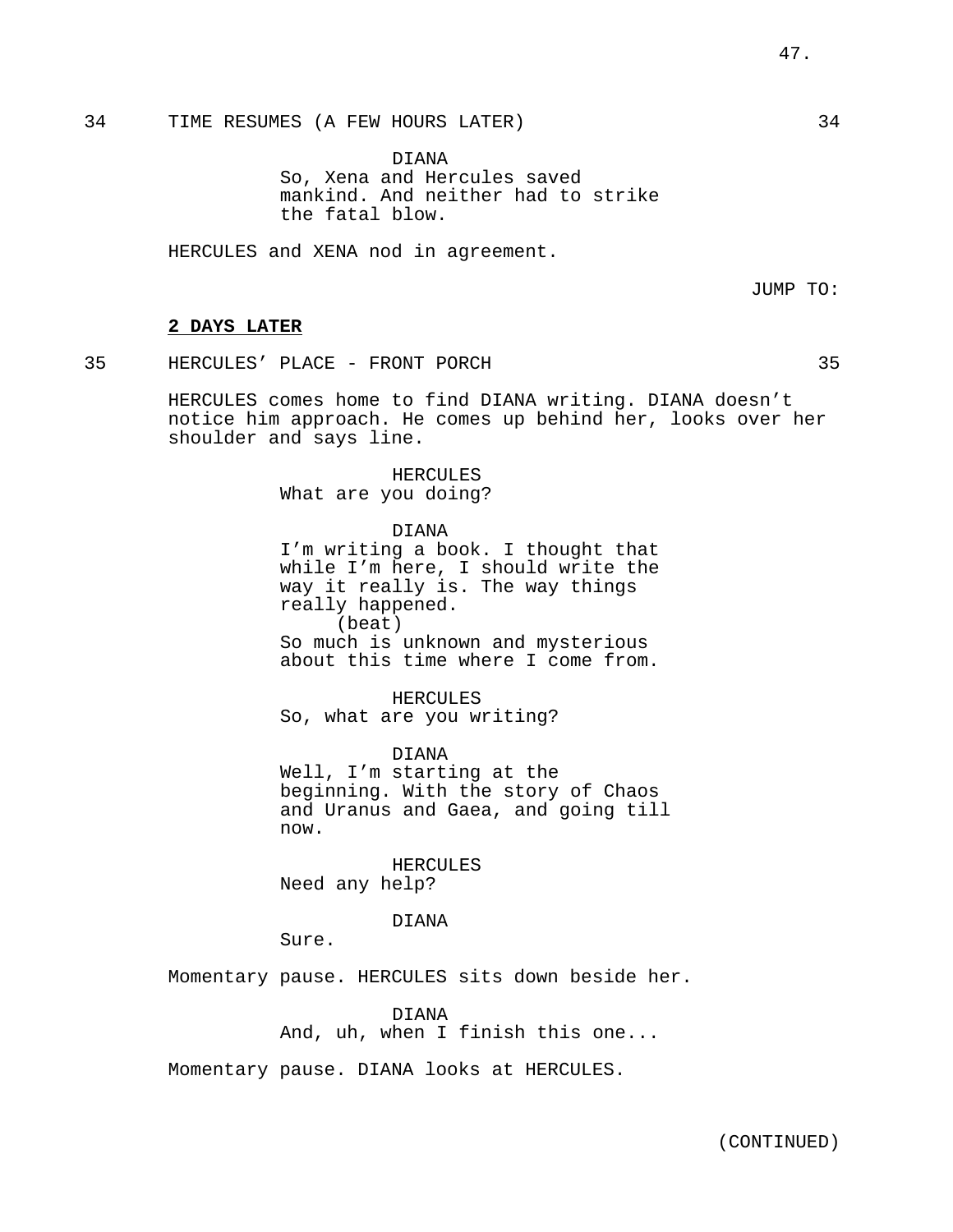DIANA I'm going to write your story!

HERCULES Salmoneous tried that once. He...

DIANA (raise eyebrow) Salmoneous?

HERCULES changes the subject by asking her for the pages she has written so far.

> HERCULES Let me read what you've written so far.

HERCULES takes the pages and starts to read.

CONTINUE TO:

36 TIME FLIES 36

HERCULES reads the pages DIANA has written.

CONTINUE TO:

37 TIME RESUMES 37

HERCULES is reading the last page as a man approaches the house. DIANA watches the man walk over to them. He is trying to look like a hesitant, nervous, village man, but DIANA suspects there is more to this man than that. The man stops in front of the table and clears his throat. HERCULES looks up. DIANA gets a strange vibe from the man. She can't explain it, but she's not sure she likes it.

> MAN Excuse me, but are you Hercules, son of Zeus?

HERCULES senses something is out of place with this man, but he can't put his finger on it.

> HERCULES Maybe. Why? MAN I have to talk to him. It's important. (beat) If you are not him... do you know where I can find him? I was told he had a place around here, and...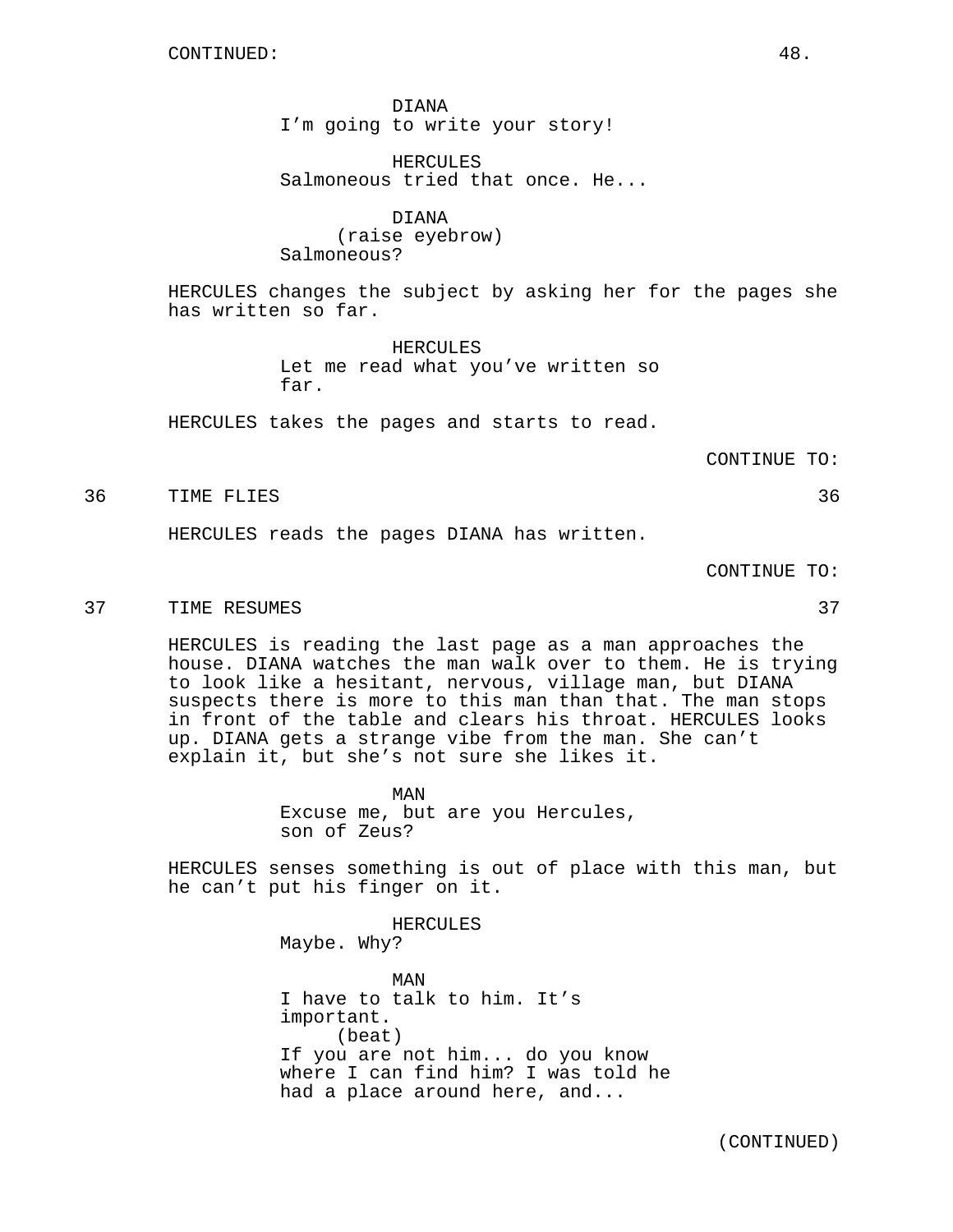HERCULES decides to admit who he is. If for no other reason that to find out just what this man wants.

HERCULES

Yes.

The man gets a confused look on his face.

MAN Yes you know where I can find him? Or yes you are him?

HERCULES I'm Hercules. (beat) How can I help you?

MAN My name is Methos, and I have some news that must be...

Pause. After a few moments, HERCULES prompts METHOS to continue.

> HERCULES ...that must be, what?

HERCULES looks at METHOS.

HERCULES Please, continue. I can't help you if...

METHOS looks to DIANA.

METHOS This is a matter of utmost importance. And, it is highly confidential. I'd rather it stayed between you and me.

HERCULES Methos, is it?

METHOS nods.

HERCULES This is Diana. Anything you have to say to me, you can say in front of her. We have no secrets from each other. If...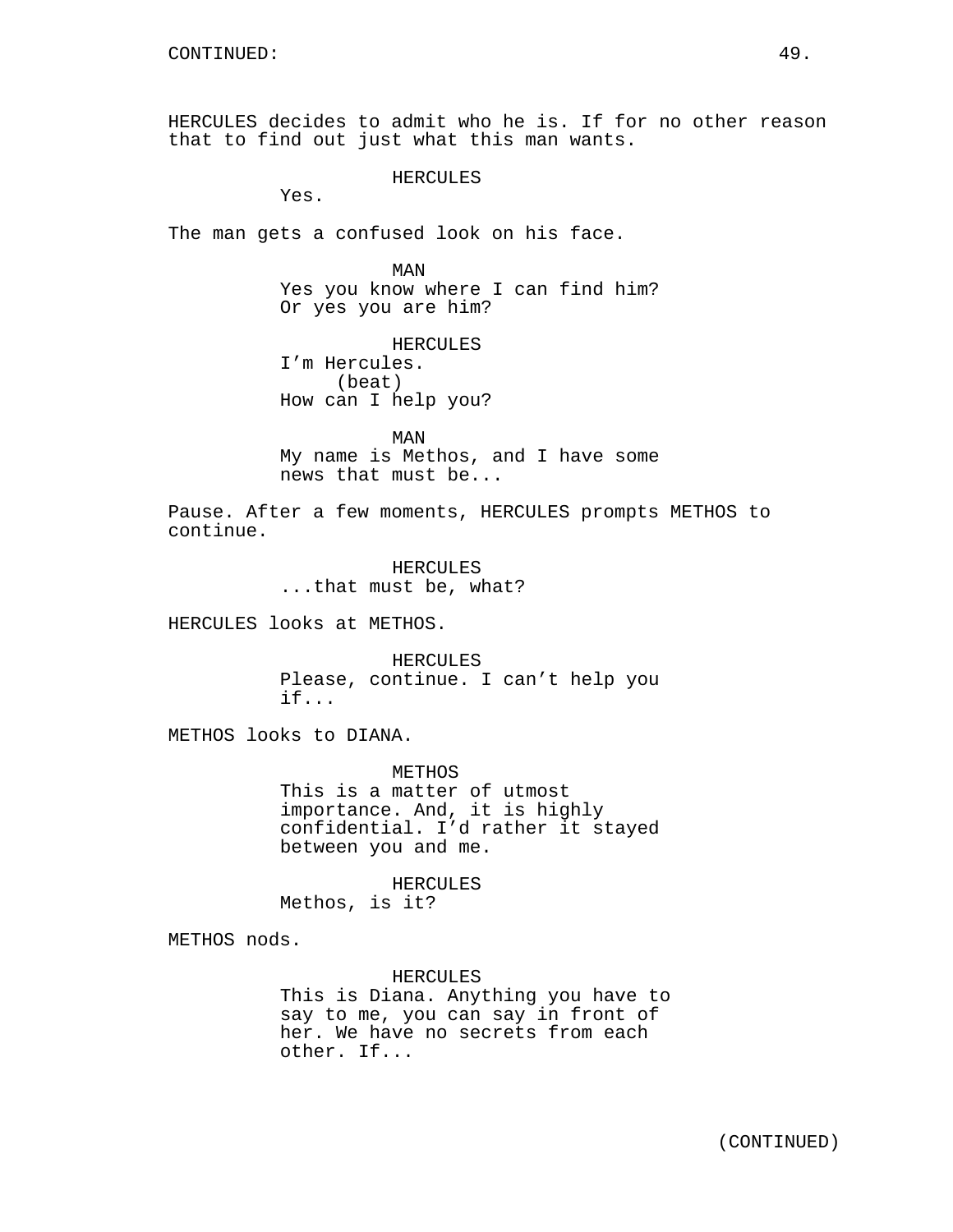METHOS doesn't like this. DIANA cannot be allowed to hear what he has to say. It has nothing to do with her. He probably shouldn't even be telling HERCULES, but he needs his help.

#### METHOS

You don't understand. This is...

DIANA can tell that METHOS will not tell HERCULES anything as long as she is around. She also knows that HERCULES can handle this guy if need be.

> DIANA It's okay Herc. I promised Iolaus I'd stop over. So... I guess I'll see what he wanted.

DIANA rises and HERCULES kisses her.

HERCULES Are you sure? I mean...

DIANA I'm sure. See you later.

HERCULES Say hi to Iolaus for me.

DIANA

Will do.

DIANA smiles at HERCULES. She then looks to METHOS and nods a farewell. METHOS nods back. DIANA walks off. METHOS watches her go with a semi-evil look in his eye.

PAN TO:

38 DIANA 38

As she walks off, she thinks to herself.

DIANA (VO) I hope I'm not making a mistake. There is something about that guy that's just not... I don't know... right.

PAN TO: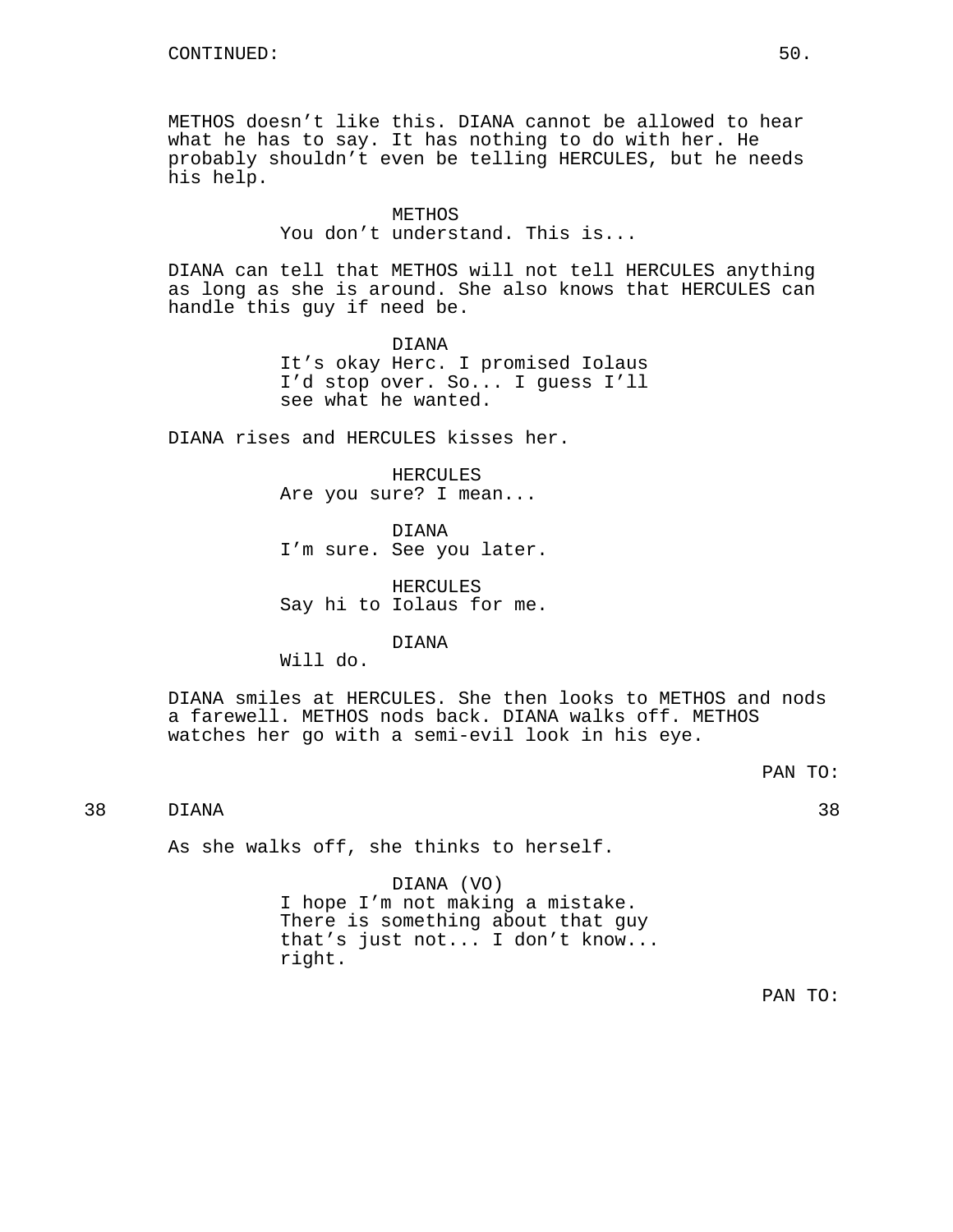39 FOCUS ON HERCULES AND METHOS 39

METHOS looks back at HERCULES.

METHOS You're a lucky guy. She seems like a nice girl. A very nice girl.

HERCULES Thank-you. Please, sit down.

METHOS

Thanks.

Momentary pause as METHOS sits.

HERCULES Now, please tell me what you came to tell me.

METHOS Actually, the one I need to talk to is your father.

HERCULES My father?

#### METHOS

Yes.

HERCULES What do you want with Zeus?

METHOS

I have something I need to discuss with him.

HERCULES Like what? (beat) If you want to see Zeus, why are you here? What...

Momentary pause. HERCULES thinks he understands.

HERCULES You want me to help you get to him.

METHOS

Yes.